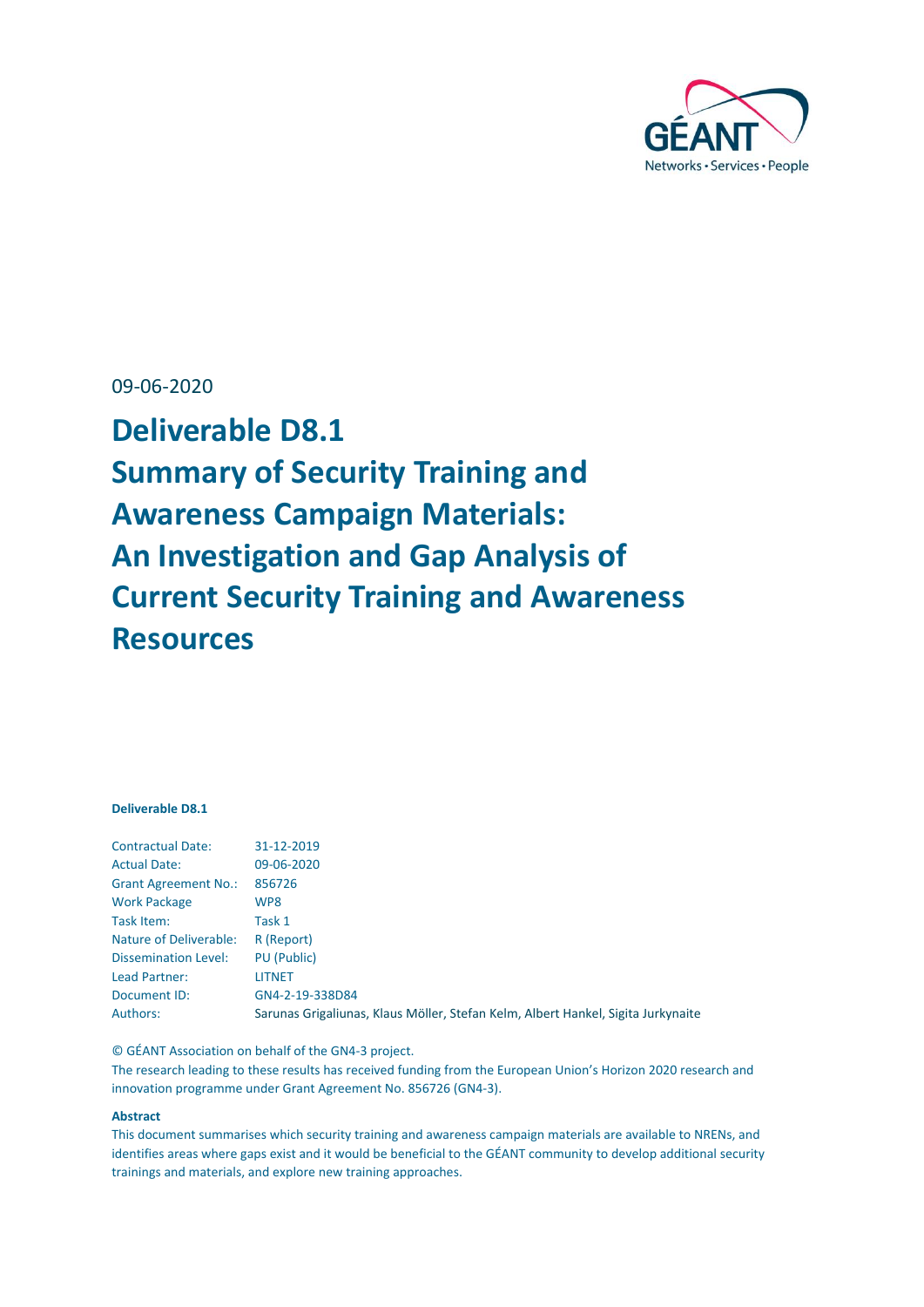

# **Table of Contents**

|                                                    | <b>Executive Summary</b>                                 |       |                                                              | 1              |  |  |  |
|----------------------------------------------------|----------------------------------------------------------|-------|--------------------------------------------------------------|----------------|--|--|--|
| $\mathbf{1}$                                       | Introduction                                             |       |                                                              |                |  |  |  |
| $\overline{2}$                                     | Cyber Security Training and Training Materials for NRENs |       |                                                              |                |  |  |  |
|                                                    | 2.1                                                      |       | <b>Existing Training and Materials</b>                       | 3              |  |  |  |
|                                                    | 2.2                                                      |       | <b>Interview Results</b>                                     | $\overline{7}$ |  |  |  |
|                                                    |                                                          | 2.2.1 | <b>General Questions</b>                                     | 8              |  |  |  |
|                                                    |                                                          | 2.2.2 | <b>Topic Coverage</b>                                        | 9              |  |  |  |
|                                                    |                                                          | 2.2.3 | <b>Target Audience Groups</b>                                | 10             |  |  |  |
|                                                    |                                                          | 2.2.4 | <b>Other Training Needs Expressed</b>                        | 10             |  |  |  |
|                                                    | 2.3                                                      |       | Gap Analysis: Cyber Security Training and Training Materials | 11             |  |  |  |
| 3                                                  |                                                          |       | Cyber Security Awareness Campaigns and Materials for NRENs   | 12             |  |  |  |
|                                                    | 3.1                                                      |       | <b>Existing Campaigns and Materials</b>                      | 12             |  |  |  |
|                                                    | 3.2                                                      |       | <b>Interview Results</b>                                     | 13             |  |  |  |
|                                                    |                                                          | 3.2.1 | <b>General Questions</b>                                     | 13             |  |  |  |
|                                                    |                                                          | 3.2.2 | <b>Topic Coverage</b>                                        | 14             |  |  |  |
|                                                    |                                                          | 3.2.3 | <b>Target Audience Groups</b>                                | 16             |  |  |  |
|                                                    |                                                          | 3.2.4 | <b>Other Security Awareness Needs</b>                        | 16             |  |  |  |
|                                                    | 3.3                                                      |       | <b>Gap Analysis: Security Awareness Needs</b>                | 16             |  |  |  |
| 4                                                  | Conclusions                                              |       |                                                              | 18             |  |  |  |
| Appendix A<br><b>Overview of Security Training</b> |                                                          |       |                                                              |                |  |  |  |
|                                                    | Appendix B<br>Survey                                     |       |                                                              | 34             |  |  |  |
| References                                         |                                                          |       |                                                              | 43             |  |  |  |
| Glossary                                           |                                                          |       |                                                              |                |  |  |  |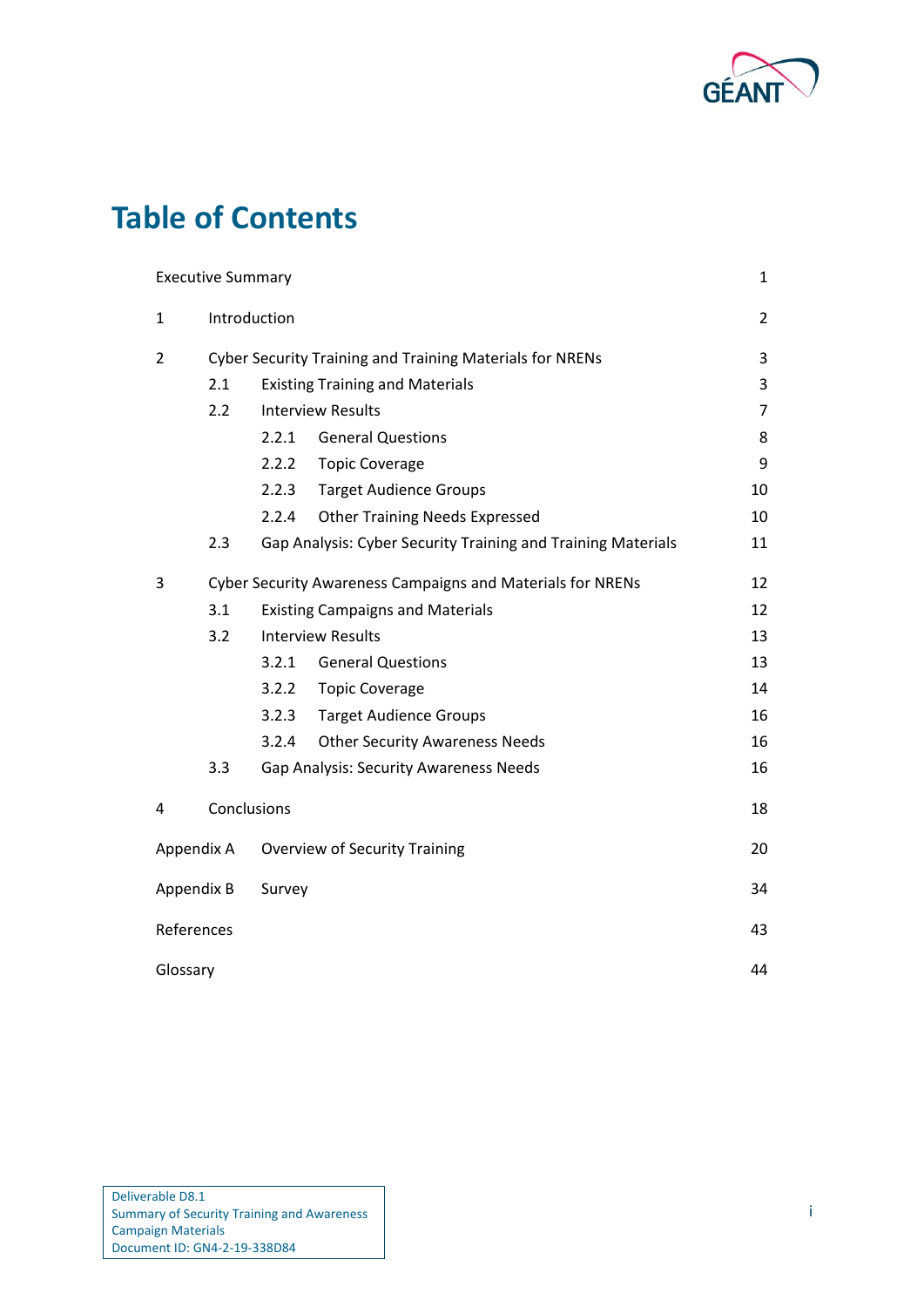

# **Table of Figures**

| Figure 2.1: Cyber security training content category coverage                        | 5. |
|--------------------------------------------------------------------------------------|----|
| Figure 2.2: Cyber Security trainings per target audience                             | 7  |
| Figure 2.3: Map of interviewed NRENs                                                 | 8. |
| Figure 3.1: Security awareness topics covered by NRENs (% of NRENS that participated |    |
| in the survey)                                                                       |    |

# **Table of Tables**

| Table 2.1: Cyber Security Training categories for R&E                  | 4   |
|------------------------------------------------------------------------|-----|
| Table 2.2: Sub-divided groups by role                                  | 6.  |
| Table 2.3: NREN needs for internal security training topic coverage    | 10  |
| Table 3.1: Sources providing security awareness materials.             | 13  |
| Table A.1: Courses and training materials currently available to NRENs | 33. |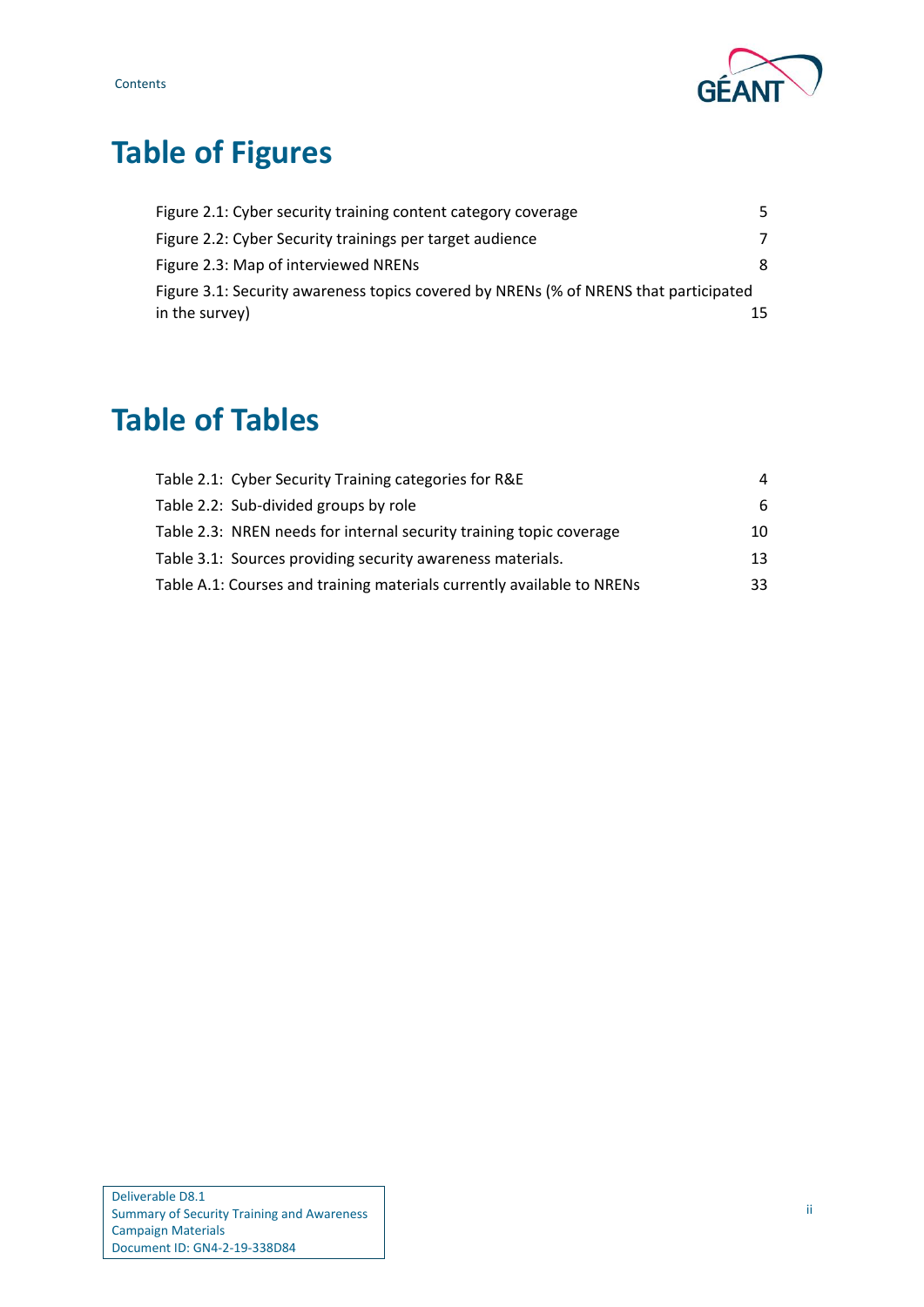

## <span id="page-3-0"></span>**Executive Summary**

In view of the increasing importance of cyber security, WP8 Task 1 conducted two gap analysis to understand where it would be beneficial to the GÉANT community to develop additional security trainings and materials and explore new training approaches.

The first gap analysis focused on cyber security trainings and materials, finding that:

- NRENs expressed a need for more trainings on social engineering, spam, phishing, device security and strong passwords both internally and externally.
- Only 6% of the cyber security courses in the current training overview are in the category of Privacy Protection / Data Leakage Prevention. The majority of NRENS expressed a need to provide more training on GDPR and data protection topics.
- Only 3% of the trainings deal with Operational Network Security. NRENs would like to have more of this type of trainings, both at general and advanced levels.
- The number of cyber security trainings for management are insufficient. There is a need for more courses for the managers, boards and other governing bodies of both the NRENs and their member institutions.
- NRENs expressed the need for innovative training methods, such as gamification.

The second gap analysis concentrated on cyber security awareness campaigns and materials, finding that:

- While technical subjects of security awareness are well covered, more focus should be put on non-technical staff and management. Psychological and sociological aspects of cyber security should also be considered when designing awareness activities.
- Universities and other NREN member organisations have different needs, making it difficult for the NRENs to deliver unified security awareness services. However, it is important that topics related to data and privacy protection are addressed.
- NRENs would like GÉANT to take an active role in developing and leading more security awareness activities. These activities should be long-term, regular and include games, drills, films, etc.
- There is a need for Train the Trainer type activities to allow NRENs to run their own security awareness campaigns and joint events with all NRENs to promote their cyber security awareness.

Based on these findings, WP8 Task 1 will prepare recommendations and plans for the future activities that will address the needs of the NRENs and assist them in securing their networks and organisations.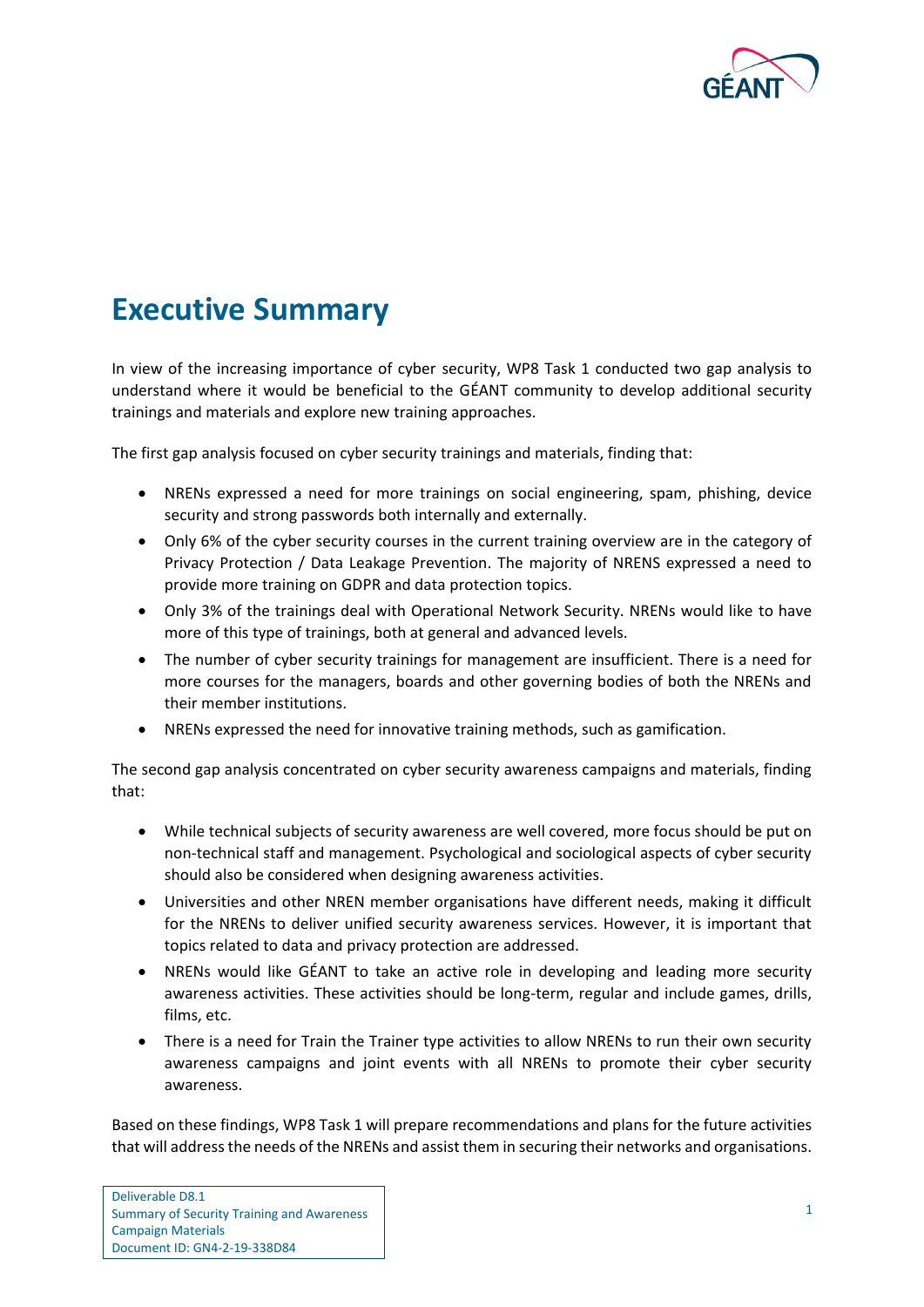

## <span id="page-4-0"></span>**<sup>1</sup> Introduction**

Cybersecurity is critical to European economies, the very functioning of democracy, and European values. Malicious cyber activities, in particular disinformation campaigns, fake news and cyber operations targeted at critical infrastructure and varying in scope, scale, duration, intensity, complexity, sophistication and impact, are becoming increasingly common. They demand a mobilisation of the full range of security tools and instruments, and a joint European response [\[Cybersecurity\]](#page-45-1). The definition of critical infrastructure varies by country, and for some it includes their National Research and Education Network (NREN). In the countries where an NREN is not included, the network is part of the essential communications and education sectors, where cyber protection is of undeniable importance.

Just like other organisations, NRENs are suffering from ever-evolving attacks. While having the right technologies is very important to protect an organisation from those and other threats, the vast majority of the incidents can be linked to a human error. Understanding that people are often the biggest threat to the security of sensitive information, users of information systems must be made aware of the cyber security risks associated with their activities. In addition, those with significant cyber security responsibilities must be adequately trained to carry out their assigned security-related duties. NREN community members are the first line of defence against contemporary security threats. Therefore, security training is one of the most important aspects of an NREN's security posture.

One of the goals of GN4-3 WP8 Task 1 *Business Continuity Recommendations* is to help NRENs with their security awareness and training efforts. Although NRENs' core activities and mission might be similar, the organisations themselves and their constituencies are very diverse, as is their level of cyber security preparedness. Taking those differences into consideration, Section 2 of this report identifies the security trainings and training materials that are available to NRENs, and details gaps where further material could be developed. Section 3 details existing campaigns and materials for promoting cyber security awareness, highlighting gaps where more security awareness is needed. Section 4 summarises the findings and offers a conclusion on the next steps forward.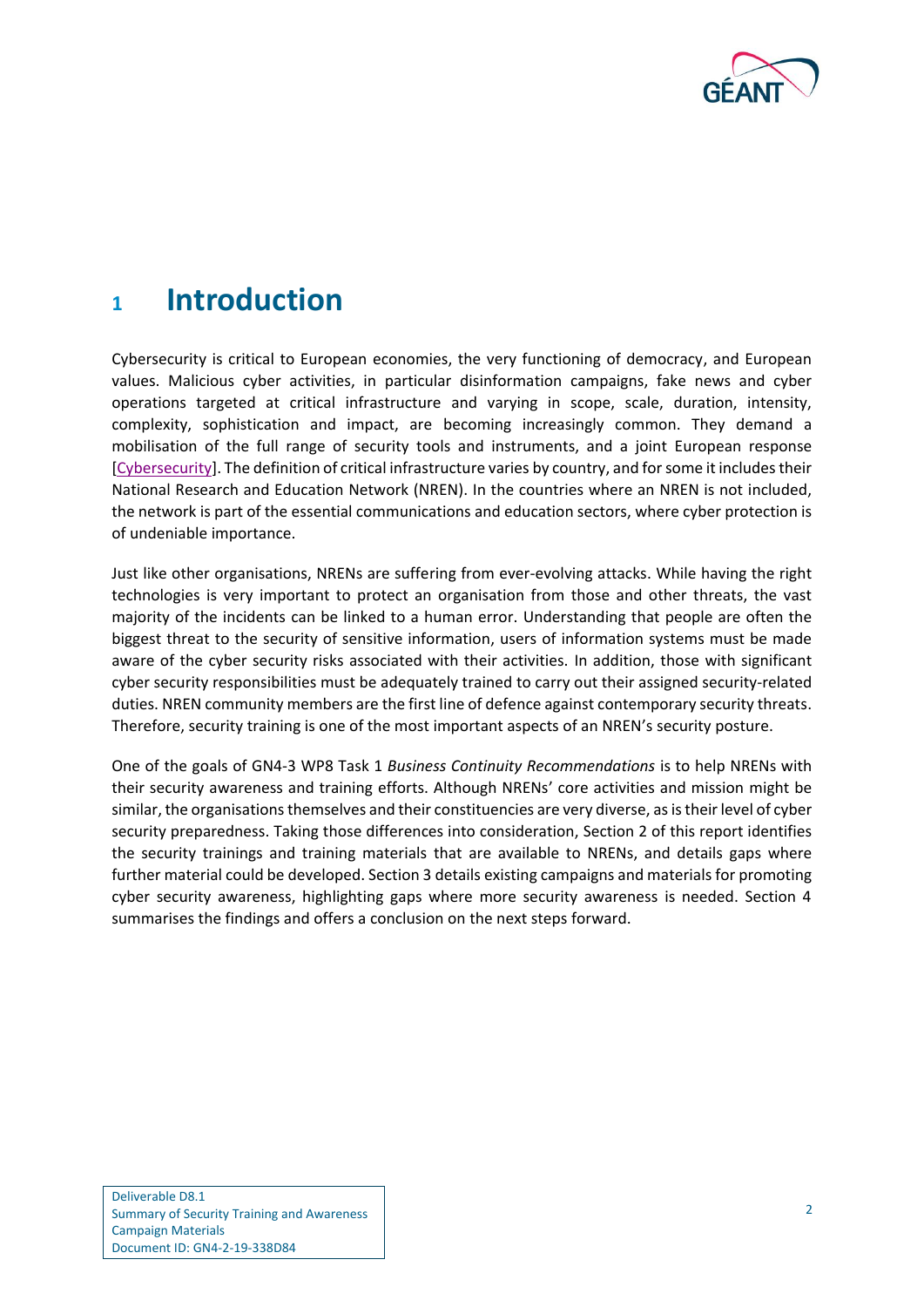

# <span id="page-5-0"></span>**<sup>2</sup> Cyber Security Training and Training Materials for NRENs**

Building cyber resilience and keeping organisations' day-to-day operations free from malicious interferences requires skilled staff members with both technical and operational skills. Cyber security is becoming an integral part of the training portfolios of NRENs when it comes to both the NREN staff, and the trainings offered to their constituents.

However, the need for improvement in this area was explicitly expressed by NRENs during the preparations for the GN4-3 project. In order to better understand what these requirements are and aid in the future planning of cyber security trainings within the GÉANT community, it was necessary to first gain an overview of existing trainings and of NRENs' specific needs. To this end, a two-pronged approach was followed:

- 1. Obtain a list of training courses in use through desktop research.
- 2. Examine the needs of NRENs through interviews with staff members of representative organisations.

These findings will be used to analyse the gap between the available trainings and the NRENs' requirements, in order to make recommendations and plan the future activities of WP8 Task 1.

## <span id="page-5-1"></span>**2.1 Existing Training and Materials**

During the first year of the project, the Task 1 team conducted research into which existing training programmes and materials could be used by GÉANT members. The team carried out extensive desk research, summarised the results, and added them to a list of trainings and training materials. The full table of these findings is given in [Appendix A,](#page-22-0) and includes information on:

- the organiser of the training
- where to find the relevant information
- whether the training is available online
- whether a certification can be obtained
- the target audience
- the current known uptake by NRENs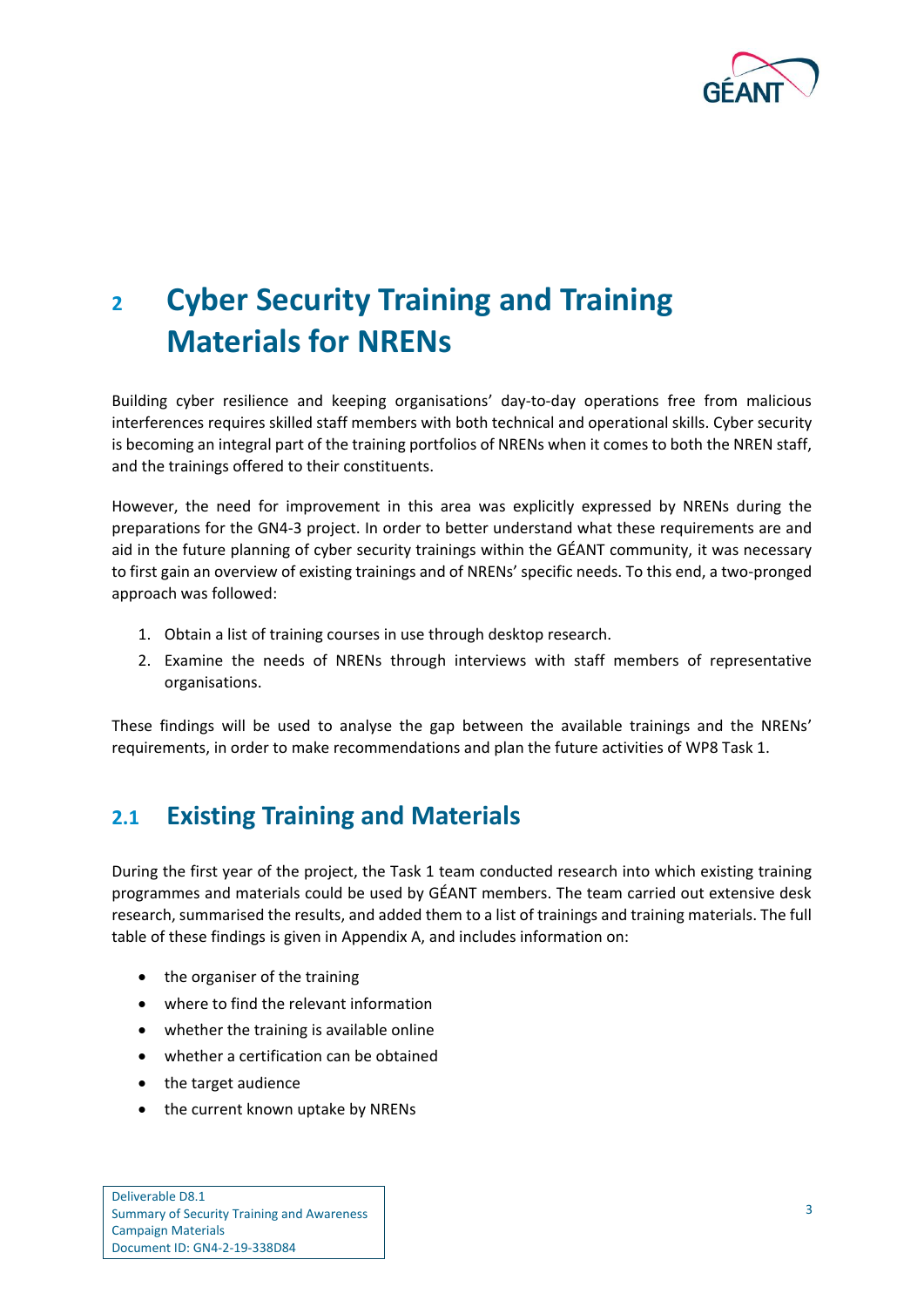

The table consists of 76 entries and provided a good foundation for the research. However, it should be noted that this table intended to be a living document and will be continuously updated so that it can be used by the GÉANT community as a security training guide [\[Wiki\]](#page-45-2).

The available trainings and training materials were grouped into 10 broad categories, allowing them to later be matched to the needs of the NRENs and identify any gaps. The ENISA Trainings Taxonomy [\[ENISA\]](#page-45-3) was used as a starting point (categories 1 - 4 and 10). Categories 5 - 9 were added to reflect the different audiences (specifically for Research and Education (R&E), as the ENISA taxonomy was written for the study of information security training needs in critical sectors. Most of the categories in the taxonomy developed for this research cover security operations. The areas of risk management and general cyber security are covered under category 10 (General Cyber Security).

|                | <b>Training Category</b>                          | Description                                                                                                                                                  |
|----------------|---------------------------------------------------|--------------------------------------------------------------------------------------------------------------------------------------------------------------|
| $\mathbf{1}$   | <b>Cyber Security Foundations</b>                 | Basic cyber security trainings, such as threat landscape, authentication<br>issues, malware types, cryptography, and network security.                       |
| $\overline{2}$ | Audit / Penetration Testing<br>/ Ethical Hacking  | Trainings related to security audits, penetration testing, and ethical<br>hacking.                                                                           |
| 3              | Monitoring                                        | Trainings related to Network Monitoring, Intrusion Prevention &<br>Detection systems (IPS/IDS) and Security Information & Event<br>Management (SIEM).        |
| 4              | <b>CSIRTs/Incident Response</b>                   | Trainings related to Computer Security Incident Response Teams<br>(CSIRT) or Security Operation Center (SOC) activity, incident handling,<br>and management. |
| 5              | Forensics                                         | Trainings related to forensics.                                                                                                                              |
| 6              | Privacy Protection / Data<br>Leakage Prevention   | Trainings related to Privacy Protection (including GDPR), Data Safety,<br>and Data Leakage Prevention.                                                       |
| 7              | <b>Operational Network</b><br>Security            | Trainings related to network security for network operators, Routing<br>Security, DNS Security, and DDoS protection.                                         |
| 8              | Cloud Security                                    | Trainings related to securing cloud infrastructures.                                                                                                         |
| 9              | Secure Coding/<br><b>Vulnerability Management</b> | Trainings related to Secure Coding, Secure Software Development<br>Lifecycle (SDL) and Vulnerability Management.                                             |
| 10             | <b>General Cyber Security</b>                     | Other security trainings, which are not particularly connected to the<br>specific areas of cyber security covered above.                                     |

#### <span id="page-6-0"></span>Table 2.1: Cyber Security Training categories for R&E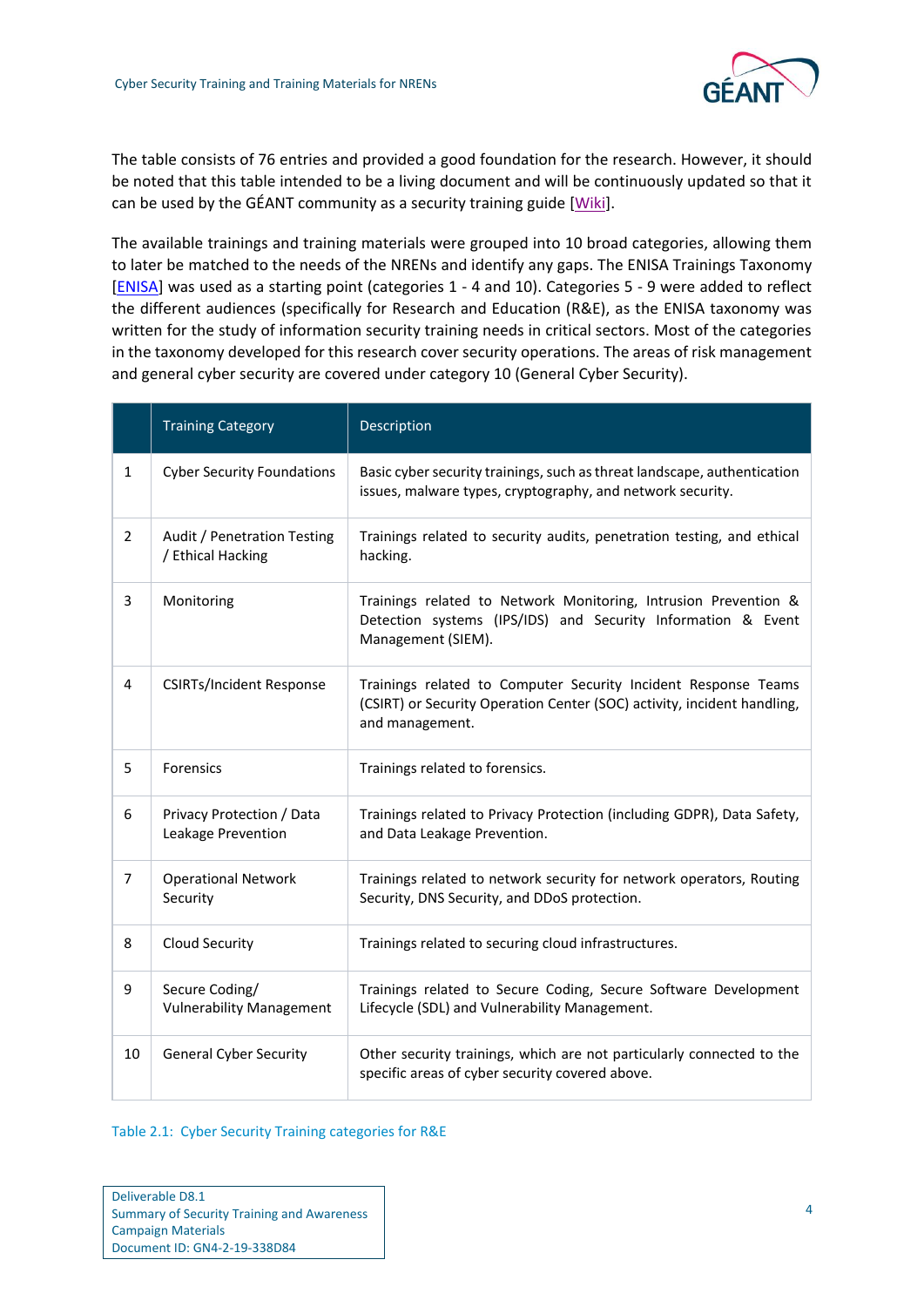

To gain a picture of which areas of cyber security are most covered by the courses and training materials currently available to NRENs, each of the available trainings and materials on the compiled list (see Appendix 1) was assessed and assigned a number based on the defined categories (1-10). The courses and materials in each category were then counted to give an overview of current coverage.



<span id="page-7-0"></span>Figure 2.1: Cyber security training content category coverage

Most of the trainings and materials cover the topics in the Cyber Security Foundations (1) category. The next most covered categories are Audit / Penetration Testing / Ethical Hacking (2) and CSIRTs/Incident Response (4). Operational Network Security (7) is the least covered category.

To better understand the accessibility and impact of the courses that are currently available, NREN staff and members of the NREN constituency were put into three primary groups depending on their roles:

- Management (at different levels of organisations/infrastructure)
- Technical staff (responsible for parts of the infrastructure and/or services it provides, including system- and network-administrators, operators and IT-security personnel)
- Users (people who use the infrastructure to conduct their work, typically not security experts; non-technical staff, students, pupils, etc.)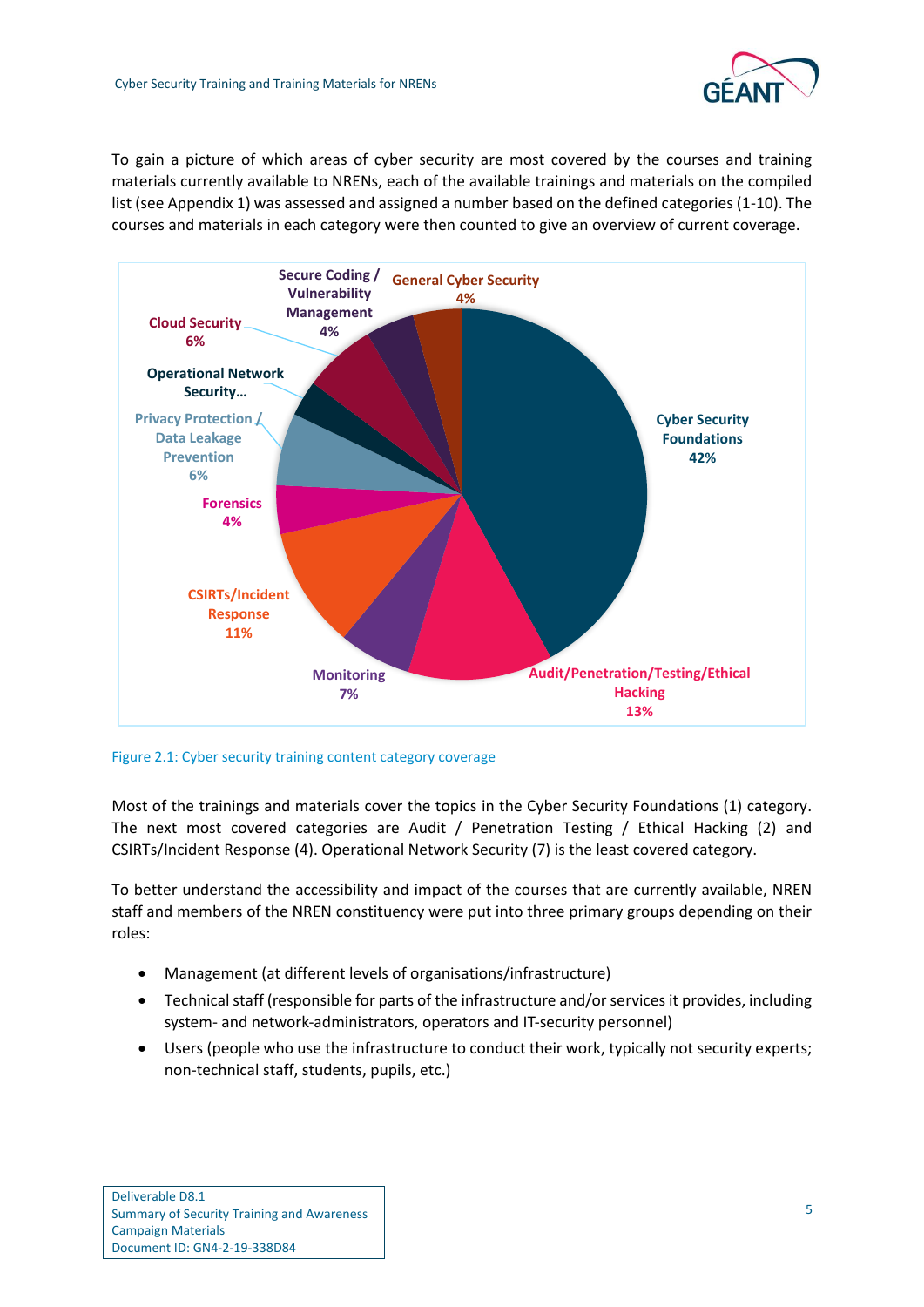The Management and Technical groups can be subdivided further as follows, to reflect the NREN and their members' situation better:

| Group           | Sub-Group     | <b>Description</b>                                                                                                                         |  |  |  |  |
|-----------------|---------------|--------------------------------------------------------------------------------------------------------------------------------------------|--|--|--|--|
| <b>Managers</b> | Technical     | People in management positions/roles that have a strong<br>technical background in IT.                                                     |  |  |  |  |
|                 | Non-technical | All other people in management positions.                                                                                                  |  |  |  |  |
| Technical       | Developer     | Technical personnel whose main role is that of IT<br>developers, architects, or designers.                                                 |  |  |  |  |
|                 | Security      | Technical personnel whose main role is that of CSIRT<br>members, security auditors, or security administrators.                            |  |  |  |  |
|                 | Admin         | Technical personnel whose main role is that of<br>administrators or operators not listed in the above roles.                               |  |  |  |  |
| <b>Users</b>    | Non-technical | People who use the infrastructure to conduct their work,<br>typically not security experts; non-technical staff,<br>students, pupils, etc. |  |  |  |  |

#### <span id="page-8-0"></span>Table 2.2: Sub-divided groups by role

All the trainings on the list of currently available cyber security courses and materials (see Appendix A) were assigned a target audience group based on their content. Three quarters of these are targeted at technical personnel, and for the most part consist of general security trainings for technical staff or courses for security personnel. There are two courses that are targeted specifically at Technical Managers and two for management generally, both technical and non-technical. No cyber security trainings are available specifically for non-technical management. The list includes five courses targeted at end users, while another 10 are interdisciplinary cross-category trainings aimed at various target audiences.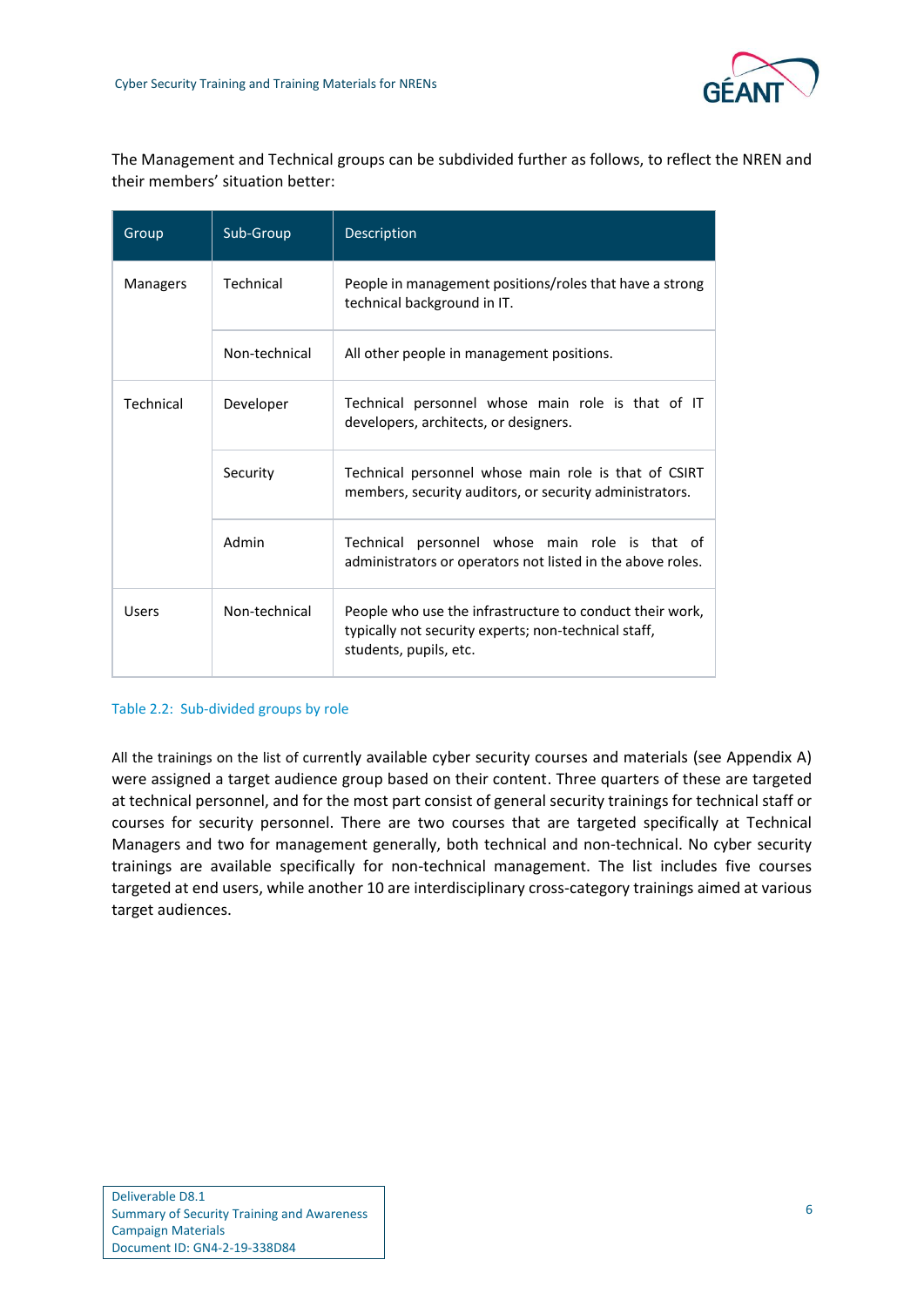



<span id="page-9-1"></span>Figure 2.2: Cyber Security trainings per target audience

## <span id="page-9-0"></span>**2.2 Interview Results**

The second stage of the research into the current cyber security training availability for NRENs involved conducting interviews with members of 15 different NRENs across Europe to gain a deeper insight into their situations and needs. The NRENs interviewed were diverse in terms of geography, size, number of staff and membership, selected to be representative of the GÉANT community.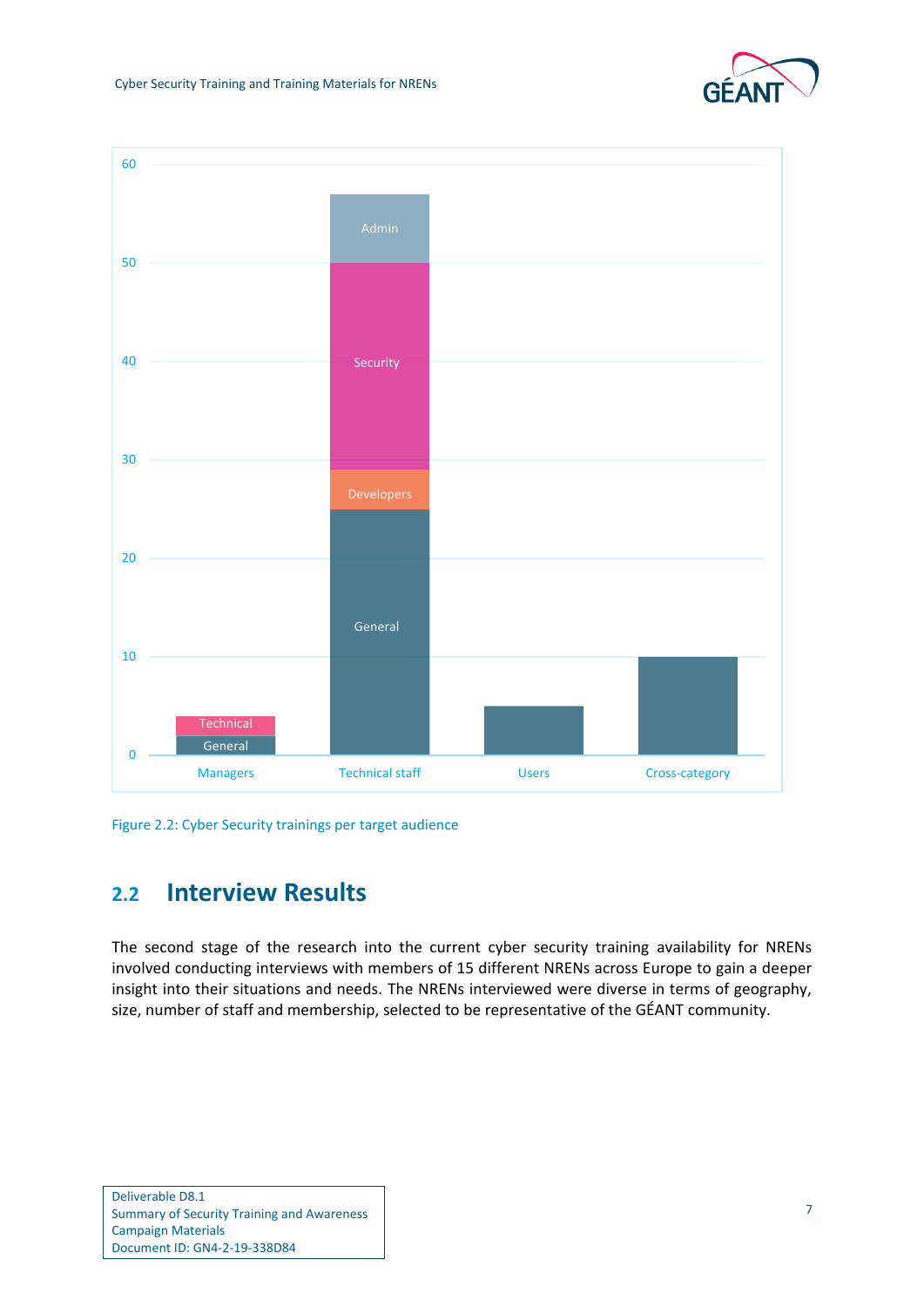



<span id="page-10-1"></span>

The interview questions covered three areas:

- General questions about the NRENs' cyber security training programmes.
- Information about the topics covered by the training programmes, both internally for the NREN staff and externally, by and for their member organisations and their constituencies.
- Information about the target audiences covered by the training programmes, both internally for their own staff as well as externally for their member organisations.

### <span id="page-10-0"></span>**2.2.1 General Questions**

Of the interviewed NRENs, two-thirds stated that they provide some cyber security training internally to their personnel and a little over half to their members externally. TRANSITS (CSIRT personnel training, coordinated by GÉANT) was mentioned most often, followed by the courses offered by ENISA and FIRST. The majority of the NRENs stated, however, that they did not have a comprehensive, formal programme. In many cases, the training courses offered were described as 'home grown' and 'demand driven'. The ways in which the training courses are provided include a variety of in-house workshops, trainings at conferences, and training courses from experts, depending on the individual NREN.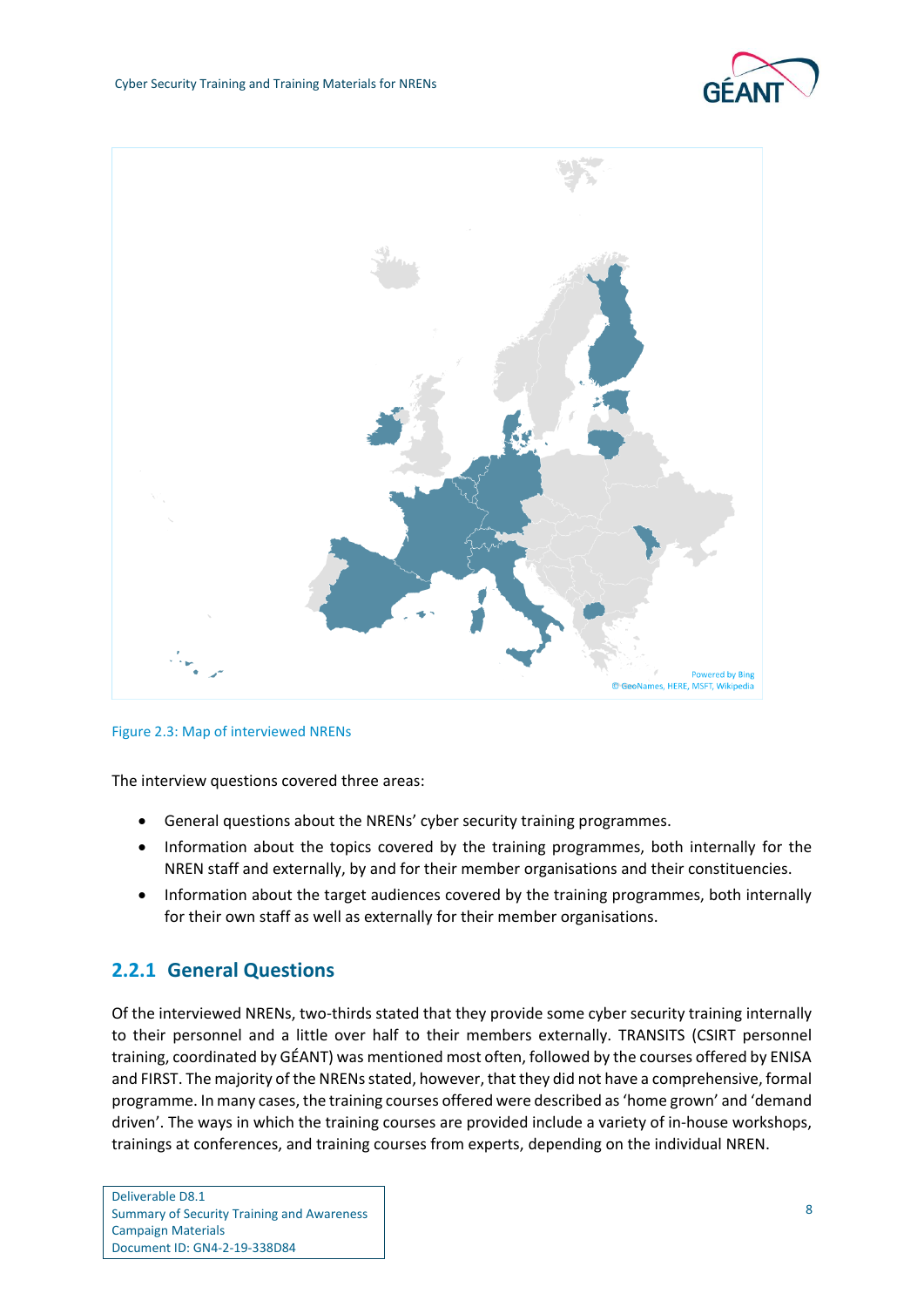

When asked for their reasons for not providing cyber security training as part of their internal and external training offering, the majority of the NRENs (60%) stated this was due to a lack of funds. Others mentioned insufficient priority and resources. 20% stated that they had not (yet) found suitable materials. When it comes specifically to trainings for their member institutions, the majority (over 70%) of NRENs stated that their members did not express a need for cyber security trainings.

## <span id="page-11-0"></span>**2.2.2 Topic Coverage**

The training courses run **internally** by the NRENs mainly fall into three categories:

- Cyber Security Foundations (covering topics such as password security, physical security, social engineering/phishing and detection and defence against spam)
- CSIRT/Incident Response
- IT Forensics (malware analysis)

The NRENs were also asked to describe their needs in terms of training their own staff. The majority of the topics mentioned in this area fell into the Cyber Security Foundations and Privacy Protection/ Data Leakage Prevention categories.

[Table 2.3](#page-12-2) below is a summary of the topics that the NRENs would like to have covered in security trainings for their staff but are currently not offering.

| Category                                                | <b>Topics</b>                                                                                                                                                                                          |
|---------------------------------------------------------|--------------------------------------------------------------------------------------------------------------------------------------------------------------------------------------------------------|
| <b>Cyber Security Foundations</b>                       | Social engineering<br>Spam (detection and defence)<br>Phishing (detection and defence)<br>Laptop / Mobile Device Security<br>Password enhancements or replacements (i.e. 2-factor authentication)      |
| Privacy Protection / Data<br>Leakage Prevention         | Privacy protection (GDPR)<br>Data classification, anonymisation<br>Data storage/safety<br>Data sharing in clouds<br>Data leakage prevention<br>Intellectual property (protection)<br>Privacy by design |
| <b>Operational Network Security</b>                     | General operational network security<br>Advanced network security<br>Setting up 'walled garden environments' (in WLANs)<br><b>BGP</b> security                                                         |
| <b>Cloud Security</b>                                   | Public/private clouds                                                                                                                                                                                  |
| Audit / Penetration Testing /<br><b>Ethical Hacking</b> | Penetration testing                                                                                                                                                                                    |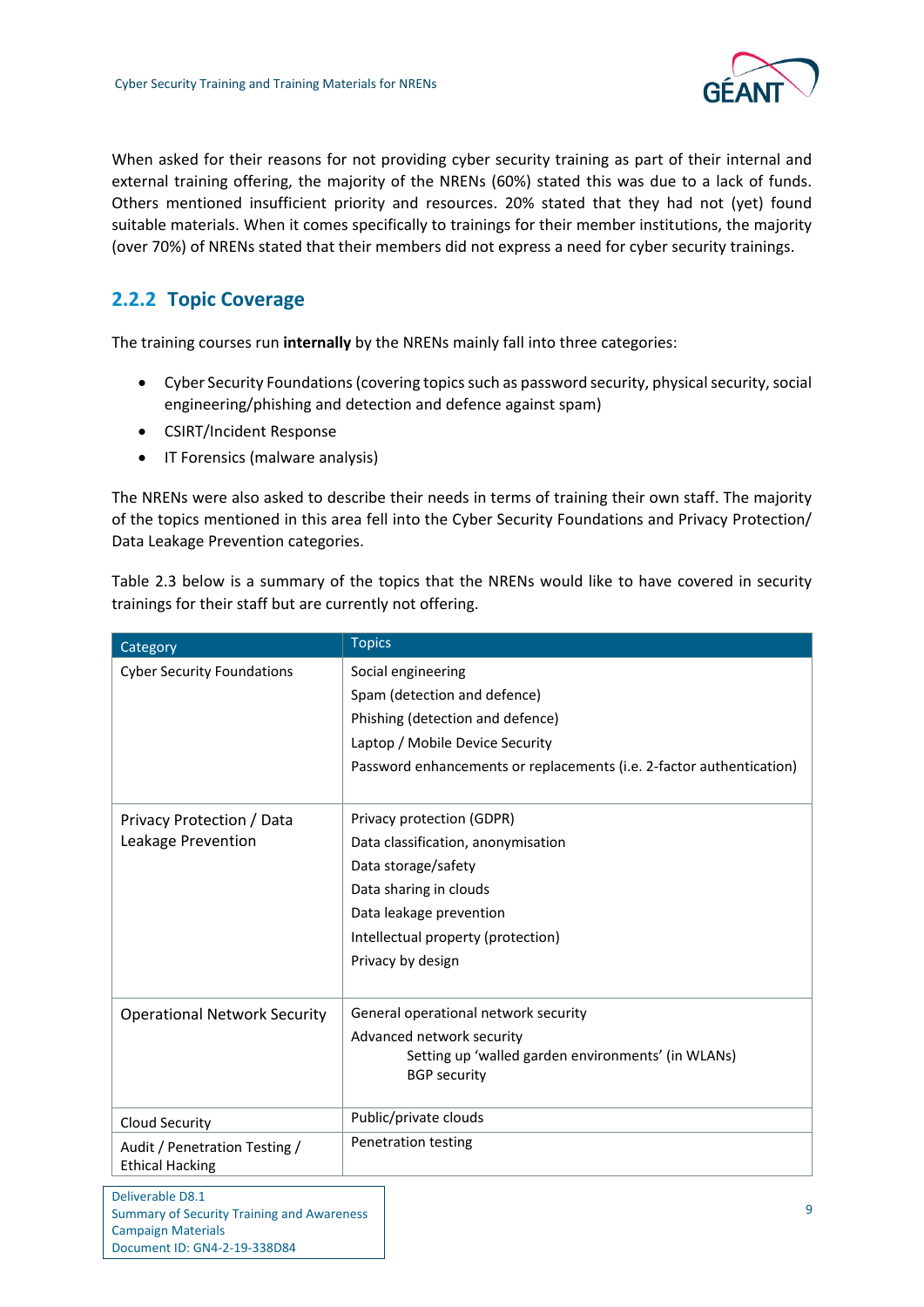

| Category         | <b>Topics</b>                                                                                                                                                                                                                                                                              |  |  |  |  |  |  |
|------------------|--------------------------------------------------------------------------------------------------------------------------------------------------------------------------------------------------------------------------------------------------------------------------------------------|--|--|--|--|--|--|
| <b>Forensics</b> | Advanced network and software forensics                                                                                                                                                                                                                                                    |  |  |  |  |  |  |
| Other            | Cyber security for non-technical personnel<br>Communication skills:<br>technical<br>non-technical<br>and<br>between<br>communication<br>personnel)<br>cooperation of NREN technical staff (for experts)<br>Scenarios/artefacts for cyber exercises<br>Business continuity plan development |  |  |  |  |  |  |

#### <span id="page-12-2"></span>Table 2.3: NREN needs for internal security training topic coverage

When asked asked about the topics covered by cyber security training provided **externally** to their member organisations, the majority of the interviewed NREN representatives responded that they either do not offer any such training to their members or were not able to answer because they did not have enough information about this.

In general, many of the NRENs interviewed indicated that offering such training is currently out of scope for them, and almost half of them could not answer what topics they would like to have covered if they were to offer it. Several of the NRENs mentioned a need for courses such as TRANSITS, trainings on DDoS mitigation and network security. Others raised the need for training on general information security (phishing, browsing, password management), business impact analysis and risk/crisis management.

## <span id="page-12-0"></span>**2.2.3 Target Audience Groups**

Asked about the target audience groups supported by their internal cyber security trainings, over half of the NRENs stated that they provide some kind of cyber security training to their technical staff, including cyber security staff/CERT, NOC, technical admins, IT team leaders and administrators. Over a quarter of the surveyed NRENs said that the trainings they offer are for all staff and anybody can sign up. Only two NRENs offer cyber security trainings for management.

Given the above, it is not surprising that the NREN management, board and governance, followed by non-technical personnel, were often mentioned as the groups that could be better supported.

Although the majority of the NRENs do not offer cyber security training for their member institutions, those that do so mainly provide it for technical/IT staff. If external training were to be offered, the surveyed NRENs would like to pay more attention to management, administrative staff, and nontechnical staff, as well as, to some extent, to the end users (professors, students, pupils).

## <span id="page-12-1"></span>**2.2.4 Other Training Needs Expressed**

In addition to general questions, and questions about training topics and target audiences, the NRENs were asked to express other wishes, needs and suggestions for cyber security training. The answers demonstrated that there is not only a need for specific training topics, but also for different ways of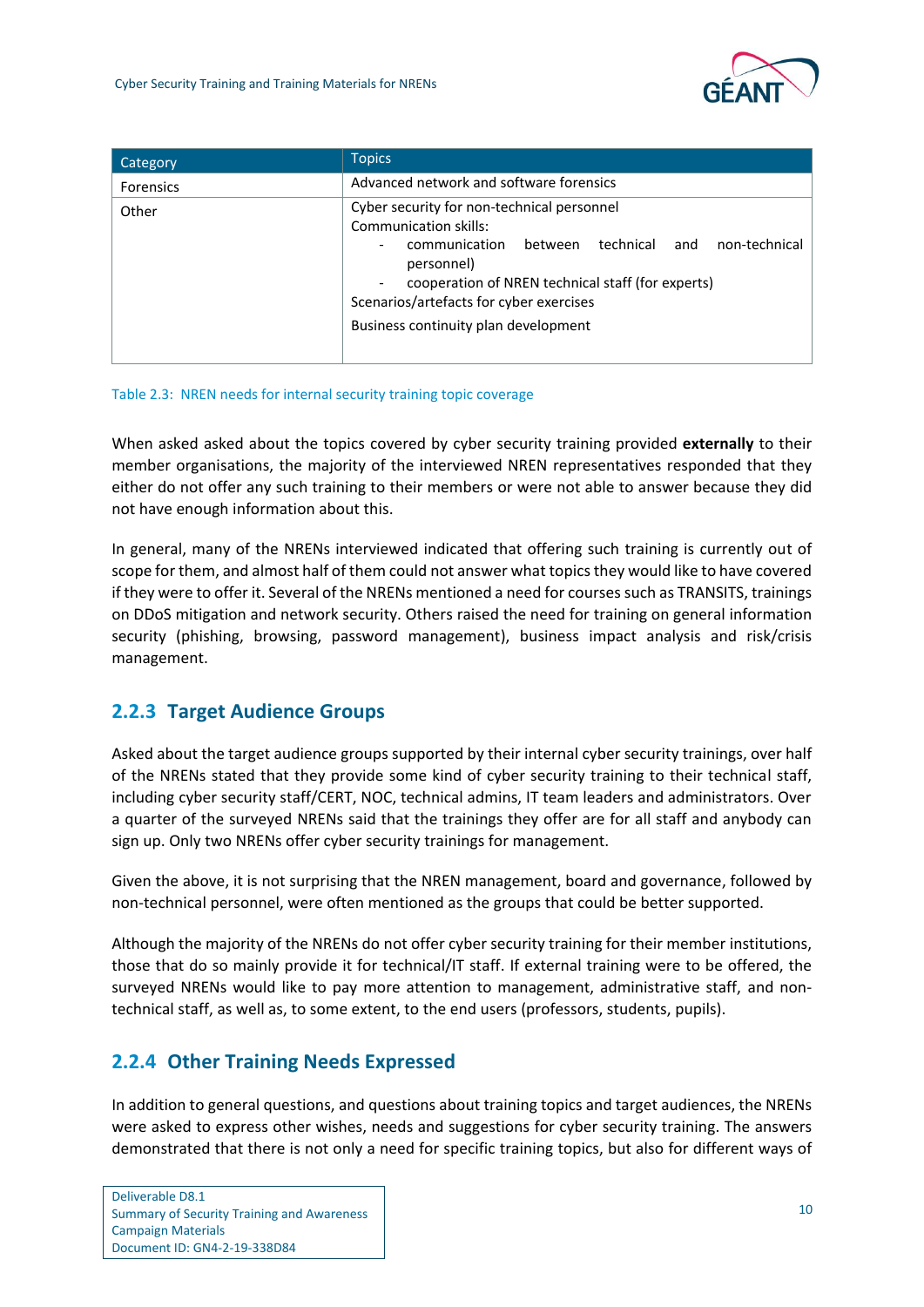

learning, such as games (for example, escape room exercises), online trainings and webinars, train the trainer events, short videos on security topics. The importance of a certificate of attendance or the ability to attend a series of recommended trainings or events and receive certification in the end was mentioned by several NRENs.

When asked about the role of GÉANT in cyber security trainings, the majority of the NRENs said that it should be actively developing training programmes for its members as well as pointing them to existing materials and opportunities.

## <span id="page-13-0"></span>**2.3 Gap Analysis: Cyber Security Training and Training Materials**

From the review of the existing materials and the NREN survey results, the following gaps in the NREN cyber security trainings emerge:

- Although the majority of the trainings found during the desk research are in the category of Cyber Security Foundations, the NRENs expressed the need for more trainings on social engineering, spam, phishing, device security and strong passwords both internally (NREN staff) and externally (NREN member organisations).
- Only 6% of the cyber security courses in the current training overview are in the category of Privacy Protection / Data Leakage Prevention, but the need to provide more training on GDPR and various data protection topics was expressed by the majority of the surveyed NRENs.
- There are even fewer (3%) trainings on Operational Network Security., The NRENs would like to have more of this type of trainings, both at general and advanced levels.
- More than half of the available trainings are aimed at technical personnel and most of the NRENs are offering training for their CSIRT/NOC/IT staff. However, the number of cyber security trainings for management are insufficient. There is a need for more courses for the managers, boards and other governing bodies of both the NRENs and their member institutions.
- The NRENs expressed the need for innovative training methods, such as gamification.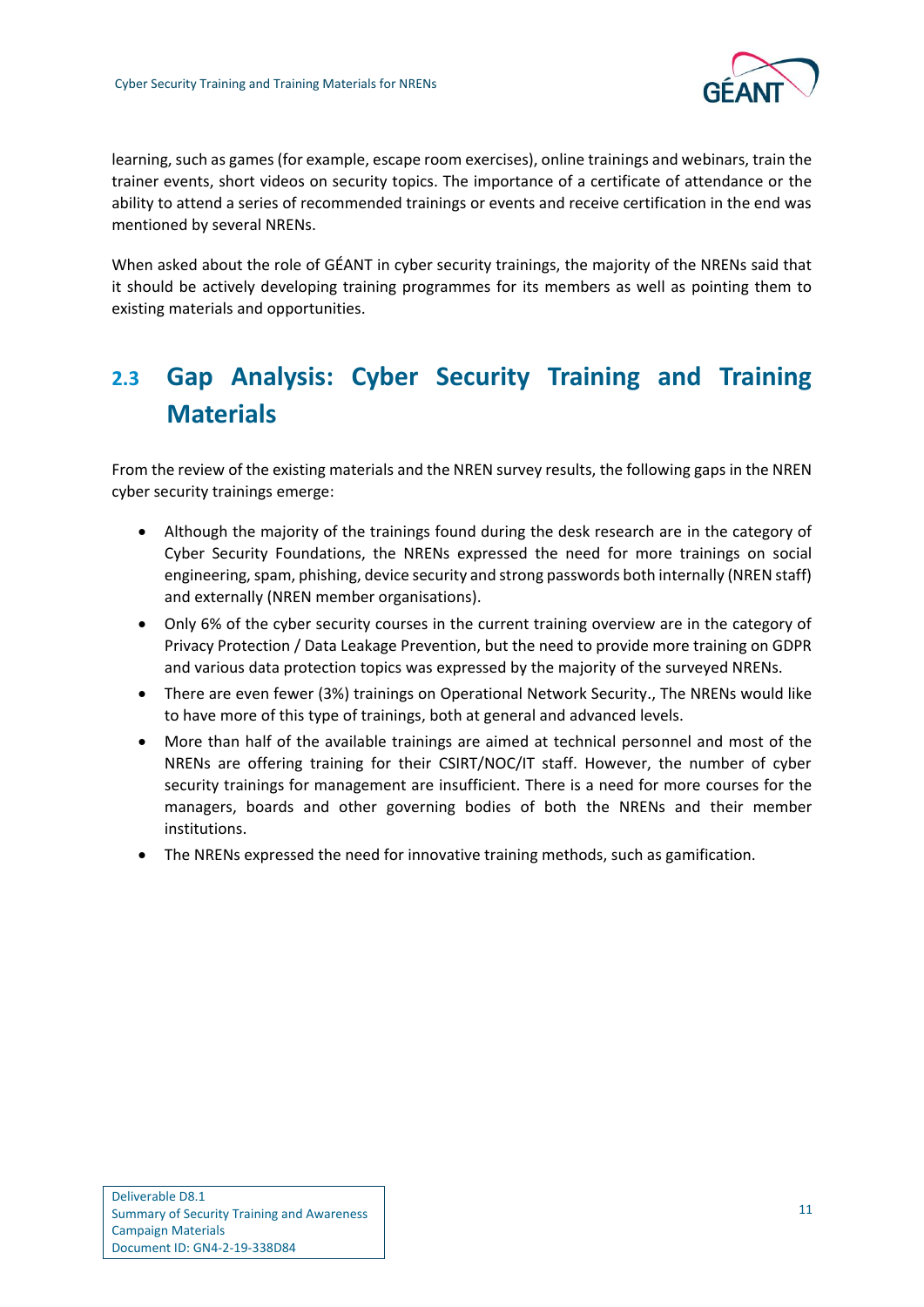

# <span id="page-14-0"></span>**<sup>3</sup> Cyber Security Awareness Campaigns and Materials for NRENs**

Information and Communication Technologies (ICTs) are increasingly part of daily life and, as with other technologies, there are risks involved in using ICT. These risks cannot be mitigated with technological solutions alone - regular security awareness activities addressing the human element of the equation are needed to reduce the risks as well. Increasing dependency on ICT, increases the importance of security awareness, which is key to creating a security culture.

NRENs work with security awareness on two levels. First, it is their responsibility to make their staff aware of the security risks and regulations involved in the use of ICT infrastructure and services. In addition, they can deliver awareness services to their constituencies. Such services might entail organising a national awareness campaign or creating materials, i.e. a toolkit, for universities and schools so that they can run their own awareness programmes.

As the various NRENs have different levels of maturity, mandates and/or positions with respect to their countries, as well as different constituencies, it is difficult to compare their security awareness materials, given that they deliver different services based on their specific needs. This means that what one NREN perceives to be a gap, may not be considered such by another.

In view of these differences, the picture presented in this section may not be a complete one, however, it can provide a general overview of the awareness campaigns and materials that are used by NRENs or are available to them. The available campaigns and materials are described first; existing gaps are then identified, based on which recommendations have been drawn up.

## <span id="page-14-1"></span>**3.1 Existing Campaigns and Materials**

There are several online sources, both open-access and commercial, providing security awareness materials. The list provided below [\(Table 3.1\)](#page-15-2) is not intended to be exhaustive but to give some examples of what is available. In general, organisations have the choice of using generic public materials, training and assigning their staff to create their own awareness programmes or looking for a commercial solution that covers several aspects of security awareness. In addition to those listed here, there are many national sources of these materials, often in local languages.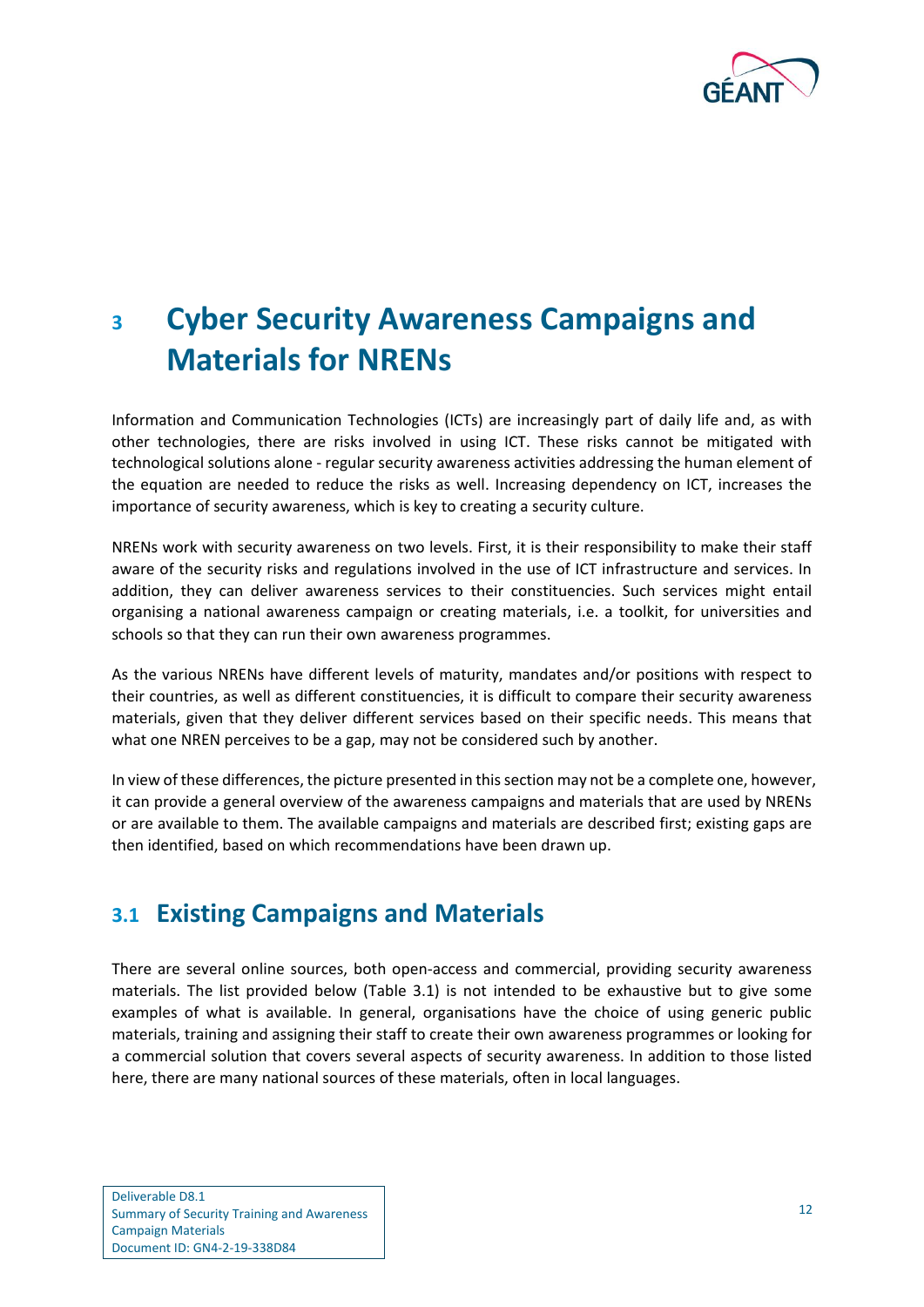

| Source                              | <b>Materials provided</b>                                                                                                                                                              | Content types                                                                                                                                   |
|-------------------------------------|----------------------------------------------------------------------------------------------------------------------------------------------------------------------------------------|-------------------------------------------------------------------------------------------------------------------------------------------------|
| <b>ENISA</b>                        | The European Union Agency for Cybersecurity<br>provides many materials on security, including on<br>awareness topics.                                                                  | Reports, awareness materials, trainings                                                                                                         |
| <b>Stop Think</b><br><b>Connect</b> | STOP. THINK. CONNECT is the global (US) online<br>safety awareness campaign to help all digital citizens<br>stay safer and more secure online.                                         | Awareness content for end users<br>(videos, tips, etc)<br>well<br>as<br>as<br>organisations to build their<br>own<br>campaign.                  |
| <b>SANS</b>                         | SANS offers security awareness training classes,<br>training, materials and everything needed to educate<br>Security Awareness specialists and every end user<br>within organisations. | Mainly offers training<br>aimed<br>at<br>specialists to organise awareness;<br>publishes many reports and a number<br>of free resources to use. |
| KnowBe4                             | Well-known commercial solution: 'KnowBe4 is the<br>world's most popular integrated platform for security<br>awareness training combined with simulated phishing<br>attacks.'           | Commercial platform offering many<br>aspects of security awareness.                                                                             |
| <b>LUCY</b><br><b>Security</b>      | Another<br>solution: 'LUCY<br>allows<br>commercial<br>organisations to measure and improve the security<br>awareness of employees and test the IT defences.'                           | Commercial platform offering many<br>aspects of security awareness.                                                                             |

<span id="page-15-2"></span>Table 3.1: Sources providing security awareness materials.

## <span id="page-15-0"></span>**3.2 Interview Results**

To gain a better view of the security awareness campaigns and materials used by the NRENs, the second part of the survey described in the previous section covered awareness related subjects. The same 15 NRENs were interviewed for both parts of the survey [\(Figure 2.3\)](#page-10-1).

## <span id="page-15-1"></span>**3.2.1 General Questions**

Most (2/3) of the surveyed NRENs run **an internal security awareness programme** for their own staff. They often run different activities throughout the year, ranging from workshops to phishing simulations. They use posters or flyers to draw attention to specific themes and sometimes distribute complimentary gifts, such as webcam covers. However, they expressed that they would like to expand their awareness programme.

A third of the surveyed NRENs **do not deliver** security awareness services to their constituents. The reasons they gave for this are lack of funds, or that their constituency did not specify a need for it.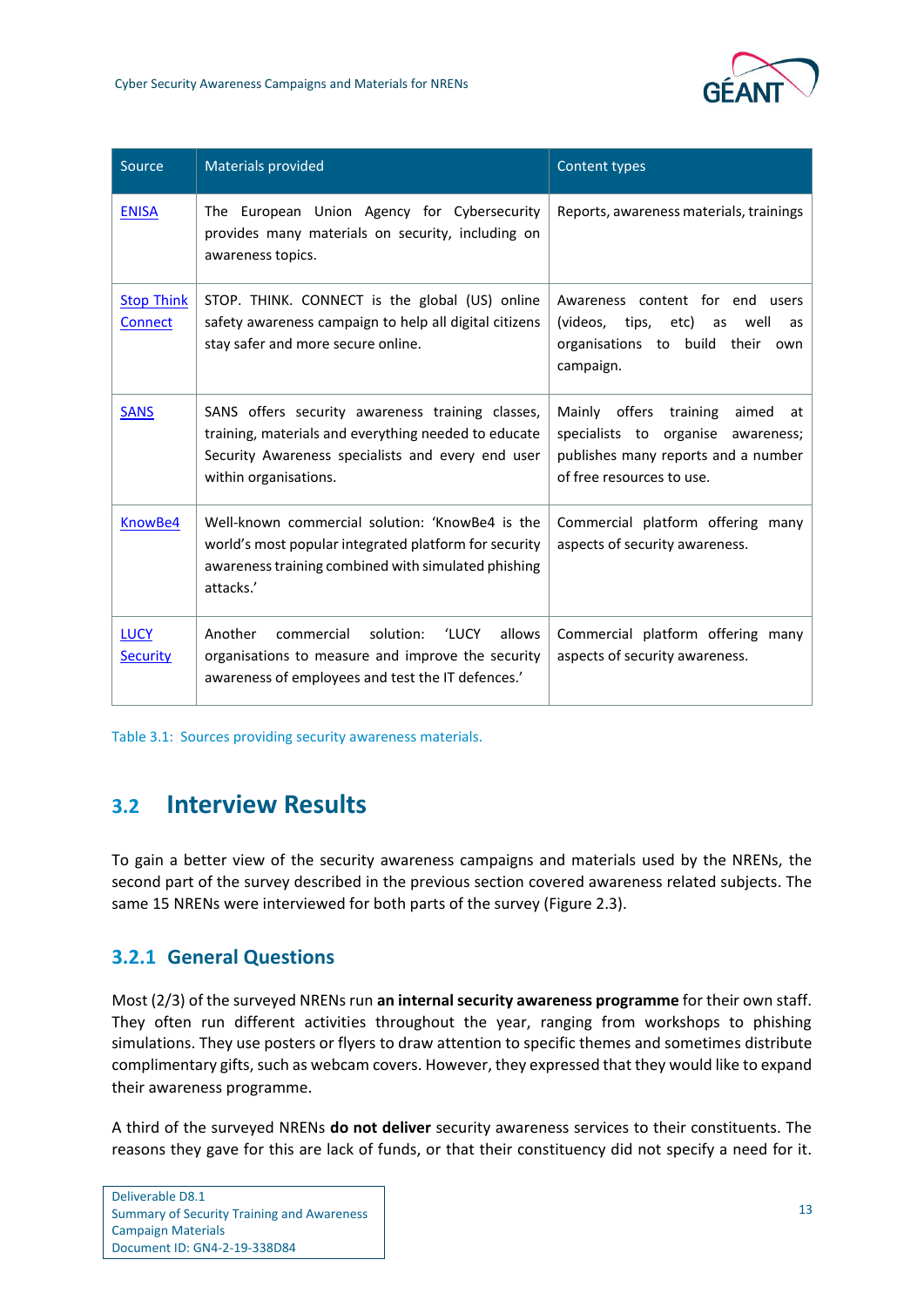

Even where such needs exist, it is difficult for NRENs to meet them as they tend to be quite diverse between the various universities and other institutes. However, some of the NRENs have developed suitable solutions to overcome this challenge. For example, SURFnet delivers a toolkit with which their members can create their own awareness programme. One of the key principles of this toolkit is its flexibility, which allows universities and other institutes to adapt the materials to their own visual style and/or local situation.

When the NRENs were asked about the specific **external** awareness programmes that they deliver for their members, it emerged that these are also diverse. Some NRENs, such as Uninett, help run a national awareness campaign. Others, such as SURFnet, help their constituency to run their own local awareness campaign by delivering tools and guidelines for a successful programme. These tools include posters, videos, e-learnings, games, workshops, etc. Similarly, there are NRENs such as HEAnet and RedIRIS that deliver awareness and general cyber security training courses to the staff of their member organisations. Finally, some NRENs such as Jisc deliver specific services for members to simulate phishing campaigns.

### <span id="page-16-0"></span>**3.2.2 Topic Coverage**

NRENs were asked how well they covered several topics in their internal security awareness campaigns or as a security awareness service to their constituency. It is evident [\(Figure 3.1\)](#page-17-0) that most of the topics are better covered internally than externally towards the NRENs' constituencies. However, it is important to note that where a topic is not well covered, it is possible that there may not be a need for the NREN to do so.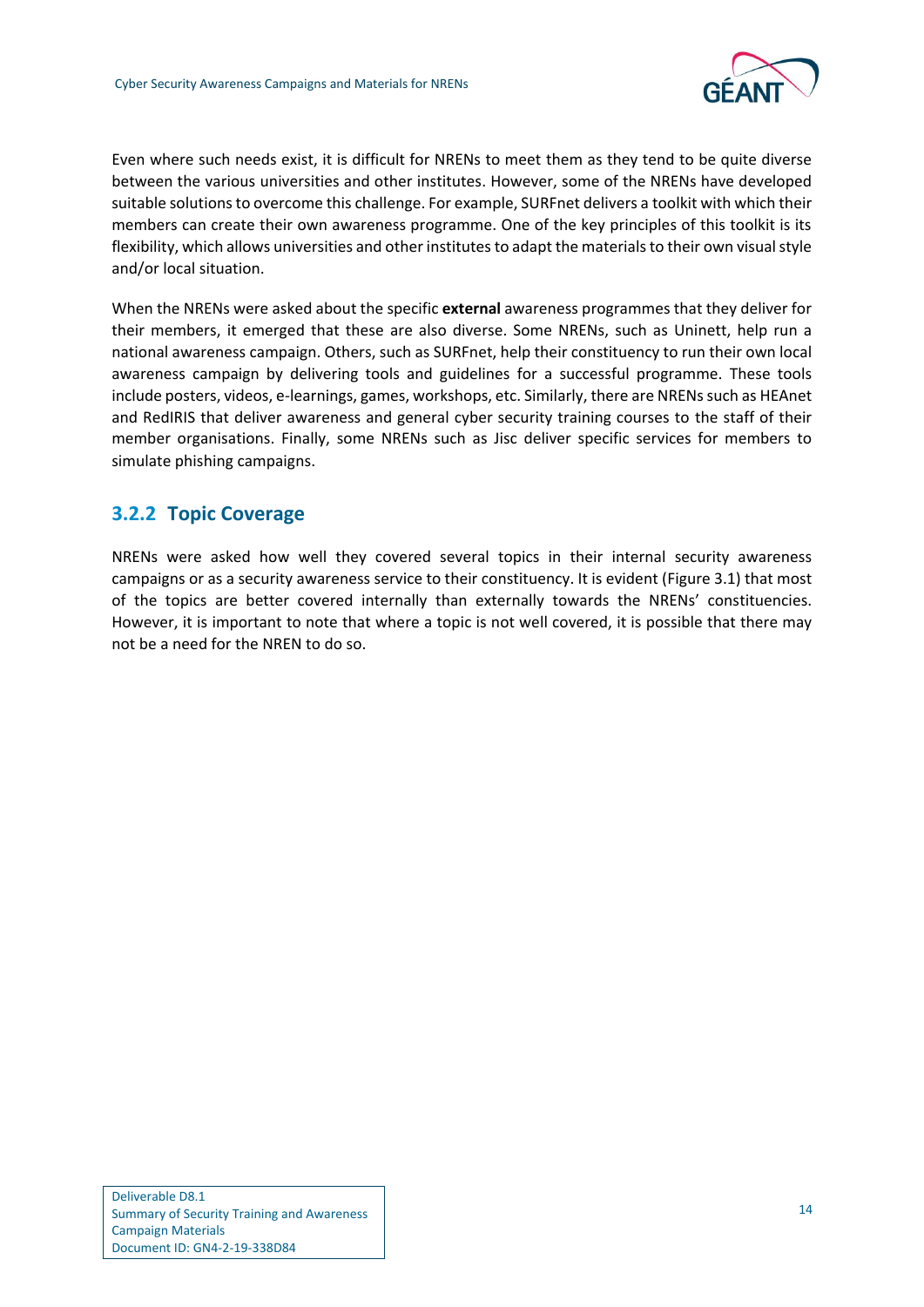



<span id="page-17-0"></span>Figure 3.1: Security awareness topics covered by NRENs (% of NRENS that participated in the survey)

The best covered topics in NREN's internal security awareness campaigns are social engineering, social networking, passwords, data safety, physical security and system configuration management. Social engineering and 'You are the target' topics are best covered in activities aimed at the NREN member organisations and end users. The areas that need more attention are email and instant messaging (internally) and social networking and physical security (externally).

The NREN representatives were also asked about additional topics they would like to have covered by an internal cyber security awareness programme. Some of the suggestions were more general, for example relating to the importance of cyber security and the end user's role in it. Others listed more specific topics, such as sociological and psychological aspects of phishing and how to become more resilient to these attacks, handling of personal data in a resilient way and laptop security while travelling.

Additional topics mentioned for external awareness campaigns for the NRENs' members include intellectual property with regard to research data and privacy and data protection.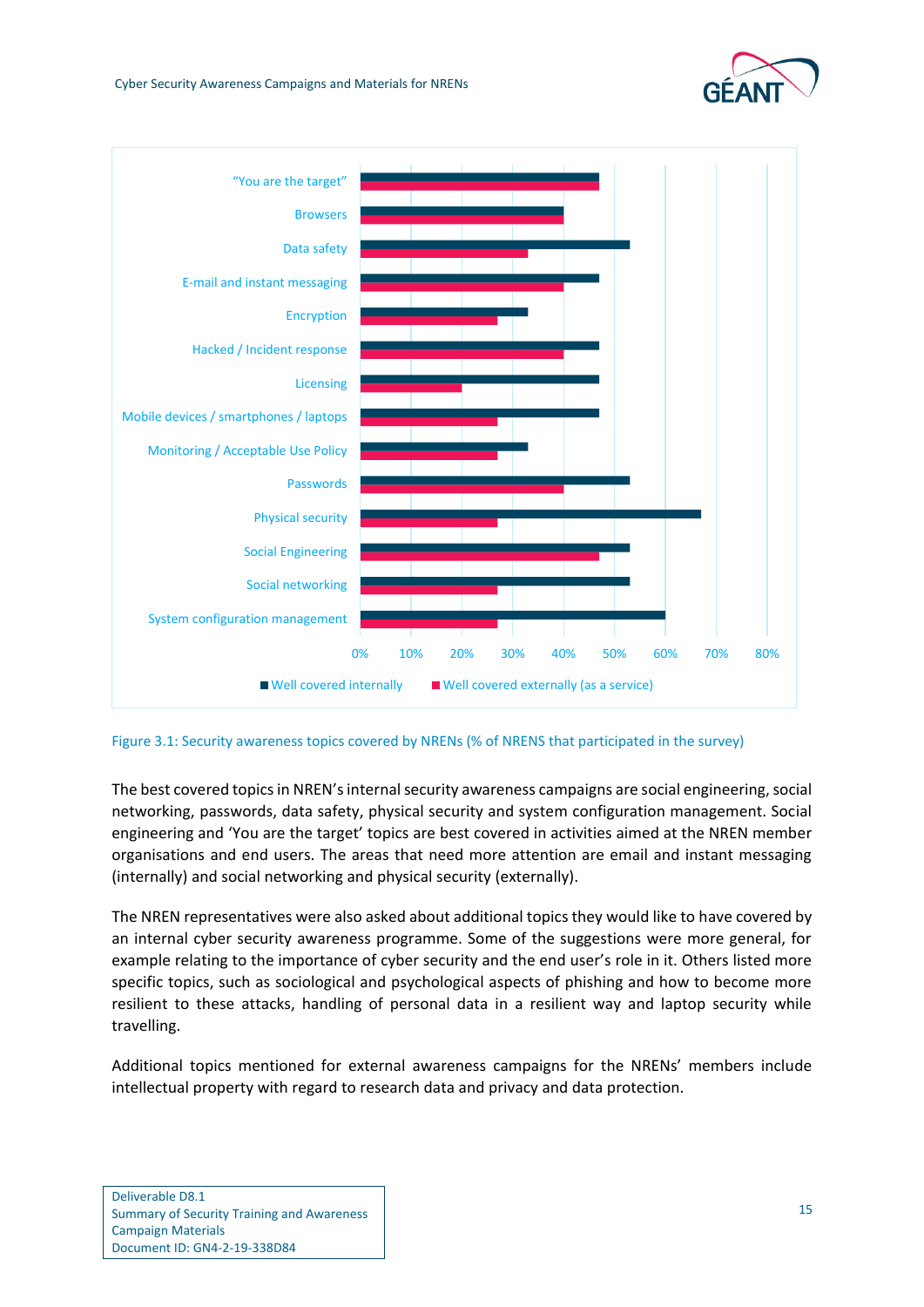

## <span id="page-18-0"></span>**3.2.3 Target Audience Groups**

A third of those NRENs that run an internal security awareness activity focus on all staff. Others run awareness campaigns for specific target groups, such as technical administrators, software developers and CSIRT staff. Some NRENs run awareness activities for non-technical staff, but only one runs an activity specifically for management. When asked which groups could be better supported, almost half of the NRENs indicated management as the single group that needs to be covered better.

When it comes to external awareness services for their constituents, the survey results show that the majority of the NRENs that provide such services are targeting students (63.6%). The second biggest target group are university staff (45.4%), followed by IT administrators (36.6%). Half of the NRENs would like to support their member organisations and their constituencies better through security awareness services, but no one particular group of end users stands out as target. The respondents mentioned professors, directors, students, non-IT staff, parents and system administrators as the potential target audiences.

## <span id="page-18-1"></span>**3.2.4 Other Security Awareness Needs**

Similar to the answers given to questions about training, when asked for additional comments about security awareness the respondents mentioned the need for innovative ways of raising awareness and running activities, such as games, drills, and short films that can be translated into other languages. The importance of the psychological aspect in increasing awareness was raised a few times, also with reference to dealing with feelings associated with cyber security (frustration, powerlessness).

It was also very important to the surveyed NRENs that awareness activities should not be on a one-off or short-term basis. They would like to see more properly planned and coordinated long-term programmes, lasting over a few years, as well as monthly activities, for example newsletters. An event similar to the CLAW crisis management exercise for NRENs but on different topics would be considered useful.

When asked about the role of GÉANT, NRENs responded that GÉANT should actively develop a security awareness programme. This should not simply include more materials, but also a toolkit and templates to enable NRENs to develop their own 'awareness as a service' for their members. It should additionally include support on adoption through Train the Trainer activities. Such a toolkit would also help NRENs further develop their internal programme.

## <span id="page-18-2"></span>**3.3 Gap Analysis: Security Awareness Needs**

Although most of the NRENs have some form cyber security awareness campaign or materials in place and some run successful internal and external activities, the majority still indicate that their awareness activity portfolio could be improved and more topics should be covered both for their staff (internal) and, even more so, for their members (external).

• The technical subjects of security awareness are generally well covered and most of these programmes are aimed at technical personnel. More focus should be given to non-technical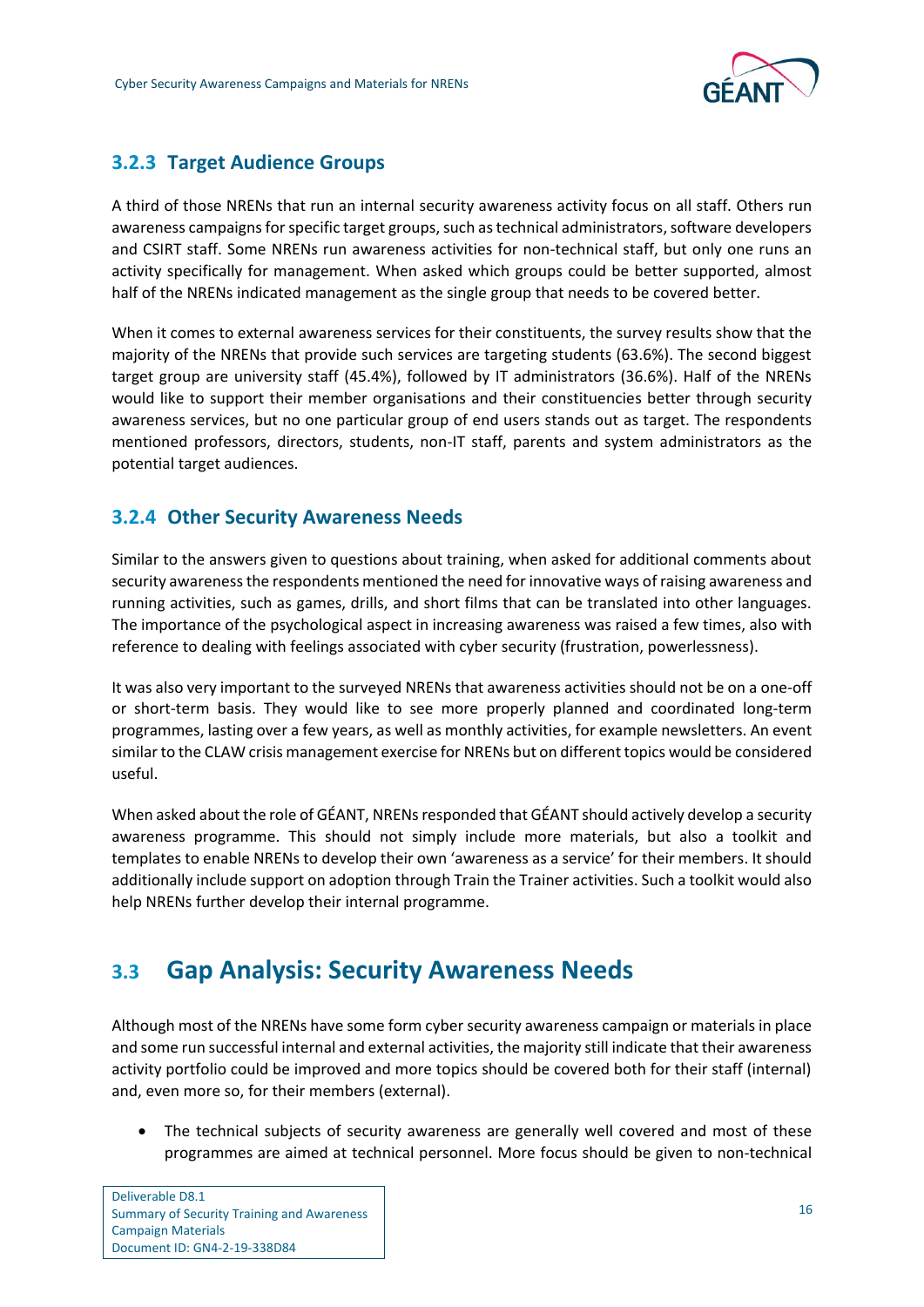

staff and especially management. It is also important to pay attention to the psychological and sociological aspects of cyber security when designing awareness activities.

- Universities and other NREN member organisations (as well as individual faculties within the universities) do not have the same needs, making it difficult for the NRENs to deliver unified security awareness services, and this is one of the reasons why such services are currently often either small and/or underdeveloped activities. However, it is important that topics related to data and privacy protection are addressed.
- The NRENs would like GÉANT to take an active role in developing and leading more security awareness activities. These activities should be long-term, regular (monthly) and include games, drills, films, etc.
- There is a need for Train the Trainer types of activities for the NRENs to run their own security awareness campaigns and joint events involving all NRENs to promote their cyber security awareness internally as well as to their member organisations.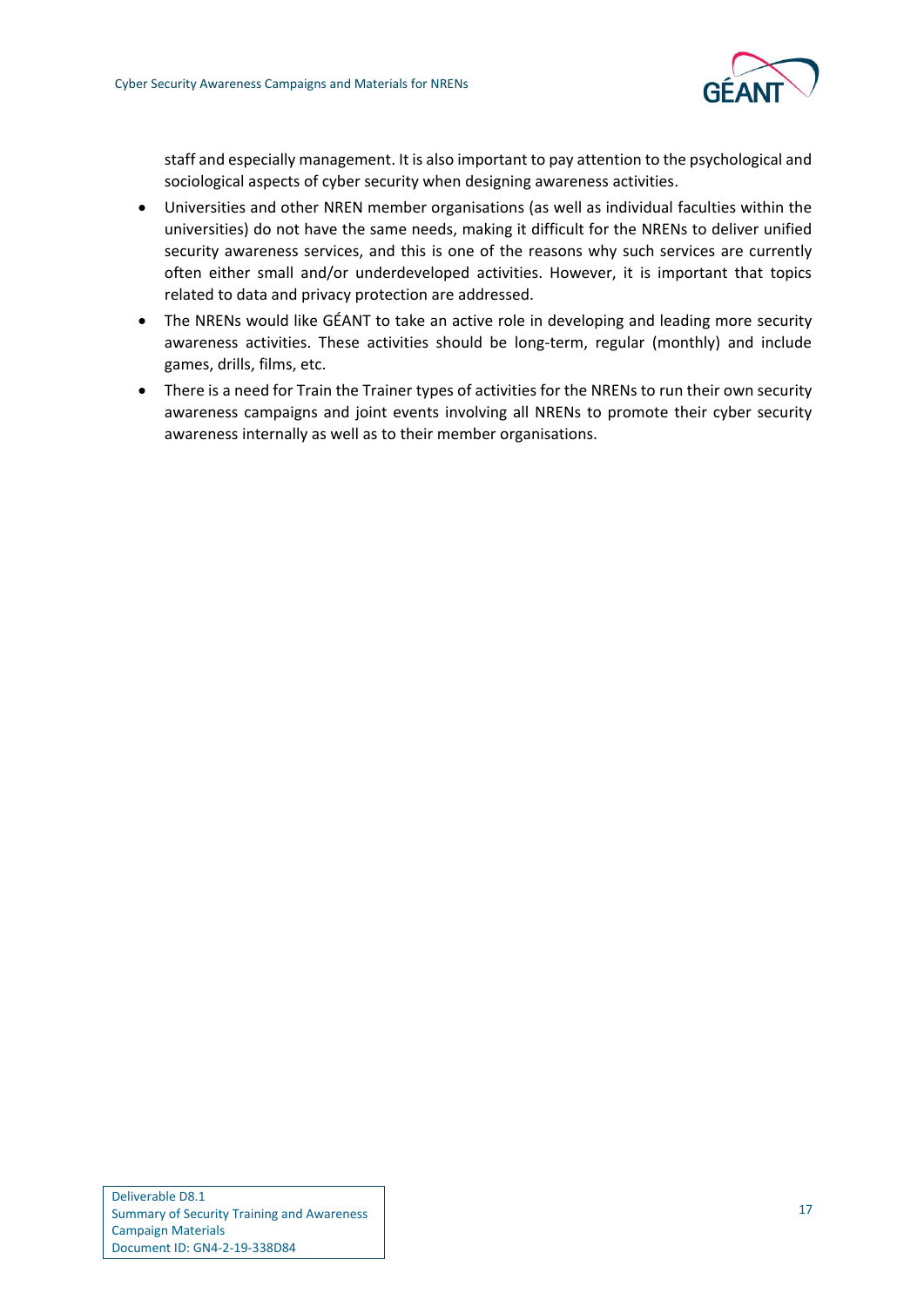

## <span id="page-20-0"></span>**<sup>4</sup> Conclusions**

The analysis of the NREN survey results show that although most of the NRENs have some security training and awareness initiatives in place, all of them would benefit from more joint community efforts.

There are a lot of suitable and publicly available security training programmes and materials online, as demonstrated through desktop research conducted as part of this report. The list of trainings and materials will be offered to the GÉANT community as a security training guide to be used to fill some of the gaps. However, it is important to note limitations, such as the lack of training materials in the Operational Network Security category, which is important to NRENs, and that three quarters of the listed trainings are dedicated to the technical personnel, when the NREN management, board and governance, and non-technical staff are the groups that were often mentioned as needing more support in this area.

Lack of funds and suitable training materials are some of the reasons why some NRENs do not have any security training in place. Accessibility and relevance will be taken into consideration by the team working on security trainings as the GN4-3 continues, aiming to address the issues of the NRENs with limited resources. Offering security trainings for their constituents is not a priority for most of the NRENs, but the security training guide and trainings developed as part of this project might be useful for the NREN members as well.

The situation is a little different when talking about security awareness, where many of the NRENs would like to offer training security awareness activities to their constituents and only a third of the surveyed organisations consider it to be out of scope because of a lack of funds or interest from their communities. The survey results show that the majority of the NRENs would like to have external security awareness campaigns targeting students. When asked about which groups could be better supported within the NRENs internally, almost half of the NRENs indicated their management.

Two thirds of the NRENs run internal security awareness programmes, covering a wide range of topics. The majority of the topics are better covered internally than externally, by the NRENs that also offer security awareness services to their members. Something that should be taken into consideration more when designing those programmes are the psychological and sociological aspects of cyber security.

However, what became evident when talking to the NRENs about both security training and awareness is that it is not only important to think about what we teach and what messages we try to get across, but also how we do it. There is a need to incorporate more diverse ways of teaching, such as games, drills, online trainings and webinars, train the trainer events, videos. Sharing best practises is also important, as there is already some content that can be shared between organisations, if it can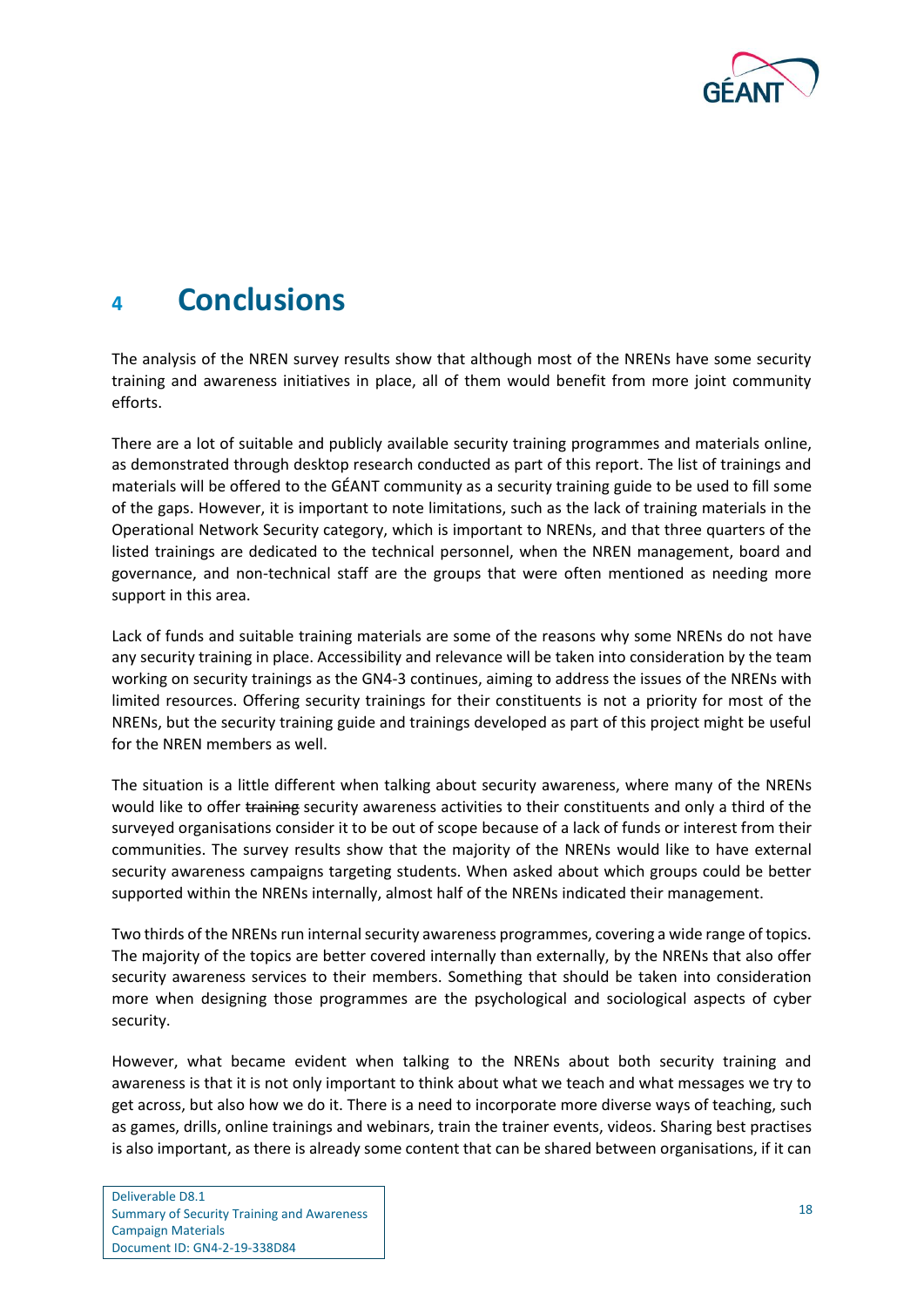

be translated to a different language. The NREN security community has a lot of expertise and knowledge that could be used to strengthen the security training and awareness efforts and GÉANT should play a role in coordinating those activities across Europe.

Based on the gap analyses, the GN4-3 WP8 Task 1 security training and awareness teams will prepare recommendations and plans for the future activities that will address the needs of the NRENs and assist them in securing their networks and organisations by investing in the weakest link of security – humans.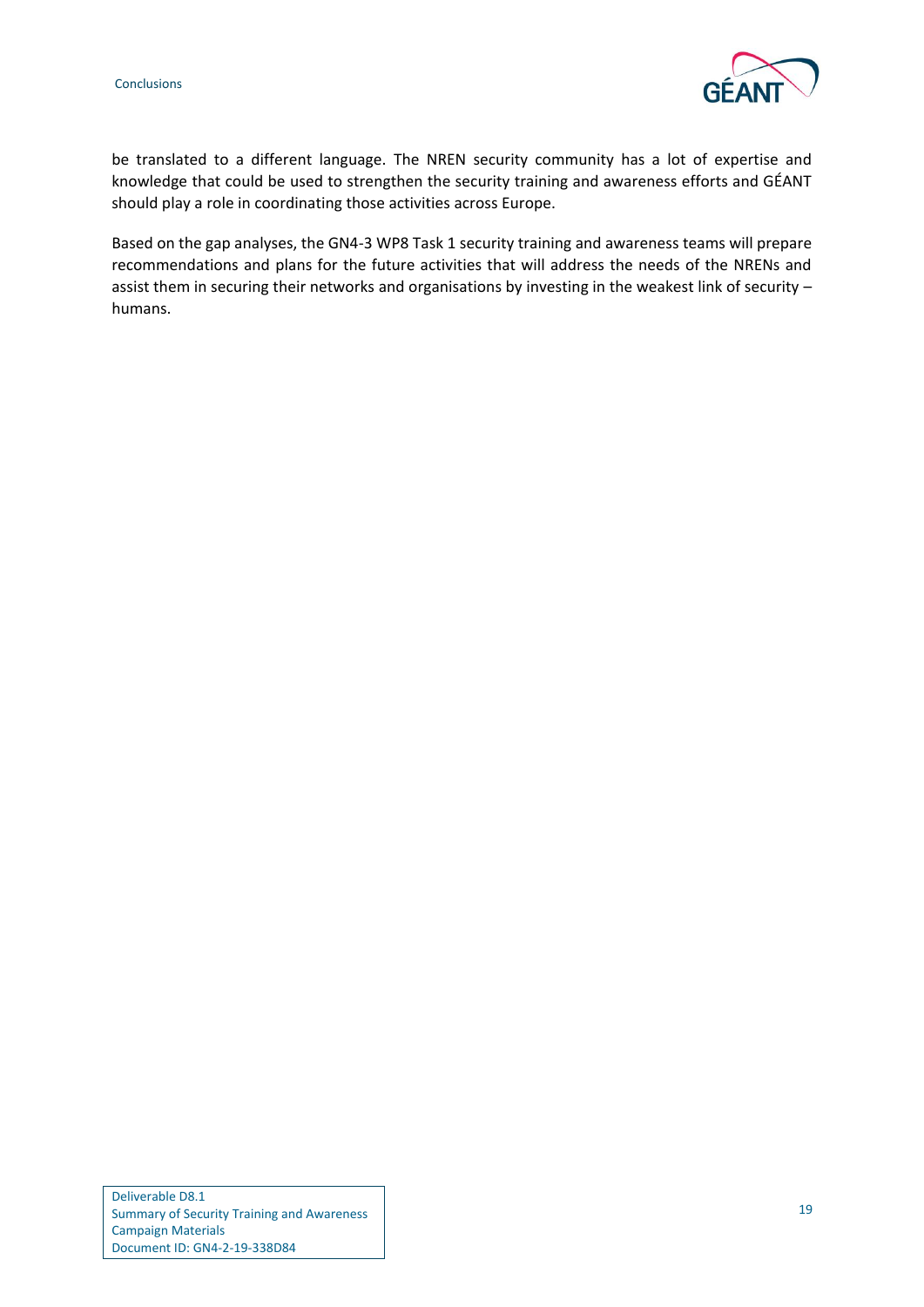

## **Appendix A Overview of Security Training**

Note:

- The table below is currently maintained on a wiki page [\[Wiki\]](#page-45-4). This is a temporary location and the intention is to order and move the information to a new security.geant.org site. Trainings offered by NRENs will also be included, as will information on which resources are open access.
- An overview of security awareness materials is under construction on a wiki page [\[Wiki2\]](#page-45-5). This information will also be moved to the new security.geant.org site.

<span id="page-22-0"></span>

| Organiser | <b>URL</b>                                                                                            | <b>Training Title</b> | Availability | Certification<br>possible | <b>Training</b><br>Category | Use<br>$\ln$<br>by<br><b>NRENS</b> | Target<br>Audience      | <b>User</b><br>Knowledge<br>Level |
|-----------|-------------------------------------------------------------------------------------------------------|-----------------------|--------------|---------------------------|-----------------------------|------------------------------------|-------------------------|-----------------------------------|
| GÉANT     | https://www.g<br>eant.org/Servic<br>es/Trust_identi<br>ty_and_securit<br>y/Pages/TRANS<br>ITS-I.aspx  | <b>TRANSITS-I</b>     | Live         | Yes                       | 4                           | Yes                                | Technical<br>(Security) | Beginner                          |
|           | https://www.g<br>eant.org/Servic<br>es/Trust_identi<br>ty_and_securit<br>y/Pages/TRANS<br>ITS_II.aspx | <b>TRANSITS-II</b>    | Live         | Yes                       | 4                           | Yes                                | Technical<br>(Security) | Intermediate                      |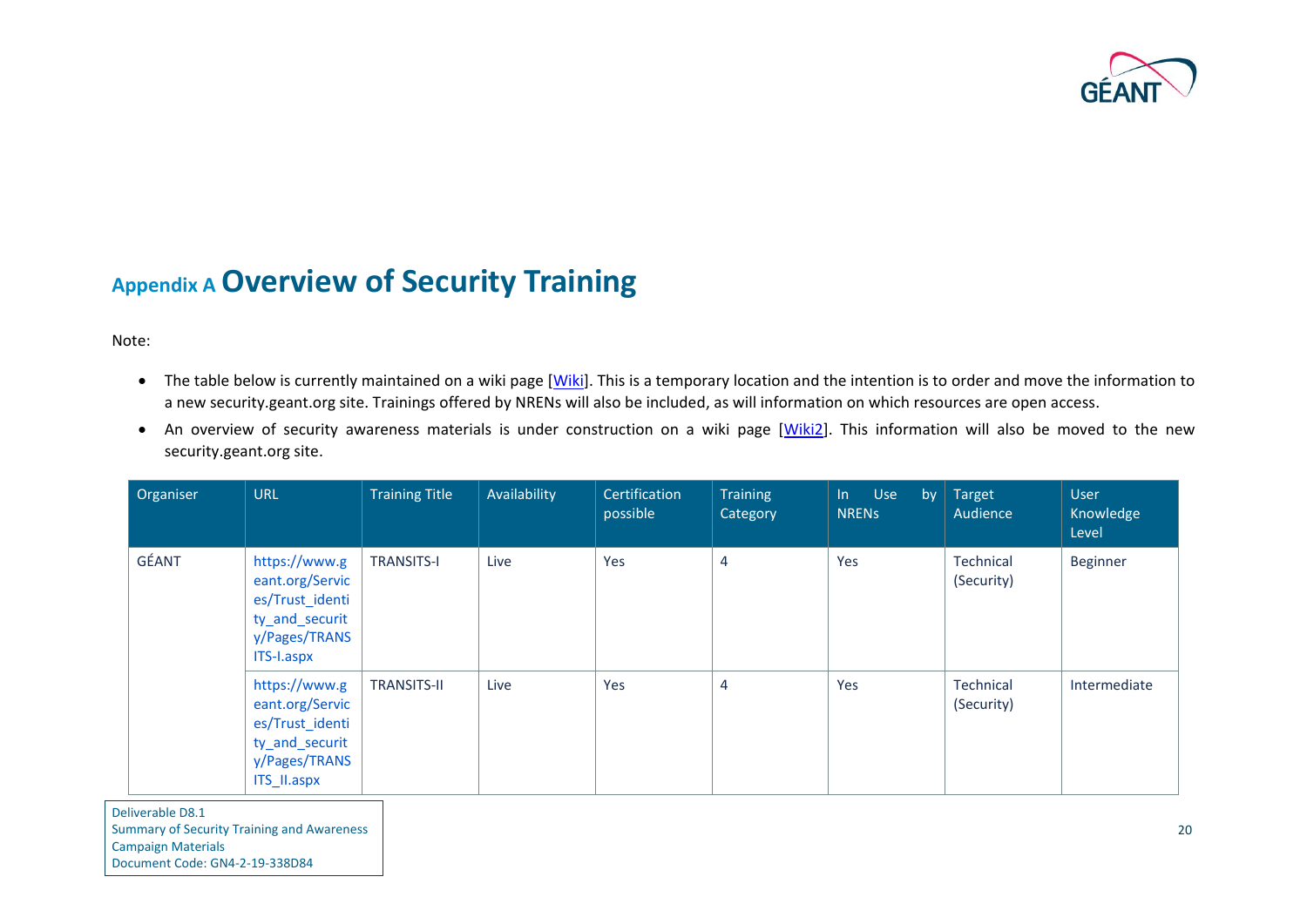

| Organiser       | <b>URL</b>                                                                   | <b>Training Title</b>                                   | Availability | Certification<br>possible | <b>Training</b><br>Category | Use<br>$\ln$<br>by<br><b>NRENS</b> | <b>Target</b><br>Audience | <b>User</b><br>Knowledge<br>Level |
|-----------------|------------------------------------------------------------------------------|---------------------------------------------------------|--------------|---------------------------|-----------------------------|------------------------------------|---------------------------|-----------------------------------|
| <b>ENISA</b>    | https://www.e<br>nisa.europa.eu<br>/topics/training<br>s-for-                | Malware<br>Analysis and<br>Memory<br>Forensics          | Live         | <b>No</b>                 | 5                           | Yes                                | Technical<br>(Security)   | <b>Beginner</b>                   |
|                 | cybersecurity-<br>specialists/train<br>ing-courses                           | <b>Mobile Threats</b><br>and Incident<br>Handling       | Live         | <b>No</b>                 | 1, 4                        | Yes                                | Technical<br>(Security)   | <b>Beginner</b>                   |
|                 |                                                                              | Introduction to<br>Network<br><b>Forensics</b>          | Live         | <b>No</b>                 | 5                           | Yes                                | Technical<br>(Security)   | <b>Beginner</b><br>Intermediate   |
|                 |                                                                              | Incident<br>Management:<br>A Ransomware<br>Walkthrough  | Live         | <b>No</b>                 | $\overline{4}$              | Yes                                | Technical<br>(Security)   | Beginner<br>Intermediate          |
| <b>RIPE NCC</b> | https://www.ri<br>pe.net/support<br>/training/cours<br>es/bgp                | <b>BGP Operation</b><br>and Security<br><b>Training</b> | Live         | <b>No</b>                 | $\overline{7}$              | Yes                                | Technical<br>(Admin)      | Intermediate                      |
|                 | https://www.ri<br>pe.net/support<br>/training/mater<br>ial#ipv6-<br>security | <b>IPv6 Security</b><br><b>Training</b>                 | Live         | <b>No</b>                 | $\overline{7}$              | Yes                                | Technical<br>(Admin)      | Intermediate                      |
|                 | https://www.ri<br>pe.net/support<br>/training/mater<br>ial#advancedip<br>v6  | Advanced IPv6<br><b>Training</b>                        | Live         | <b>No</b>                 | $\overline{7}$              | Yes                                | Technical<br>(Admin)      | Intermediate                      |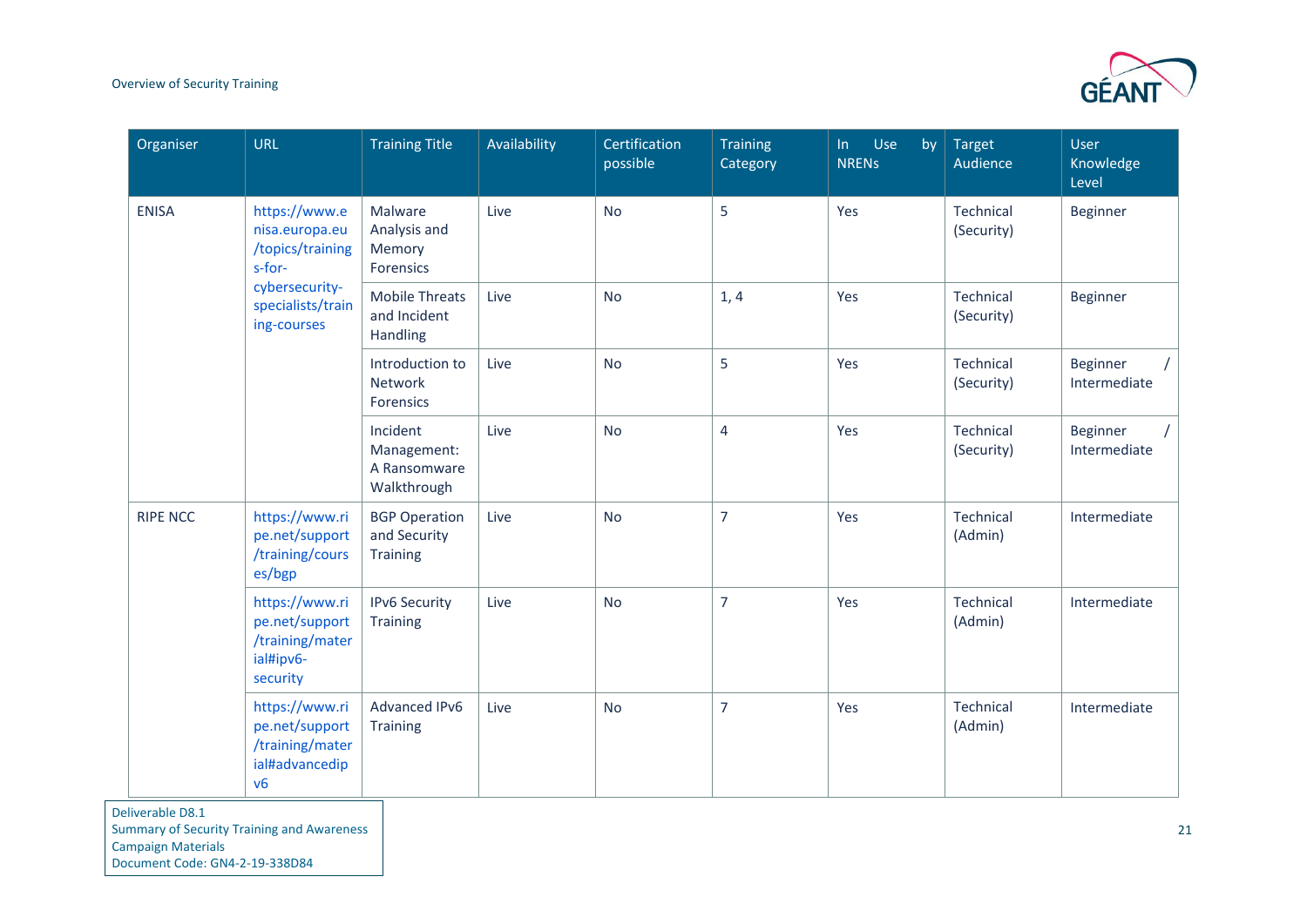

| Organiser    | <b>URL</b>                                                                                                                   | <b>Training Title</b>                            | Availability | Certification<br>possible | <b>Training</b><br>Category | Use<br>by<br>$\ln$<br><b>NRENS</b> | <b>Target</b><br>Audience         | User<br>Knowledge<br>Level |
|--------------|------------------------------------------------------------------------------------------------------------------------------|--------------------------------------------------|--------------|---------------------------|-----------------------------|------------------------------------|-----------------------------------|----------------------------|
|              | https://www.ri<br>pe.net/support<br>/training/mater<br>ial#DNSSEC                                                            | <b>DNSSEC</b><br>Training                        | Live         | <b>No</b>                 | $\overline{7}$              | <sup>?</sup>                       | Technical<br>(Admin)              | $\overline{?}$             |
| <b>FIRST</b> | https://www.fir<br>st.org/educatio<br>n/trainings#FIR<br>ST-CSIRT-Basic-<br>Course                                           | <b>FIRST CSIRT</b><br><b>Basic Course</b>        | Live         | <b>No</b>                 | $\overline{4}$              | <sup>?</sup>                       | Technical<br>(Security)           | Beginner                   |
|              | https://www.fir<br>st.org/educatio<br>n/trainings#FIR<br>ST-Threat-intel-<br>Pipelines-<br>Course                            | <b>FIRST Threat</b><br>intel Pipelines<br>Course | Live         | <b>No</b>                 | 3                           | <sup>?</sup>                       | Technical<br>(Admin,<br>Security) | Beginner                   |
|              | https://www.fir<br>st.org/educatio<br>n/trainings#DD<br>oS-Mitigation-<br><b>Fundamentals</b>                                | <b>DDoS</b><br>Mitigation<br>Fundamentals        | Live         | <b>No</b>                 | $\overline{7}$              | ?                                  | Technical<br>(Admin,<br>Security) | Beginner                   |
|              | https://www.fir<br>st.org/educatio<br>n/trainings#Ma<br>stering-CVSSv3<br>https://learnin<br>g.first.org/cour<br>ses/course- | Mastering<br>CVSSv3                              | Live         | <b>No</b>                 | 9                           | Yes                                | Technical                         | Beginner                   |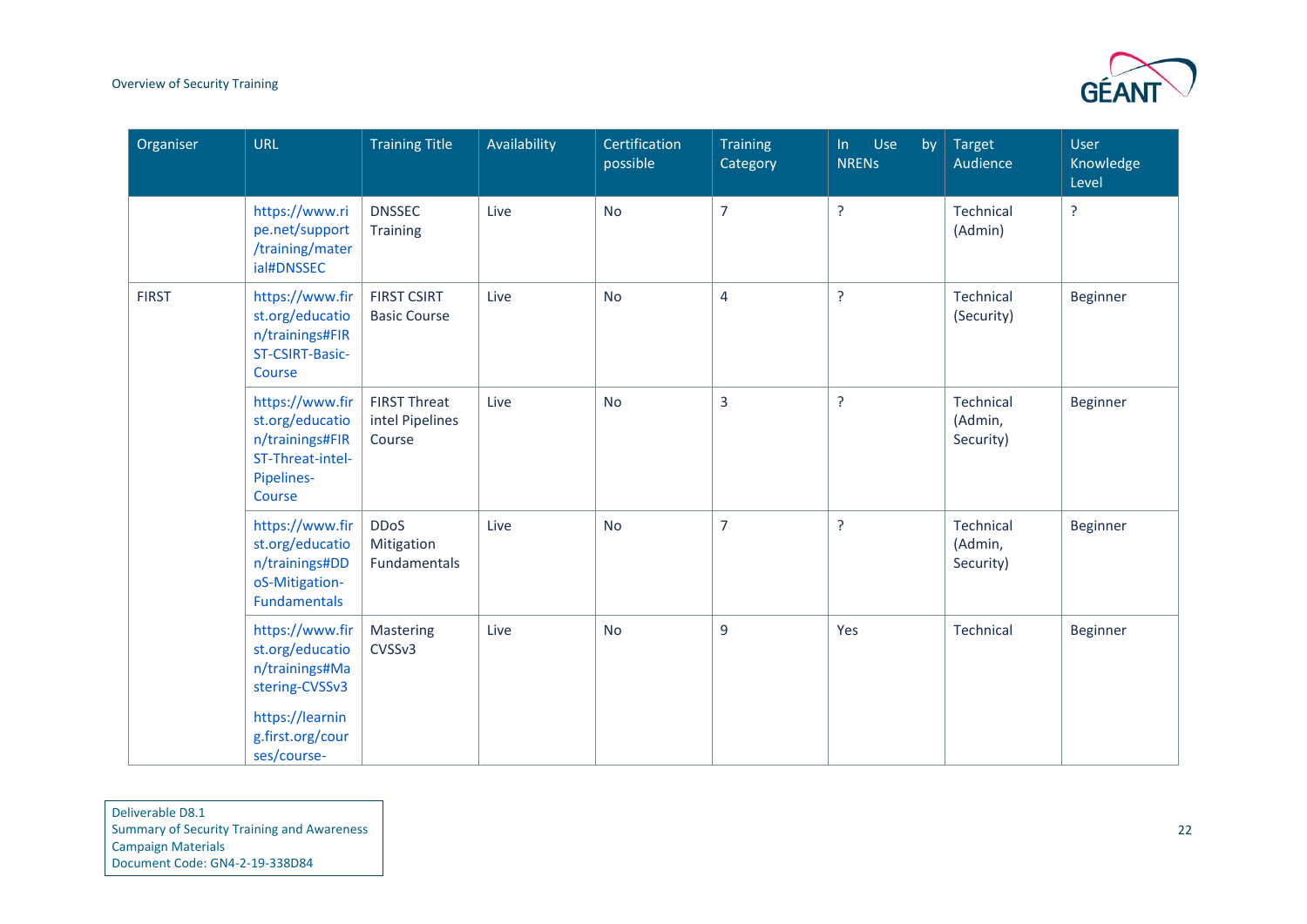

| Organiser | <b>URL</b>                                                                                                              | <b>Training Title</b>                                         | Availability | Certification<br>possible | <b>Training</b><br>Category | Use<br>ln<br>by<br><b>NRENS</b> | <b>Target</b><br>Audience | <b>User</b><br>Knowledge<br>Level |
|-----------|-------------------------------------------------------------------------------------------------------------------------|---------------------------------------------------------------|--------------|---------------------------|-----------------------------|---------------------------------|---------------------------|-----------------------------------|
|           | v1:FIRST+CVSSv<br>3+2017/about                                                                                          |                                                               |              |                           |                             |                                 |                           |                                   |
|           | https://www.fir<br>st.org/educatio<br>n/trainings#Inci<br>dent-Handling-<br>for-Policy-<br>makers                       | Incident<br>Handling for<br>Policy makers                     | Live         | <b>No</b>                 | $\overline{4}$              | $\tilde{?}$                     | <b>Managers</b>           | <b>Beginner</b>                   |
|           | https://www.fir<br>st.org/educatio<br>n/trainings#Co<br>nducting-<br>Exercises-to-<br>improve-<br>Incident-<br>Response | Conducting<br>Exercises to<br>improve<br>Incident<br>Response | Live         | <b>No</b>                 | $\overline{4}$              | <sup>2</sup>                    | Managers,<br>Technical    | Beginner                          |
|           | https://www.fir<br>st.org/educatio<br>n/trainings#IPv<br>6-Security                                                     | <b>IPv6 Security</b>                                          | Live         | <b>No</b>                 | 1, 8                        | Yes                             | Technical                 | <b>Beginner</b>                   |
| OpenHPI   | https://open.h<br>pi.de/courses/i<br>ntsec2018                                                                          | Internet<br>Security for<br><b>Beginners</b>                  | Online       | Yes                       | $\mathbf{1}$                | $\overline{?}$                  | <b>Users</b>              | Beginner                          |
|           | https://open.h<br>pi.de/courses/<br>ws-privacy2016                                                                      | Social Media-<br>What No One<br>has Told You<br>about Privacy | Online       | Yes                       | 1, 6                        | $\tilde{?}$                     | <b>Users</b>              | Beginner                          |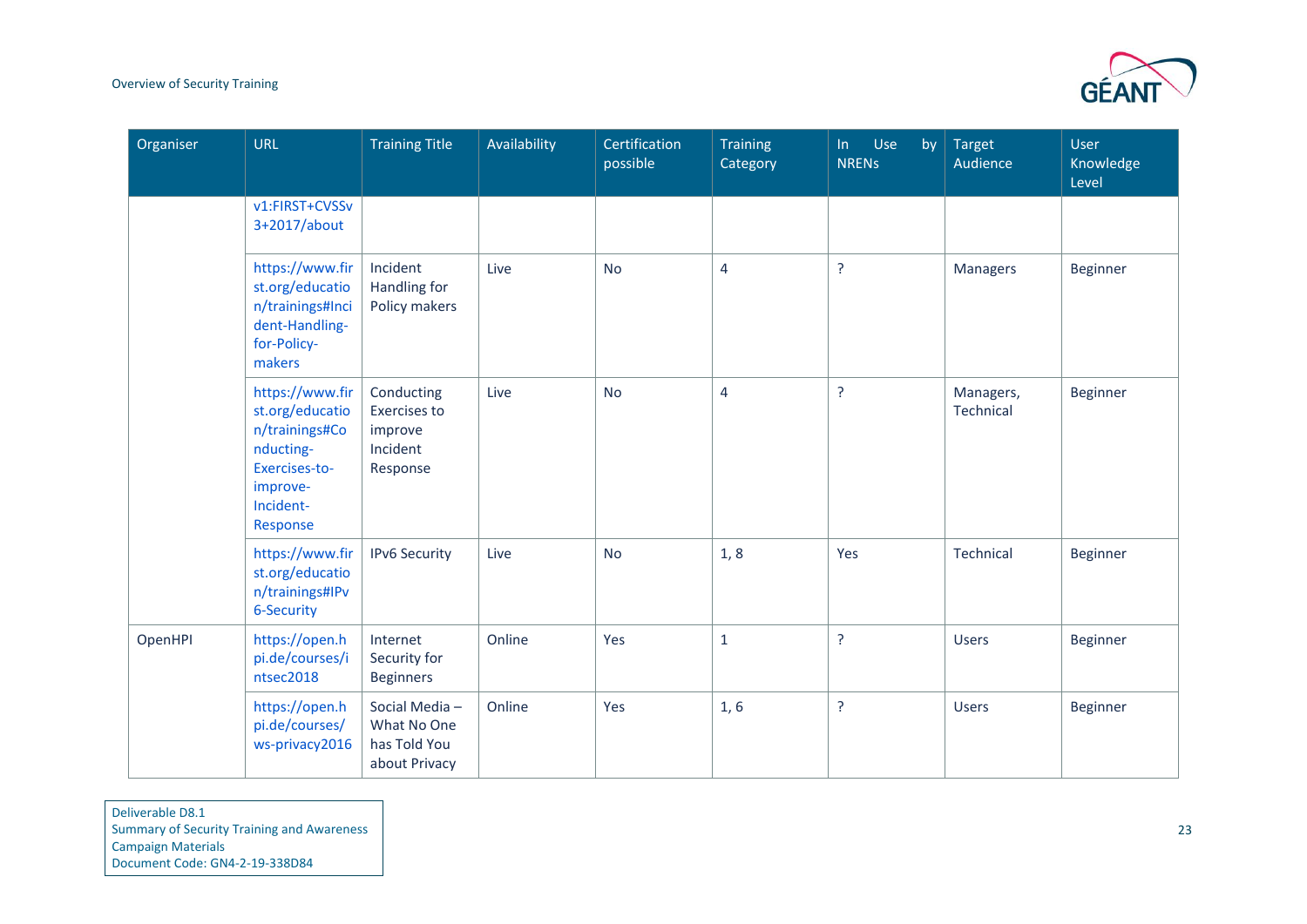

| Organiser              | <b>URL</b>                                                                                  | <b>Training Title</b>                                | Availability | Certification<br>possible | <b>Training</b><br>Category | Use<br>In<br>by<br><b>NRENS</b> | Target<br>Audience             | User<br>Knowledge<br>Level |
|------------------------|---------------------------------------------------------------------------------------------|------------------------------------------------------|--------------|---------------------------|-----------------------------|---------------------------------|--------------------------------|----------------------------|
|                        | https://open.h<br>pi.de/courses/<br>webtech2015                                             | Web<br>Technologies                                  | Online       | Yes                       | $\mathbf{1}$                | ?                               | <b>Users</b>                   | Beginner                   |
|                        | https://open.h<br>pi.de/courses/i<br>nternetworking<br>2014                                 | Internetworkin<br>g with TCP/IP                      | Online       | Yes                       | $\mathbf{1}$                | $\overline{?}$                  | Users,<br>Technical<br>(Admin) | Beginner                   |
| Coventry<br>University | https://www.fu<br>turelearn.com/<br>courses/basics-<br>of-automative-<br>cyber-security     | Automotive<br>Cyber<br>Security: An<br>Introduction  | Online       | Yes                       | $\mathbf{1}$                | $\overline{?}$                  | Technical<br>(Developer)       | Beginner                   |
|                        | https://www.fu<br>turelearn.com/<br>courses/crypto<br>graphy                                | An<br>Introduction to<br>Cryptography                | Online       | Yes                       | $1\,$                       | ?                               | Users,<br>Technical            | Beginner                   |
|                        | https://www.fu<br>turelearn.com/<br>courses/netwo<br>rk-security-<br><b>basics</b>          | <b>Basics</b><br>of Network<br>Security              | Online       | Yes                       | $\mathbf{1}$                | $\overline{?}$                  | Technical                      | Beginner                   |
|                        | https://www.fu<br>turelearn.com/<br>courses/netwo<br>rk-defence-<br>management-<br>overview | Network<br><b>Defence Manag</b><br>ement<br>Overview | Online       | Yes                       | 1, 10                       | ?                               | <b>Managers</b>                | Beginner                   |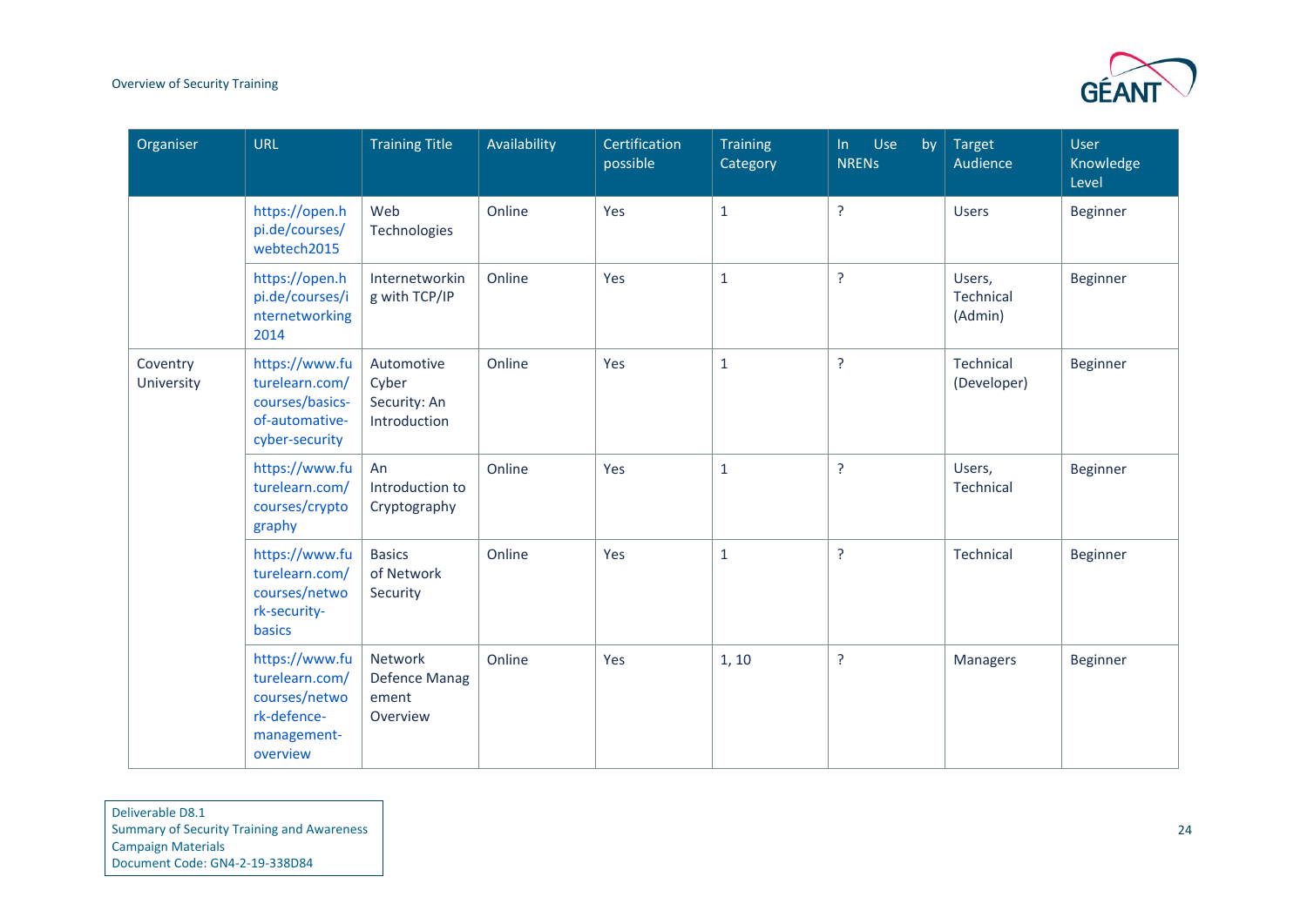

| Organiser                              | <b>URL</b>                                                                                                        | <b>Training Title</b>                                                  | Availability | Certification<br>possible | <b>Training</b><br>Category | Use<br>$\ln$<br>by<br><b>NRENS</b> | <b>Target</b><br>Audience | <b>User</b><br>Knowledge<br>Level |
|----------------------------------------|-------------------------------------------------------------------------------------------------------------------|------------------------------------------------------------------------|--------------|---------------------------|-----------------------------|------------------------------------|---------------------------|-----------------------------------|
|                                        | https://www.fu<br>turelearn.com/<br>courses/cyber-<br>security-<br>landscape                                      | The<br><b>Cyber Security</b><br>Landscape                              | Online       | Yes                       | $\mathbf{1}$                | $\overline{?}$                     | Technical                 | Beginner                          |
|                                        | https://www.fu<br>turelearn.com/<br>courses/securit<br>y-operations                                               | Security<br>Operations                                                 | Online       | Yes                       | 4                           | $\overline{?}$                     | Managers,<br>Technical    | Beginner                          |
|                                        | https://www.fu<br>turelearn.com/<br>courses/cyber-<br>security-in-the-<br>software-<br>development-<br>life-cycle | <b>Cyber Security</b><br>in the Software<br>Development Li<br>fe Cycle | Online       | Yes                       | 2, 6                        | $\overline{?}$                     | Technical<br>(Developers) | Beginner<br>Intermediate          |
|                                        | https://www.fu<br>turelearn.com/<br>courses/ethical<br>-hacking-an-<br>introduction                               | Ethical<br>Hacking: An<br>Introduction                                 | Online       | Yes                       | $\overline{2}$              | $\overline{?}$                     | Technical                 | Intermediate                      |
|                                        | https://www.fu<br>turelearn.com/<br>courses/cyber-<br>security                                                    | <b>Cyber Security:</b><br>Safety at<br>Home,<br>Online, in Life        | Online       | Yes                       | 1, 6                        | $\overline{?}$                     | Technical                 | Beginner<br>Intermediate          |
| Universidad<br>Carlos III de<br>Madrid | https://www.e<br>dx.org/course/<br>cyber-security-                                                                | <b>Cyber Security</b><br><b>Basics: A</b>                              | Online       | Yes                       | 2, 3                        | $\overline{?}$                     | Technical                 | Intermediate                      |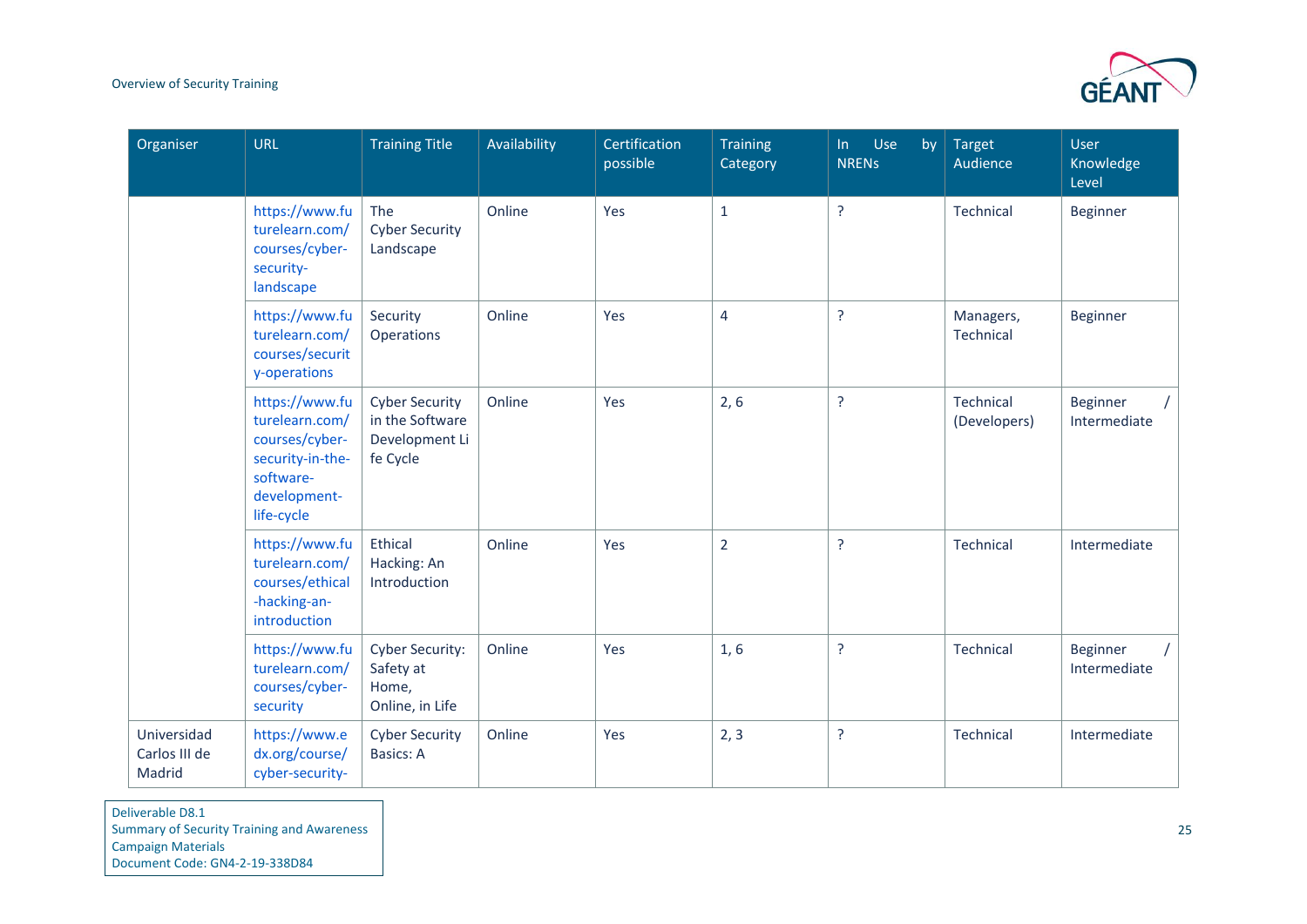

| Organiser                                       | <b>URL</b>                                                                         | <b>Training Title</b>                                             | Availability | Certification<br>possible | <b>Training</b><br>Category | Use<br>by<br>$\ln$<br><b>NRENS</b> | <b>Target</b><br>Audience | User<br>Knowledge<br>Level |
|-------------------------------------------------|------------------------------------------------------------------------------------|-------------------------------------------------------------------|--------------|---------------------------|-----------------------------|------------------------------------|---------------------------|----------------------------|
|                                                 | basics-a-hands-<br>on-approach                                                     | Hands-on<br>Approach                                              |              |                           |                             |                                    |                           |                            |
| <b>KU Leuven</b>                                | https://www.e<br>dx.org/course/<br>web-security-<br>fundamentals                   | <b>Web Security</b><br>Fundamentals                               | Online       | Yes                       | 1, 3                        | ?                                  | Technical<br>(Developer)  | Beginner                   |
| <b>OUNL</b> (Open<br>University<br>Netherlands) | https://ou.edia<br>.nl/courses/cou<br>rse-<br>v1:OUNL+CG20<br>19+2019_01/a<br>bout | How<br>Cryptography<br><b>Keeps The</b><br><b>Internet Secure</b> | Online       | $\overline{?}$            | $\mathbf{1}$                | <sup>2</sup>                       | <b>Users</b>              | Beginner                   |
| <b>TU Delft</b>                                 | https://www.e<br>dx.org/course/<br>cyber-security-<br>economics                    | <b>Cyber Security</b><br>Economics                                | Online       | Yes                       | $\mathbf{1}$                | ?                                  | Managers<br>(Technical)   | Intermediate               |
| <b>Tel Aviv</b><br>University                   | https://www.e<br>dx.org/course/<br>unlocking-<br>information-<br>security-part-i   | Unlocking<br>Information<br>Security: Part<br>$\bf I$             | Online       | Yes                       | $\mathbf{1}$                | ?                                  | Technical<br>(Security)   | Intermediate               |
|                                                 | https://www.e<br>dx.org/course/<br>unlocking-<br>information-<br>security-part-2   | Unlocking<br>Information<br>Security: Part<br>$\mathbf{I}$        | Online       | Yes                       | $\overline{2}$              | $\overline{?}$                     | Technical<br>(Security)   | Intermediate               |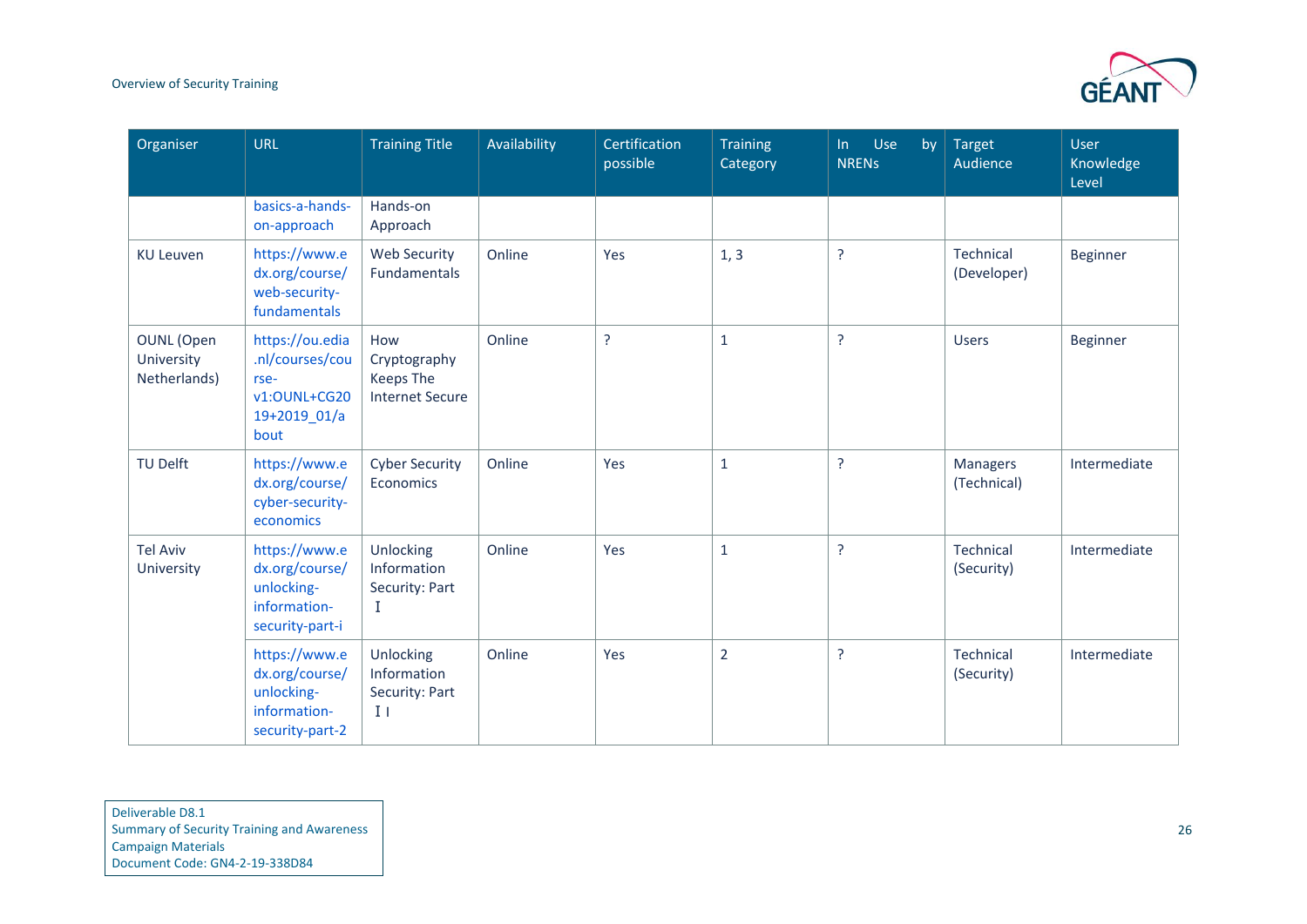

| Organiser                                 | <b>URL</b>                                                                          | <b>Training Title</b>                                   | Availability | Certification<br>possible | <b>Training</b><br>Category | Use<br>In<br>by<br><b>NRENS</b> | <b>Target</b><br>Audience | <b>User</b><br>Knowledge<br>Level |
|-------------------------------------------|-------------------------------------------------------------------------------------|---------------------------------------------------------|--------------|---------------------------|-----------------------------|---------------------------------|---------------------------|-----------------------------------|
| University of<br>London<br>Royal Holloway | https://www.c<br>oursera.org/lea<br>rn/information-<br>security-data                | Information<br>Security:<br>Context and<br>Introduction | Online       | Yes                       | $\mathbf{1}$                | $\overline{?}$                  | Users,<br>Managers        | Beginner                          |
| eit Digital                               | https://www.c<br>oursera.org/lea<br>rn/cybersecurit<br>y                            | Cybersecurity<br>for Identity<br>Protection             | Online       | Yes                       | $\mathbf{1}$                | $\overline{?}$                  | <b>Users</b>              | <b>Beginner</b>                   |
|                                           | https://www.c<br>oursera.org/lea<br>rn/security-<br>privacy-big-<br>data            | Security and<br>Privacy for Big<br>Data - Part 1        | Online       | Yes                       | 1, 6                        | $\overline{?}$                  | Technical<br>(Admin)      | Beginner                          |
|                                           | https://www.c<br>oursera.org/lea<br>rn/security-<br>privacy-big-<br>data-protection | Security and<br>Privacy for Big<br>Data - Part 2        | Online       | Yes                       | 1, 6                        | $\overline{?}$                  | Technical<br>(Admin)      | Beginner                          |
| Palo Alto<br>Networks                     | https://www.c<br>oursera.org/lea<br>rn/cybersecurit<br>y-foundation                 | Palo Alto<br>Networks<br>Academy<br>Foundation          | Online       | Yes                       | $\mathbf{1}$                | $\overline{?}$                  | Technical                 | <b>Beginner</b>                   |
|                                           | https://www.c<br>oursera.org/lea<br>rn/cybersecurit<br>y-gateway-1                  | Palo Alto<br>Networks<br>Cybersecurity<br>Gateway I     | Online       | Yes                       | $\mathbf{1}$                | $\overline{?}$                  | Technical                 | <b>Beginner</b>                   |
|                                           | https://www.c<br>oursera.org/lea                                                    | Palo Alto<br>Networks                                   | Online       | Yes                       | $\mathbf{1}$                | $\overline{?}$                  | Technical                 | <b>Beginner</b>                   |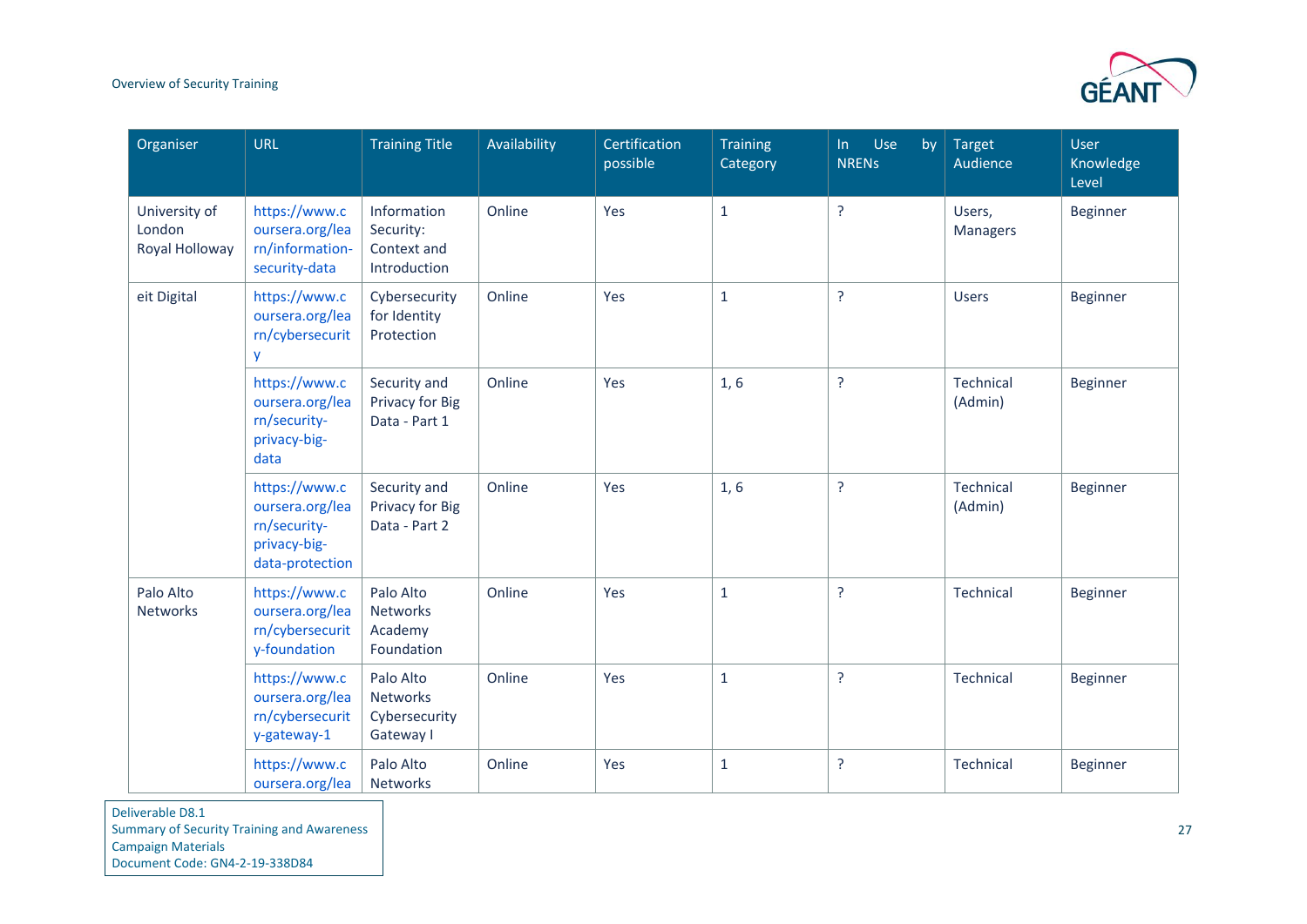

| Organiser | <b>URL</b>                                                                                    | <b>Training Title</b>                                                         | Availability | Certification<br>possible | <b>Training</b><br>Category | Use<br>by<br>ln<br><b>NRENS</b> | Target<br>Audience | <b>User</b><br>Knowledge<br>Level |
|-----------|-----------------------------------------------------------------------------------------------|-------------------------------------------------------------------------------|--------------|---------------------------|-----------------------------|---------------------------------|--------------------|-----------------------------------|
|           | rn/cybersecurit<br>y-gateway-2                                                                | Cybersecurity<br>Gateway II                                                   |              |                           |                             |                                 |                    |                                   |
|           | https://www.c<br>oursera.org/lea<br>rn/cybersecurit<br>y-essentials-1                         | Palo Alto<br><b>Networks</b><br>Cybersecurity<br><b>Essentials I</b>          | Online       | Yes                       | $\mathbf 1$                 | $\overline{?}$                  | Technical          | Beginner                          |
|           | https://www.c<br>oursera.org/lea<br>rn/cybersecurit<br>y-essentials-2                         | Palo Alto<br><b>Networks</b><br>Cybersecurity<br><b>Essentials II</b>         | Online       | Yes                       | $\mathbf 1$                 | $\overline{?}$                  | Technical          | Beginner                          |
| Google    | https://www.c<br>oursera.org/lea<br>$rn/gcp-$<br>fundamentals                                 | Google Cloud<br>Platform<br>Fundamentals:<br>Core<br>Infrastructure           | Online       | Yes                       | 1, 8                        | $\overline{?}$                  | Technical          | Intermediate                      |
|           | https://www.c<br>oursera.org/lea<br>rn/managing-<br>security-in-<br>google-cloud-<br>platform | Managing<br>Security in<br>Google Cloud<br>Platform                           | Online       | Yes                       | 1, 8                        | $\overline{?}$                  | Technical          | Intermediate                      |
|           | https://www.c<br>oursera.org/lea<br>rn/mitigating-<br>security-<br>vulnerabilites-<br>gcp     | Managing<br>Security<br>Vulnerabilities<br>on Google<br><b>Cloud Platform</b> | Online       | Yes                       | 8, 9                        | $\overline{?}$                  | Technical          | Intermediate                      |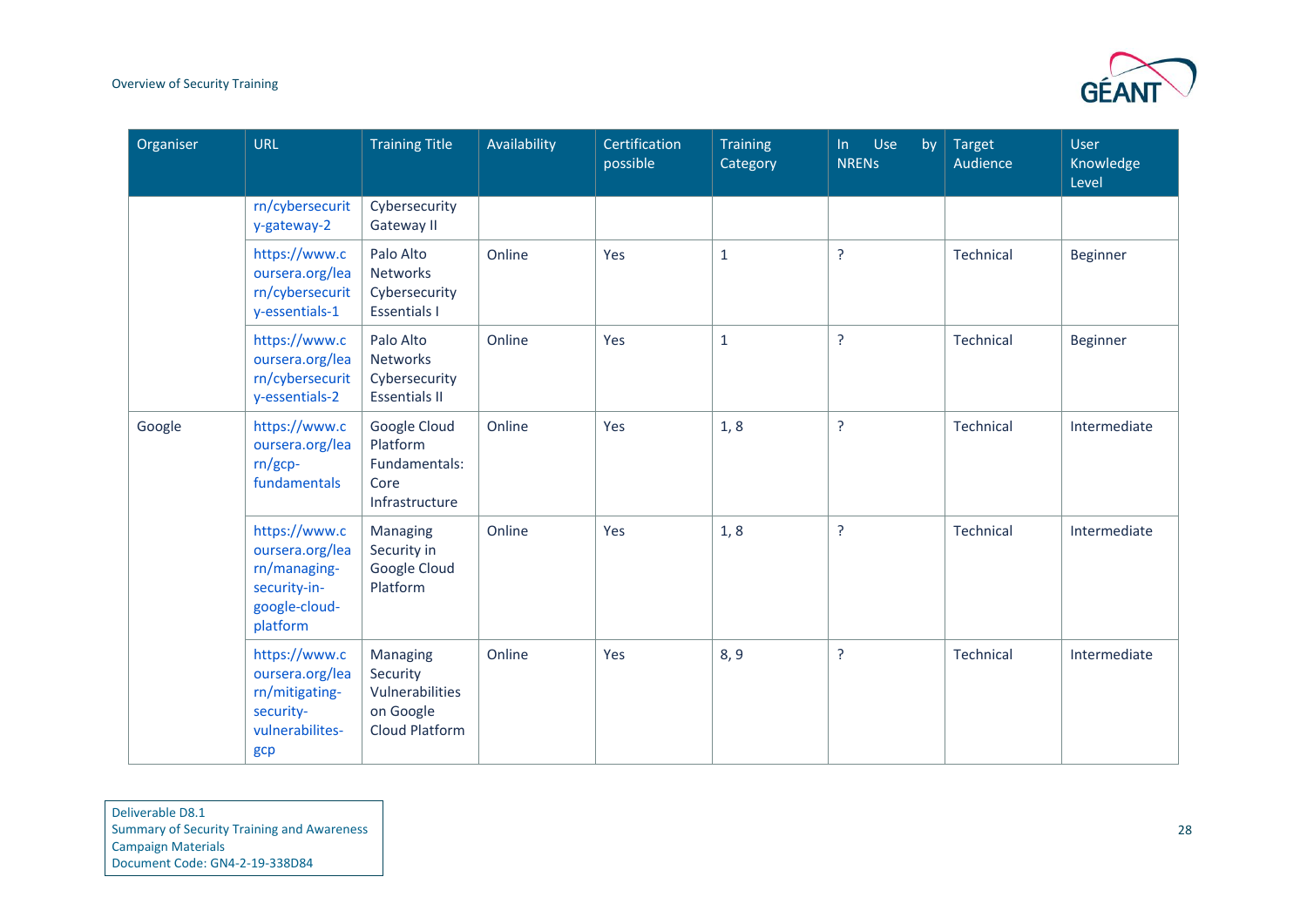

| <b>URL</b>                                                                                                      | <b>Training Title</b>                                                         | Availability | Certification<br>possible | <b>Training</b><br>Category | Use<br>In<br>by<br><b>NRENS</b> | Target<br>Audience                | User<br>Knowledge<br>Level |
|-----------------------------------------------------------------------------------------------------------------|-------------------------------------------------------------------------------|--------------|---------------------------|-----------------------------|---------------------------------|-----------------------------------|----------------------------|
| https://www.e<br>dx.org/course/<br>enterprise-<br>security-<br>fundamentals                                     | Enterprise<br>Security<br>Fundamentals                                        | Online       | Yes                       | 1, 2                        | ŗ                               | Technical                         | Intermediate               |
| https://www.e<br>dx.org/course/<br>microsoft-<br>azure-security-<br>services                                    | Microsoft<br><b>Azure Security</b><br>Services                                | Online       | Yes                       | 6                           | <sub>5</sub>                    | Technical<br>(Admin,<br>Security) | Intermediate               |
| https://www.c<br>oursera.org/lea<br>rn/introduction<br>-cybersecurity-<br>cyber-attacks                         | Introduction to<br>Cybersecurity<br>Tools & Cyber<br>Attacks                  | Online       | Yes                       | $\mathbf{1}$                | <sup>2</sup>                    | Technical                         | Beginner                   |
| https://www.c<br>oursera.org/lea<br>rn/cybersecurit<br>y-roles-<br>processes-<br>operating-<br>system-security  | Cybersecurity<br>Roles,<br>Processes &<br>Operating<br><b>System Security</b> | Online       | Yes                       | $\mathbf 1$                 | <sup>2</sup>                    | Technical                         | Beginner                   |
| https://www.c<br>oursera.org/lea<br>rn/cybersecurit<br>y-compliance-<br>framework-<br>system-<br>administration | Cybersecurity<br>Compliance<br>Framework &<br>System<br>Administration        | Online       | Yes                       | $\mathbf 1$                 | <sup>2</sup>                    | Technical                         | Beginner                   |
|                                                                                                                 |                                                                               |              |                           |                             |                                 |                                   |                            |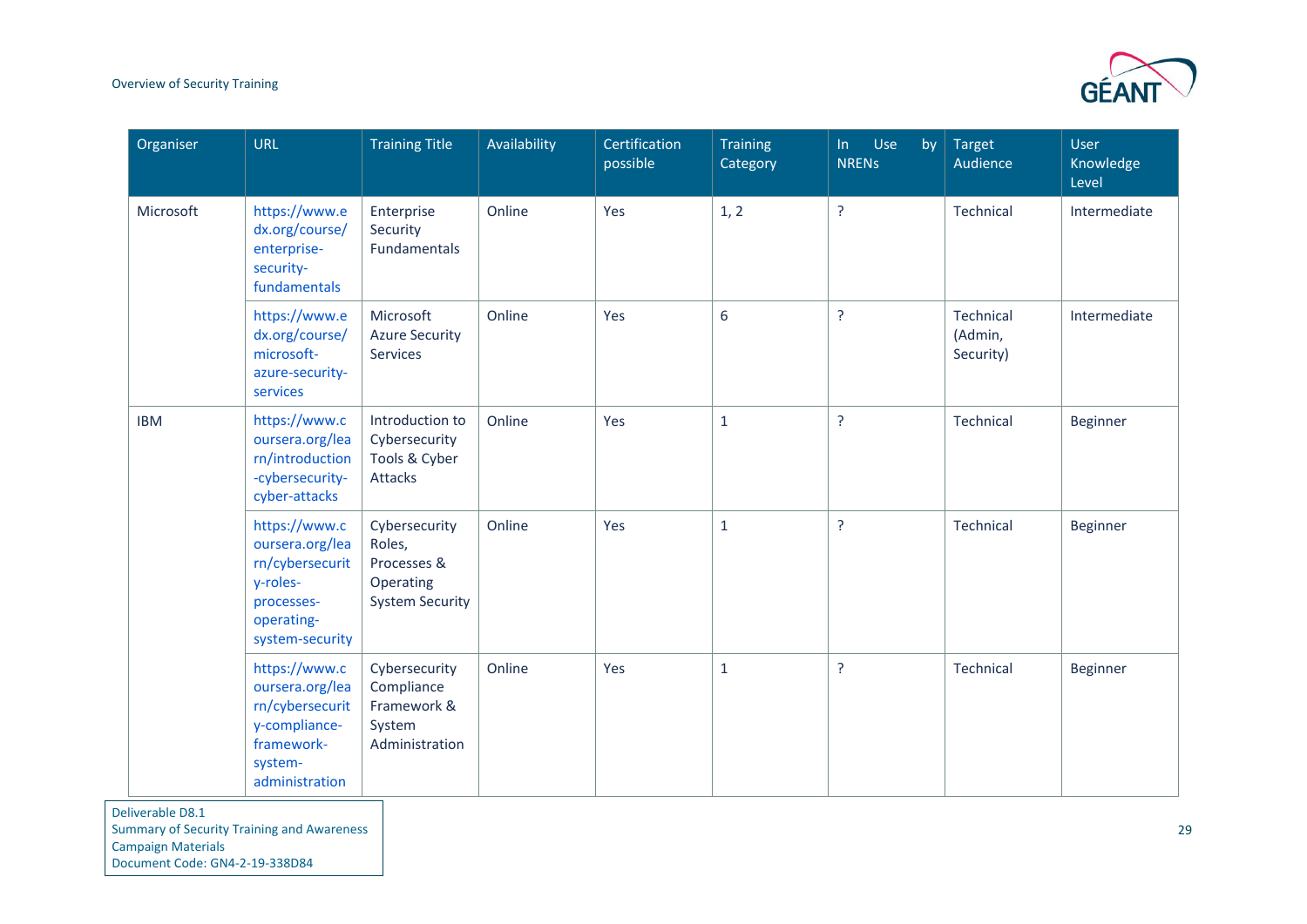

| Organiser   | <b>URL</b>                                                                                                 | <b>Training Title</b>                                                                | Availability | Certification<br>possible | <b>Training</b><br>Category | Use<br>by<br>$\ln$<br><b>NRENS</b> | <b>Target</b><br>Audience | <b>User</b><br>Knowledge<br>Level      |
|-------------|------------------------------------------------------------------------------------------------------------|--------------------------------------------------------------------------------------|--------------|---------------------------|-----------------------------|------------------------------------|---------------------------|----------------------------------------|
|             | https://www.c<br>oursera.org/lea<br>rn/network-<br>security-<br>database-<br>vulnerabilities               | Network<br>Security &<br>Database<br>Vulnerabilities                                 | Online       | Yes                       | 1, 3                        | $\overline{?}$                     | Technical                 | <b>Beginner</b>                        |
| <b>SANS</b> | https://www.sa<br>ns.org/curricula<br>/#cyber_defens<br>e                                                  | <b>Cyber Defense</b><br>Curriculum                                                   | Live         | Yes                       | $\mathbf{1}$                | $\overline{?}$                     | Technical                 | Beginner,<br>Intermediate,<br>Advanced |
|             | https://www.sa<br>ns.org/curricula<br>/#system_admi<br>nistration                                          | System<br>Administration<br>Curriculum                                               | Live         | Yes                       | $\mathbf{1}$                | $\overline{?}$                     | Technical<br>(Admin)      | Beginner,<br>Intermediate,<br>Advanced |
|             | https://www.sa<br>ns.org/curricula<br>/#digital foren<br>sic_investigatio<br>ns_and_media<br>_exploitation | <b>Digital Forensic</b><br>Investigations<br>and Media<br>Exploitation<br>Curriculum | Live         | Yes                       | 5                           | $\overline{?}$                     | Technical<br>(Security)   | Beginner,<br>Intermediate,<br>Advanced |
|             | https://www.sa<br>ns.org/curricula<br>/#penetration_<br>testing                                            | Penetration<br><b>Testing</b><br>Curriculum                                          | Live         | Yes                       | $\overline{2}$              | $\overline{?}$                     | Technical<br>(Security)   | Beginner,<br>Intermediate,<br>Advanced |
|             | https://www.sa<br>ns.org/curricula<br>/#incident_res                                                       | Incident<br>Response and<br><b>Threat Hunting</b><br>Curriculum                      | Live         | Yes                       | $\overline{4}$              | $\overline{?}$                     | Technical<br>(Security)   | Beginner,<br>Intermediate,<br>Advanced |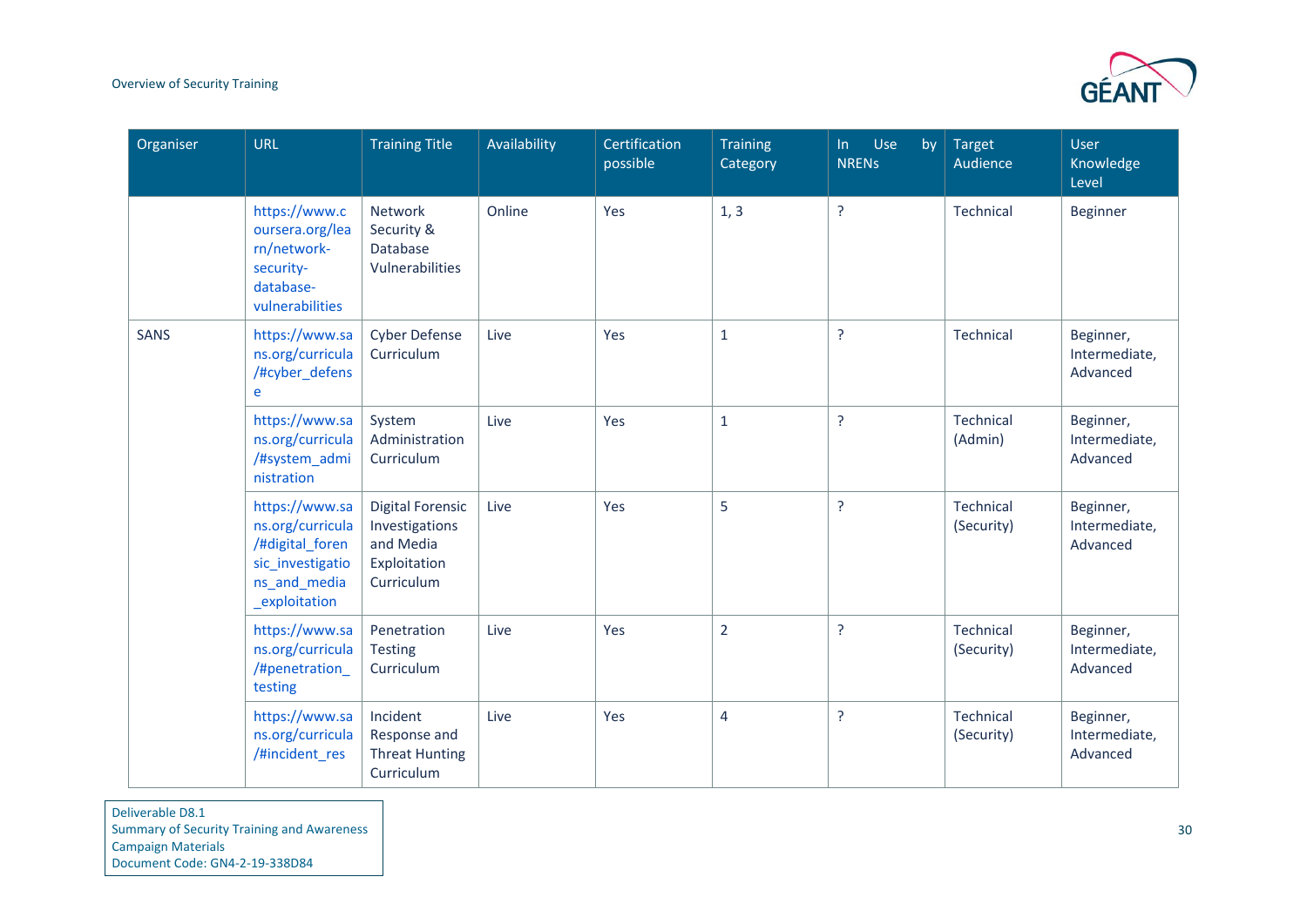

| Organiser | <b>URL</b>                                                                  | <b>Training Title</b>                           | Availability | Certification<br>possible | <b>Training</b><br>Category | Use<br>ln<br>by<br><b>NRENS</b> | <b>Target</b><br>Audience                    | <b>User</b><br>Knowledge<br>Level      |
|-----------|-----------------------------------------------------------------------------|-------------------------------------------------|--------------|---------------------------|-----------------------------|---------------------------------|----------------------------------------------|----------------------------------------|
|           | ponse_and_thr<br>eat_hunting                                                |                                                 |              |                           |                             |                                 |                                              |                                        |
|           | https://www.sa<br>ns.org/curricula<br>/#management                          | Management<br>Curriculum                        | Live         | Yes                       | 10                          | $\overline{?}$                  | <b>Managers</b><br>(Technical)               | Beginner,<br>Intermediate,<br>Advanced |
|           | https://www.sa<br>ns.org/curricula<br>/#secure_softw<br>are_developme<br>nt | Secure<br>Software<br>Development<br>Curriculum | Live         | Yes                       | 9                           | ?                               | <b>Technical</b><br>(Security,<br>Developer) | Beginner,<br>Intermediate,<br>Advanced |
|           | https://www.sa<br>ns.org/curricula<br>/#audit                               | Audit<br>Curriculum                             | Live         | Yes                       | $\overline{2}$              | <sup>2</sup>                    | <b>Technical</b><br>(Security)               | Beginner,<br>Intermediate,<br>Advanced |
|           | https://www.sa<br>ns.org/curricula<br>/#intrusion an<br>alysis              | Intrusion<br>Analysis<br>Curriculum             | Live         | Yes                       | 4, 5                        | <sup>?</sup>                    | <b>Technical</b><br>(Security)               | Beginner,<br>Intermediate,<br>Advanced |
|           | https://www.sa<br>ns.org/curricula<br>/#cyber_guardi<br>an                  | Cyber Guardian<br>Curriculum                    | Live         | Yes                       | $\mathbf{1}$                | $\tilde{?}$                     | Technical<br>(Admin,<br>Security)            | Beginner,<br>Intermediate,<br>Advanced |
|           | https://www.sa<br>ns.org/curricula<br>/#legal                               | Legal<br>Curriculum                             | Live         | Yes                       | 10                          | $\tilde{?}$                     | <b>Technical</b><br>(Security)               | Beginner,<br>Intermediate,<br>Advanced |
| $(ISC)^2$ | https://www.is<br>c2.org/Certifica<br>tions/SSCP                            | SSCP-Systems<br>Security                        | Live, Online | Yes                       | 1, 3                        | <sup>2</sup>                    | Technical                                    | Intermediate,<br>Advanced              |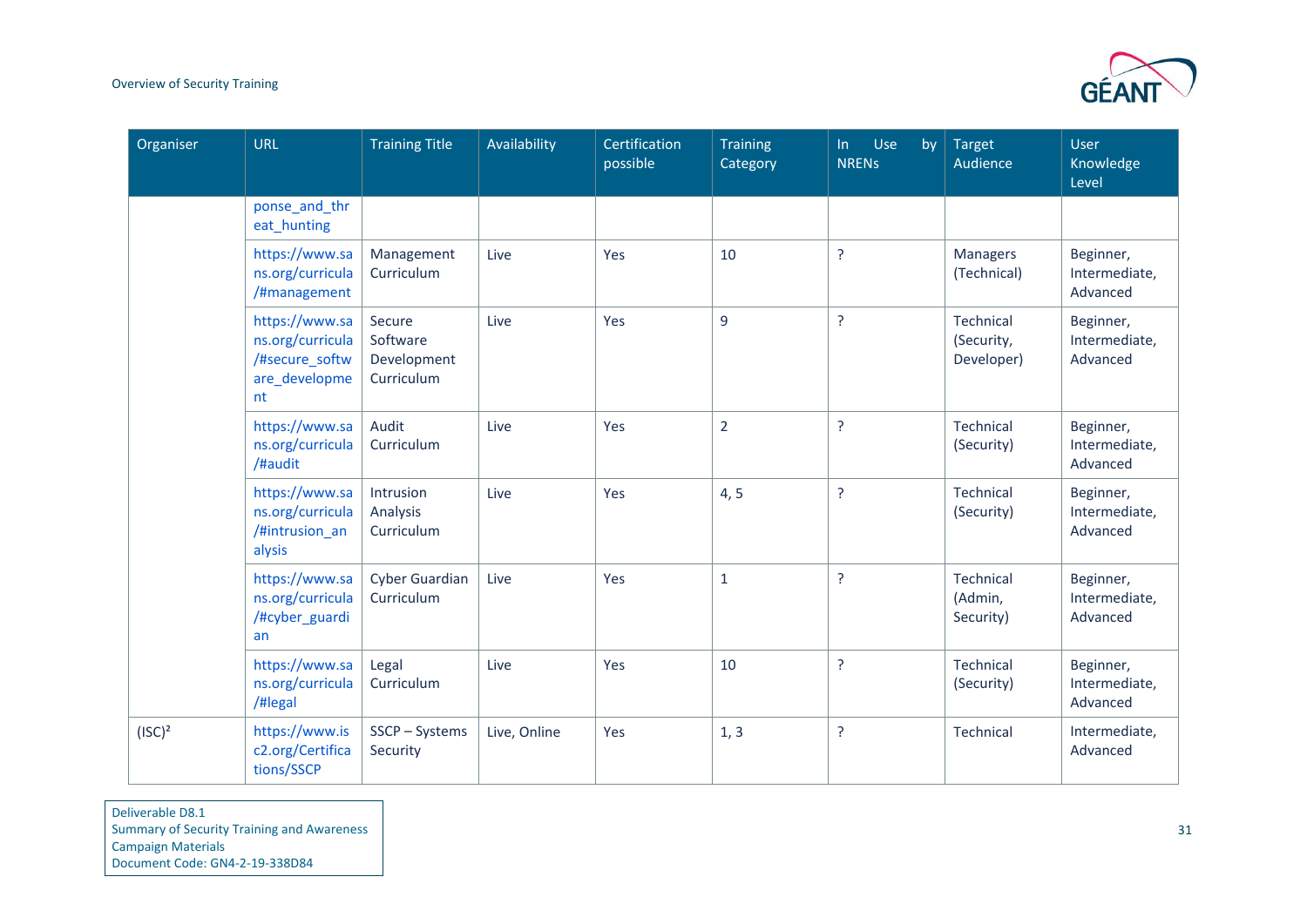

| Organiser                                | <b>URL</b>                                               | <b>Training Title</b>                                                        | Availability | Certification<br>possible | <b>Training</b><br>Category | Use<br>$\ln$<br>by<br><b>NRENS</b> | <b>Target</b><br>Audience | <b>User</b><br>Knowledge<br>Level |
|------------------------------------------|----------------------------------------------------------|------------------------------------------------------------------------------|--------------|---------------------------|-----------------------------|------------------------------------|---------------------------|-----------------------------------|
|                                          |                                                          | Certified<br>Practitioner                                                    |              |                           |                             |                                    |                           |                                   |
|                                          | https://www.is<br>c2.org/Certifica<br>tions/CISSP        | $CISSP -$<br>Certified<br>Information<br>Systems<br>Security<br>Professional | Live, Online | Yes                       | 1, 2                        | $\overline{?}$                     | Technical                 | Intermediate,<br>Advanced         |
|                                          | https://www.is<br>c2.org/Certifica<br>tions/CCSP         | $CCSP -$<br><b>Certified Cloud</b><br>Security<br>Professional               | Live, Online | Yes                       | 8                           | $\overline{?}$                     | Technical                 | Intermediate,<br>Advanced         |
|                                          | https://www.is<br>c2.org/Certifica<br>tions/CSSLP        | $CSSLP -$<br>Certified<br>Secure<br>Software<br>Lifecycle<br>Professional    | Live, Online | Yes                       | $\overline{9}$              | $\overline{?}$                     | Technical<br>(Developer)  | Intermediate,<br>Advanced         |
|                                          | https://www.is<br>c2.org/Certifica<br>tions/CAP          | CAP - Certified<br>Authorisation<br>Professional                             | Live, Online | Yes                       | 10                          | $\overline{?}$                     | Technical                 | Intermediate,<br>Advanced         |
| Offensive<br>Security<br><b>Training</b> | https://www.of<br>fensive-<br>security.com/p<br>wk-oscp/ | Penetration<br>Testing with<br>Kali Linux                                    | Live, Online | Yes                       | $\overline{2}$              | Yes                                | Technical<br>(Security)   | Intermediate                      |
|                                          | https://www.of<br>fensive-                               | <b>Advanced Web</b><br>Attacks and<br>Exploitation                           | Live, Online | Yes                       | $\overline{2}$              | Yes                                | Technical<br>(Security)   | Advanced                          |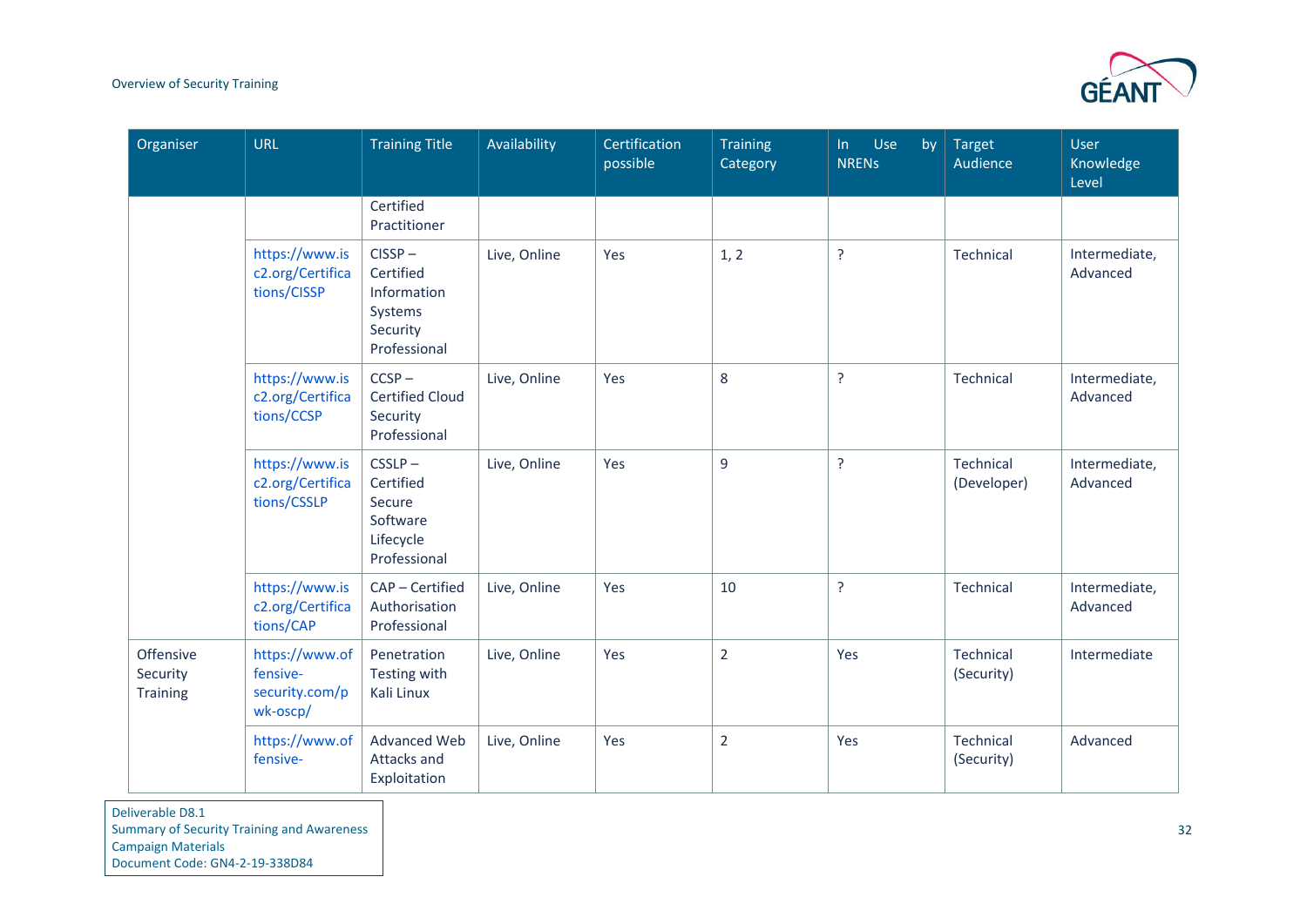

| Organiser        | <b>URL</b>                                                | <b>Training Title</b>               | Availability | Certification<br>possible | <b>Training</b><br>Category | Use<br>$\ln$<br>by<br><b>NRENS</b> | <b>Target</b><br>Audience | <b>User</b><br>Knowledge<br>Level |
|------------------|-----------------------------------------------------------|-------------------------------------|--------------|---------------------------|-----------------------------|------------------------------------|---------------------------|-----------------------------------|
|                  | security.com/a<br>wae-oswe/                               |                                     |              |                           |                             |                                    |                           |                                   |
|                  | https://www.of<br>fensive-<br>security.com/ct<br>p-osce/  | Cracking the<br>Perimeter           | Online       | Yes                       | $\overline{2}$              | Yes                                | Technical<br>(Security)   | Advanced                          |
|                  | https://www.of<br>fensive-<br>security.com/a<br>we-osee/  | Advanced<br>Windows<br>Exploitation | Live         | Yes                       | $\overline{2}$              | Yes                                | Technical<br>(Security)   | Advanced                          |
|                  | https://www.of<br>fensive-<br>security.com/w<br>ifu-oswp/ | Wireless<br>Attacks                 | Online       | Yes                       | $\overline{2}$              | Yes                                | Technical<br>(Security)   | Advanced                          |
| <b>HackerOne</b> | https://www.h<br>ackerone.com/<br>hacker101               | Hacker101                           | Online       | <b>No</b>                 | 3                           | ?                                  | Technical<br>(Security)   | Intermediate /<br>Advanced        |

<span id="page-35-0"></span>Table A.1: Courses and training materials currently available to NRENs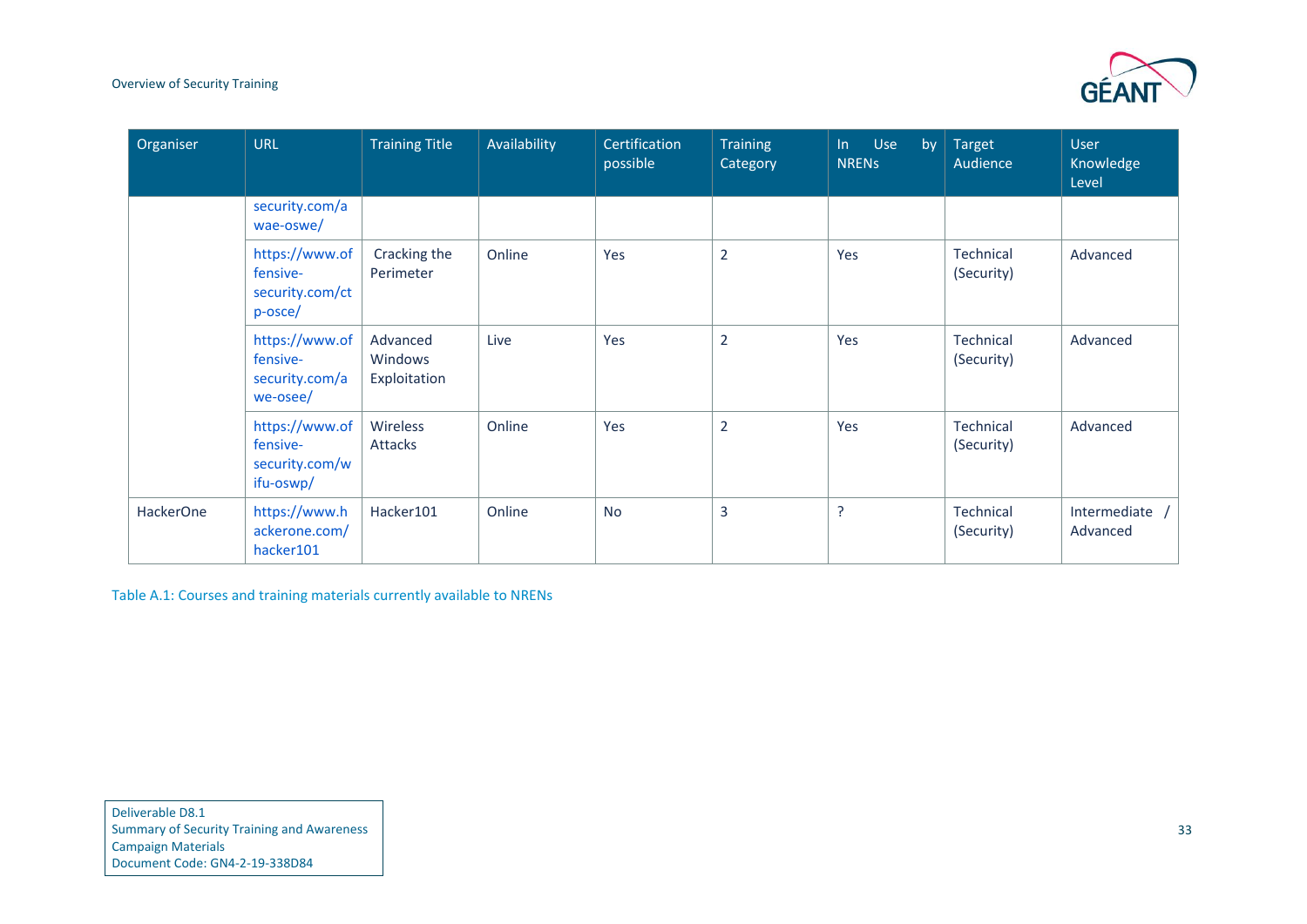

# <span id="page-36-0"></span>**Appendix B Survey**

| Part 1 | <b>Questions about the NREN</b>                                  |  |
|--------|------------------------------------------------------------------|--|
|        |                                                                  |  |
| Q 1.1  | Number of users working directly for your NRENs<br>organisation? |  |
|        | (specify, a rough estimate is sufficient)                        |  |
|        |                                                                  |  |
| Q 1.2  | Number of users in your NRENs member organisations?              |  |
|        | (specify, a rough estimate is sufficient)                        |  |

| Part 2           | Questions about the IT security awareness program                               |        |
|------------------|---------------------------------------------------------------------------------|--------|
|                  |                                                                                 |        |
|                  | General                                                                         |        |
|                  |                                                                                 |        |
| Q <sub>2.1</sub> | Does your organisation supply or recommend an IT<br>security awareness program? |        |
|                  |                                                                                 | Yes/No |

| Q <sub>2.2</sub> | If not, can you give reasons why?              |        |
|------------------|------------------------------------------------|--------|
|                  | (check, specify)                               |        |
|                  | No suitable awareness material found           | Yes/No |
|                  | Lack of funds                                  | Yes/No |
|                  | Organisations members haven't specified a need | Yes/No |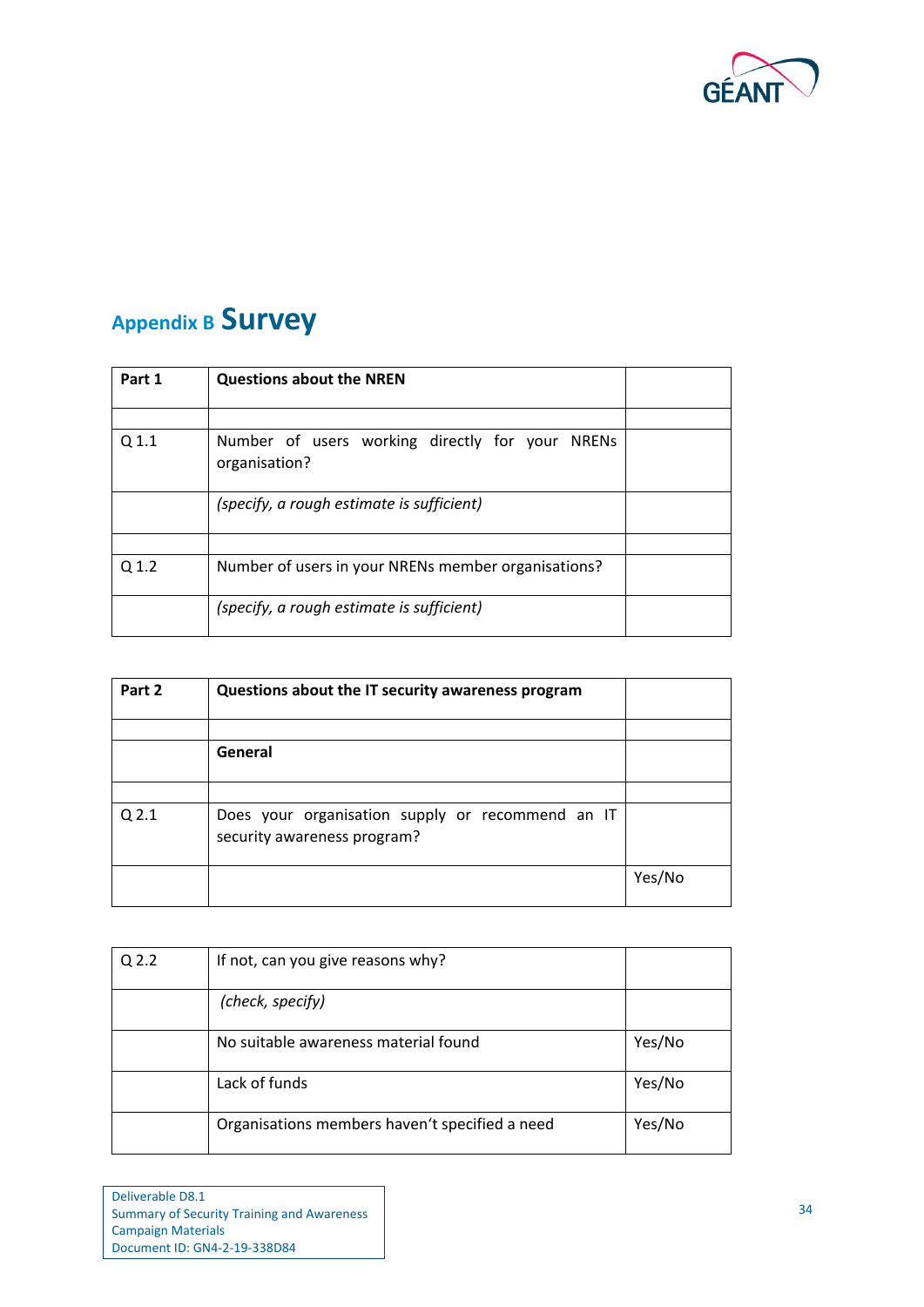



|  | Other reasons (specify) |  |
|--|-------------------------|--|
|--|-------------------------|--|

| $Q$ 2.3 | What role should GÉANT take with regards to IT security<br>awareness programs? (state all that apply) |        |
|---------|-------------------------------------------------------------------------------------------------------|--------|
|         | Actively develop an IT security awareness program for its<br>members                                  | Yes/No |
|         | Point members to existing IT security awareness programs                                              | Yes/No |
|         | Stay out of this area                                                                                 | Yes/No |
|         | Other reasons (specify)                                                                               |        |

| $Q$ 2.4 | How often are your internal awareness programs run per<br>vear? |  |
|---------|-----------------------------------------------------------------|--|
|         | (specify # of times/year)                                       |  |

| Q <sub>2.5</sub> | Is this frequencey sufficient for your requirements? |  |
|------------------|------------------------------------------------------|--|
|                  | Could be more often (specify # of times/year)        |  |
|                  | Could be less often (specifiy # of times/year)       |  |

| Q 2.6 | How often are the awareness programs for your member<br>organisations run per year? |  |
|-------|-------------------------------------------------------------------------------------|--|
|       | (specify # of times/year)                                                           |  |

| Q <sub>2.7</sub> | Is this frequencey sufficient for your requirements? |  |
|------------------|------------------------------------------------------|--|
|                  | Could be more often (specify # of times/year)        |  |
|                  | Could be less often (specifiy # of times/year)       |  |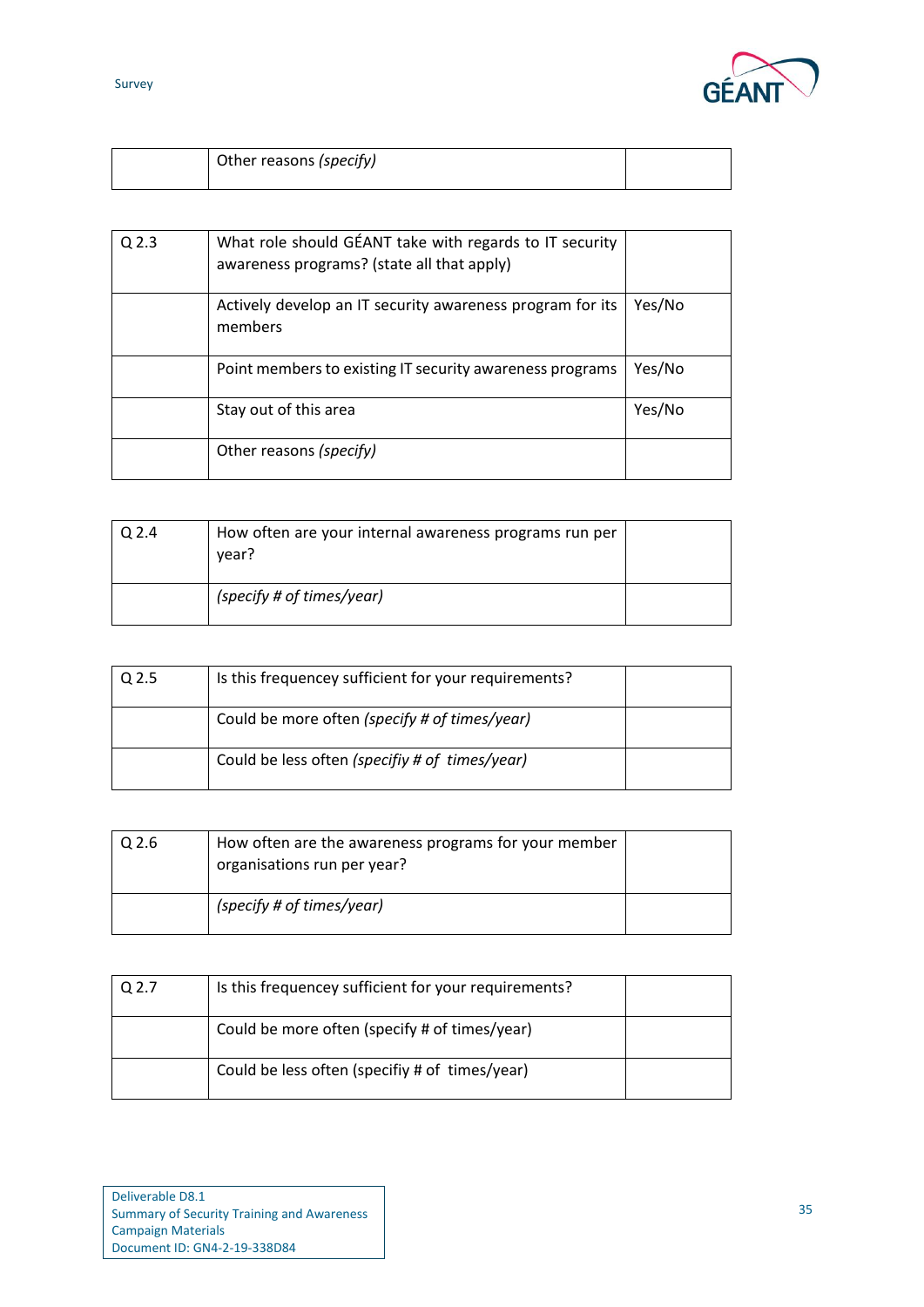

|                  | Identification of gaps<br>in topic coverage                                                                |                 |                                 |                |                                                               |
|------------------|------------------------------------------------------------------------------------------------------------|-----------------|---------------------------------|----------------|---------------------------------------------------------------|
| Q <sub>2.8</sub> | How well are you<br>satisfied with<br>your<br>organisations internal<br>IT security awareness<br>programs? |                 |                                 |                |                                                               |
|                  | Topic                                                                                                      | Well<br>covered | <b>Needs</b><br>Improve<br>ment | Not<br>covered | If "needs improvement",<br>what<br>kind<br>of<br>improvement? |
|                  | "You are the target"                                                                                       |                 |                                 |                |                                                               |
|                  | <b>Social Engineering</b>                                                                                  |                 |                                 |                |                                                               |
|                  | Email<br>and<br>Instant<br>Messaging                                                                       |                 |                                 |                |                                                               |
|                  | <b>Social Networking</b>                                                                                   |                 |                                 |                |                                                               |
|                  | <b>Browsers</b>                                                                                            |                 |                                 |                |                                                               |
|                  | Passwords                                                                                                  |                 |                                 |                |                                                               |
|                  | Encryption                                                                                                 |                 |                                 |                |                                                               |
|                  | Data Safety                                                                                                |                 |                                 |                |                                                               |
|                  | Mobile<br>Devices/Smartphones/<br>Laptops                                                                  |                 |                                 |                |                                                               |
|                  | Monitoring/Acceptabl<br>e Use Policy (AUP)                                                                 |                 |                                 |                |                                                               |
|                  | Hacked/Incident<br>Response                                                                                |                 |                                 |                |                                                               |
|                  | <b>Physical Security</b>                                                                                   |                 |                                 |                |                                                               |
|                  | Licensing                                                                                                  |                 |                                 |                |                                                               |
|                  | configuration<br>System<br>management                                                                      |                 |                                 |                |                                                               |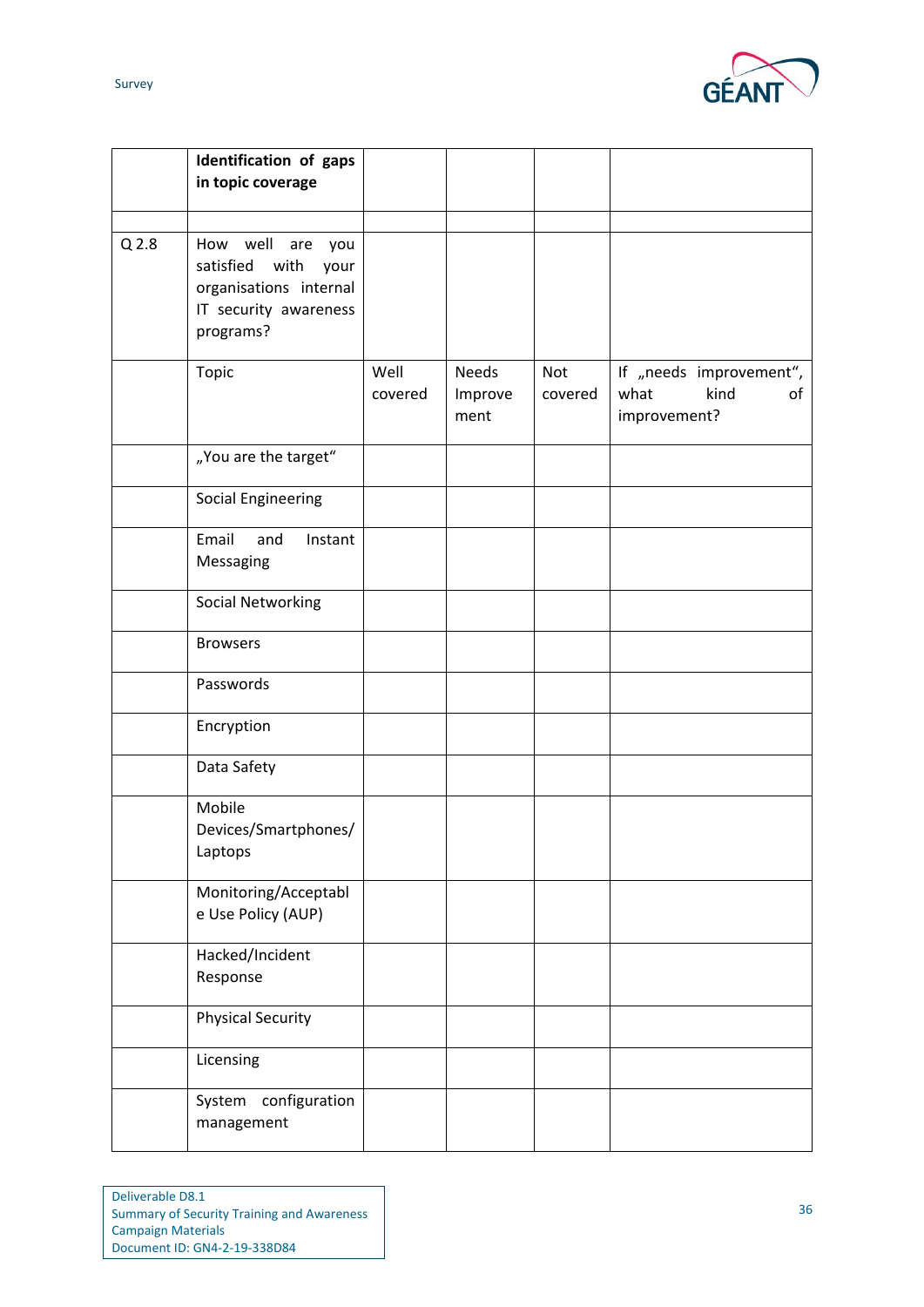

| . .<br>×<br>I<br>× |  |
|--------------------|--|
|--------------------|--|

| Q <sub>2.9</sub> | Are there additional topics you'd like to have covered<br>in an IT security awareness program for your<br>organisation internally? (i.e. not in the list above) |        |
|------------------|-----------------------------------------------------------------------------------------------------------------------------------------------------------------|--------|
|                  | (specify the most important ones)                                                                                                                               | Topics |
|                  |                                                                                                                                                                 |        |
|                  |                                                                                                                                                                 |        |

| Q 2.10 | How well are you<br>satisfied with the IT<br>security<br>awareness<br>programs<br>your<br>member organisations<br>use?<br>Topic | Well    | <b>Needs</b>    | <b>Not</b> | If "needs improvement",            |
|--------|---------------------------------------------------------------------------------------------------------------------------------|---------|-----------------|------------|------------------------------------|
|        |                                                                                                                                 | covered | Improve<br>ment | covered    | what<br>kind<br>of<br>improvement? |
|        | "You are the target"                                                                                                            |         |                 |            |                                    |
|        | <b>Social Engineering</b>                                                                                                       |         |                 |            |                                    |
|        | Email<br>and<br>Instant<br>Messaging                                                                                            |         |                 |            |                                    |
|        | <b>Social Networking</b>                                                                                                        |         |                 |            |                                    |
|        | <b>Browsers</b>                                                                                                                 |         |                 |            |                                    |
|        | Passwords                                                                                                                       |         |                 |            |                                    |
|        | Encryption                                                                                                                      |         |                 |            |                                    |
|        | Data Safety                                                                                                                     |         |                 |            |                                    |
|        | Mobile<br>Devices/Smartphones/<br>Laptops                                                                                       |         |                 |            |                                    |
|        | Monitoring/Acceptabl<br>e Use Policy (AUP)                                                                                      |         |                 |            |                                    |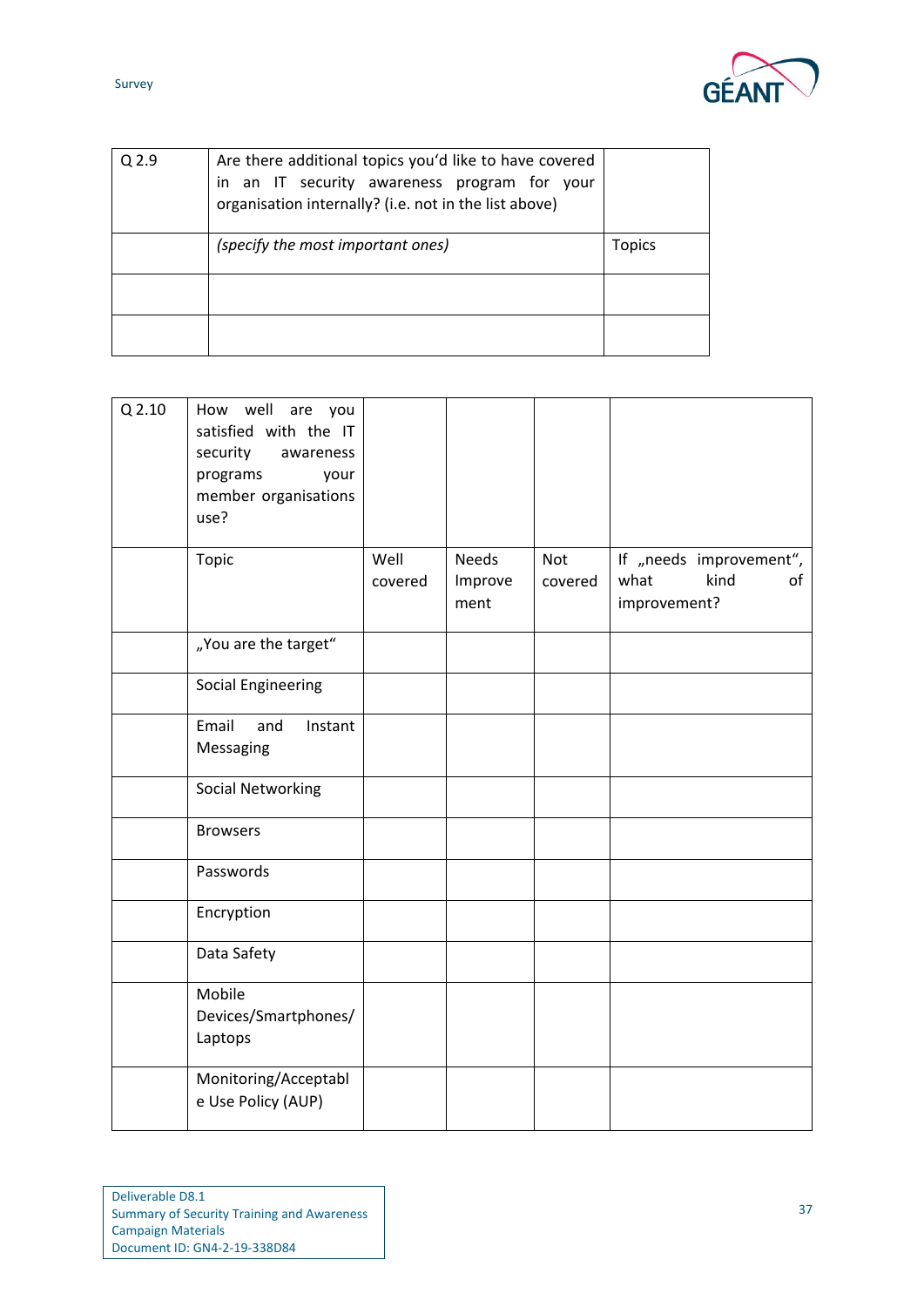

| . .<br>×<br>× |  |
|---------------|--|
|---------------|--|

| Hacked/Incident<br>Response        |  |  |
|------------------------------------|--|--|
| <b>Physical Security</b>           |  |  |
| Licensing                          |  |  |
| System configuration<br>management |  |  |

| Q 2.11 | Are there additional topics you'd like to have covered in<br>an IT security awareness program for your member<br>organisations? (i.e. not in the list above) |        |
|--------|--------------------------------------------------------------------------------------------------------------------------------------------------------------|--------|
|        | (specify the most important ones)                                                                                                                            | Topics |
|        |                                                                                                                                                              |        |
|        |                                                                                                                                                              |        |

|        | Identification of gaps in target audience group<br>coverage                                               |                        |  |
|--------|-----------------------------------------------------------------------------------------------------------|------------------------|--|
| Q 2.12 | What target audience groups are covered by your<br>organisations internal IT security awareness programs? |                        |  |
|        | (specify the most important ones)                                                                         | Target audience groups |  |
|        |                                                                                                           |                        |  |
|        |                                                                                                           |                        |  |

| $Q$ 2.13 | What target audience groups could be better<br>supported by your organisations internal IT security<br>awareness programs? |                        |  |
|----------|----------------------------------------------------------------------------------------------------------------------------|------------------------|--|
|          | (specify the most important ones)                                                                                          | Target audience groups |  |
|          |                                                                                                                            |                        |  |
|          |                                                                                                                            |                        |  |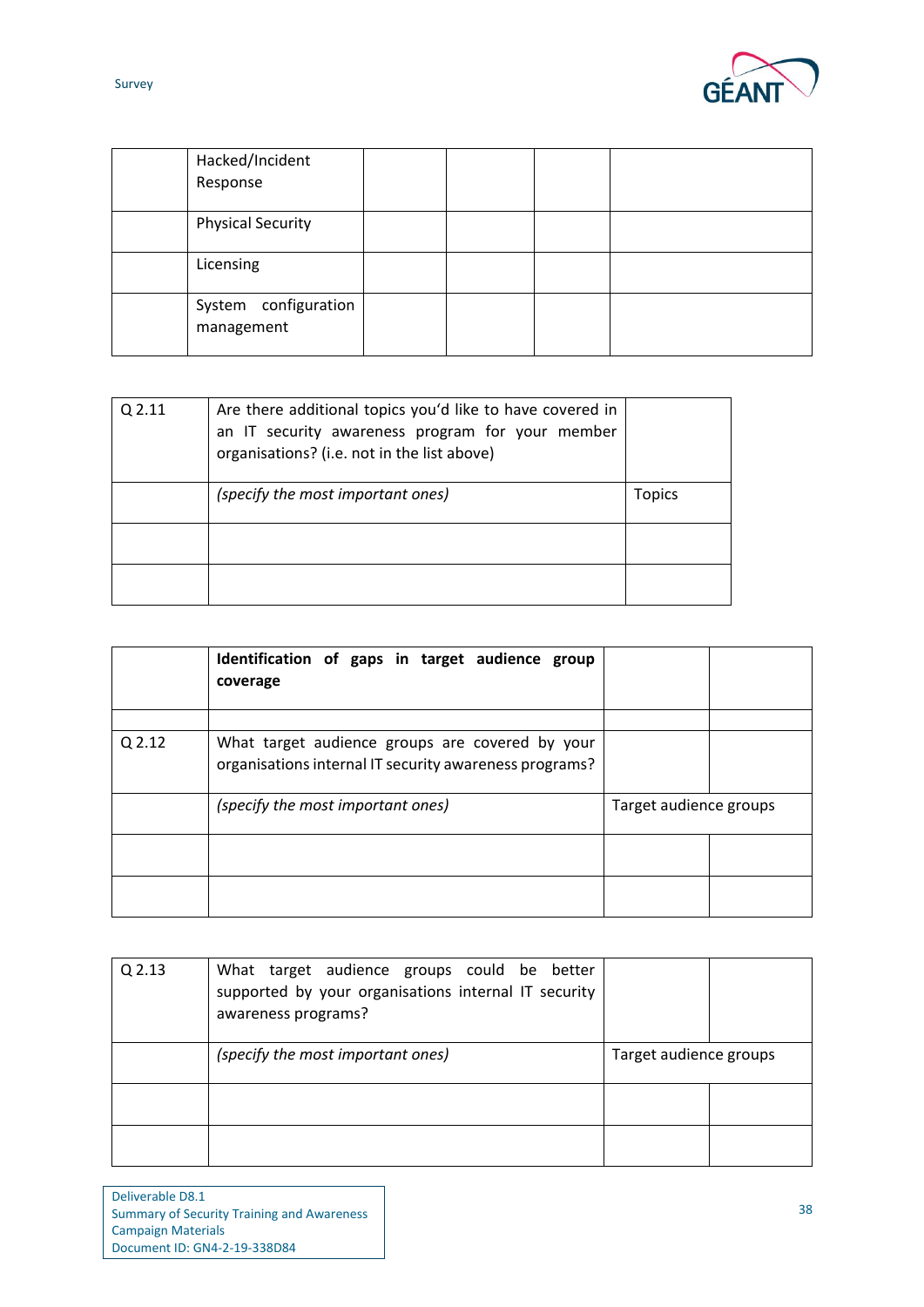

| Q 2.14 | What target audience groups are covered by the IT<br>security awareness programs for your member<br>organisations? |                        |  |
|--------|--------------------------------------------------------------------------------------------------------------------|------------------------|--|
|        | (specify the most important ones)                                                                                  | Target audience groups |  |
|        |                                                                                                                    |                        |  |
|        |                                                                                                                    |                        |  |

| Q 2.15 | What target audience groups could be better<br>supported by IT security awareness programs for your<br>member organisations? |                        |  |
|--------|------------------------------------------------------------------------------------------------------------------------------|------------------------|--|
|        | (specify the most important ones)                                                                                            | Target audience groups |  |
|        |                                                                                                                              |                        |  |
|        |                                                                                                                              |                        |  |

|        | Identification of other gaps                                   |             |
|--------|----------------------------------------------------------------|-------------|
|        |                                                                |             |
| Q 2.16 | Any other suggestions for an IT security awareness<br>program? |             |
|        | (specify)                                                      | Suggestions |
|        |                                                                |             |

| Part 3 | Questions about the IT security training program                     |  |
|--------|----------------------------------------------------------------------|--|
|        |                                                                      |  |
|        | General                                                              |  |
|        |                                                                      |  |
| Q3.1   | Does your organisation supply or recommend IT security<br>trainings? |  |
|        | (if yes, specify)                                                    |  |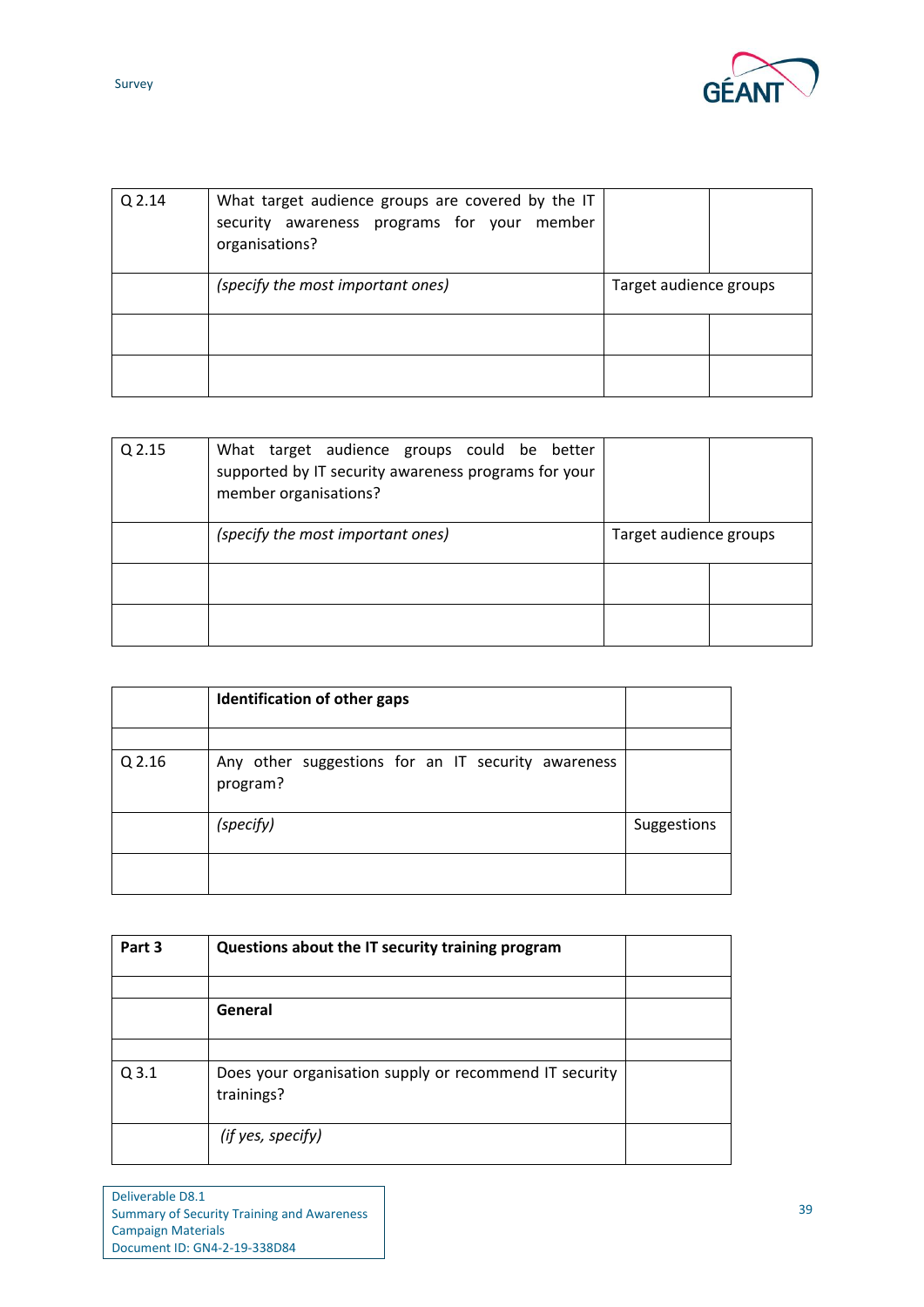

| $Q$ 3.2 | If not, can you give reasons why not? (check, specify) |        |
|---------|--------------------------------------------------------|--------|
|         | No suitable training material found                    | Yes/No |
|         | Lack of funds                                          | Yes/No |
|         | Organisations members haven't specified a need         | Yes/No |
|         | Other reasons (specify)                                |        |

| $Q$ 3.3 | What role should GÉANT take with regards to IT security<br>training programs? (state all that apply) |        |
|---------|------------------------------------------------------------------------------------------------------|--------|
|         | Actively develop an IT security training program for its<br>members                                  | Yes/No |
|         | Point members to existing IT security training programs                                              | Yes/No |
|         | Stay out of this area                                                                                | Yes/No |
|         | Other reasons (specify)                                                                              |        |

|         | Identification of gaps in topic coverage                                                |               |
|---------|-----------------------------------------------------------------------------------------|---------------|
|         |                                                                                         |               |
| $Q$ 3.4 | If you have an internal IT security training program, what<br>topics are covered by it? |               |
|         | (specify only the ones most important)                                                  | <b>Topics</b> |
|         |                                                                                         |               |
|         |                                                                                         |               |

| Q <sub>3.5</sub> | What are topics you'd like to have covered in an IT security<br>training program for your internal use? |        |
|------------------|---------------------------------------------------------------------------------------------------------|--------|
|                  | (specify only the ones most important)                                                                  | Topics |
|                  |                                                                                                         |        |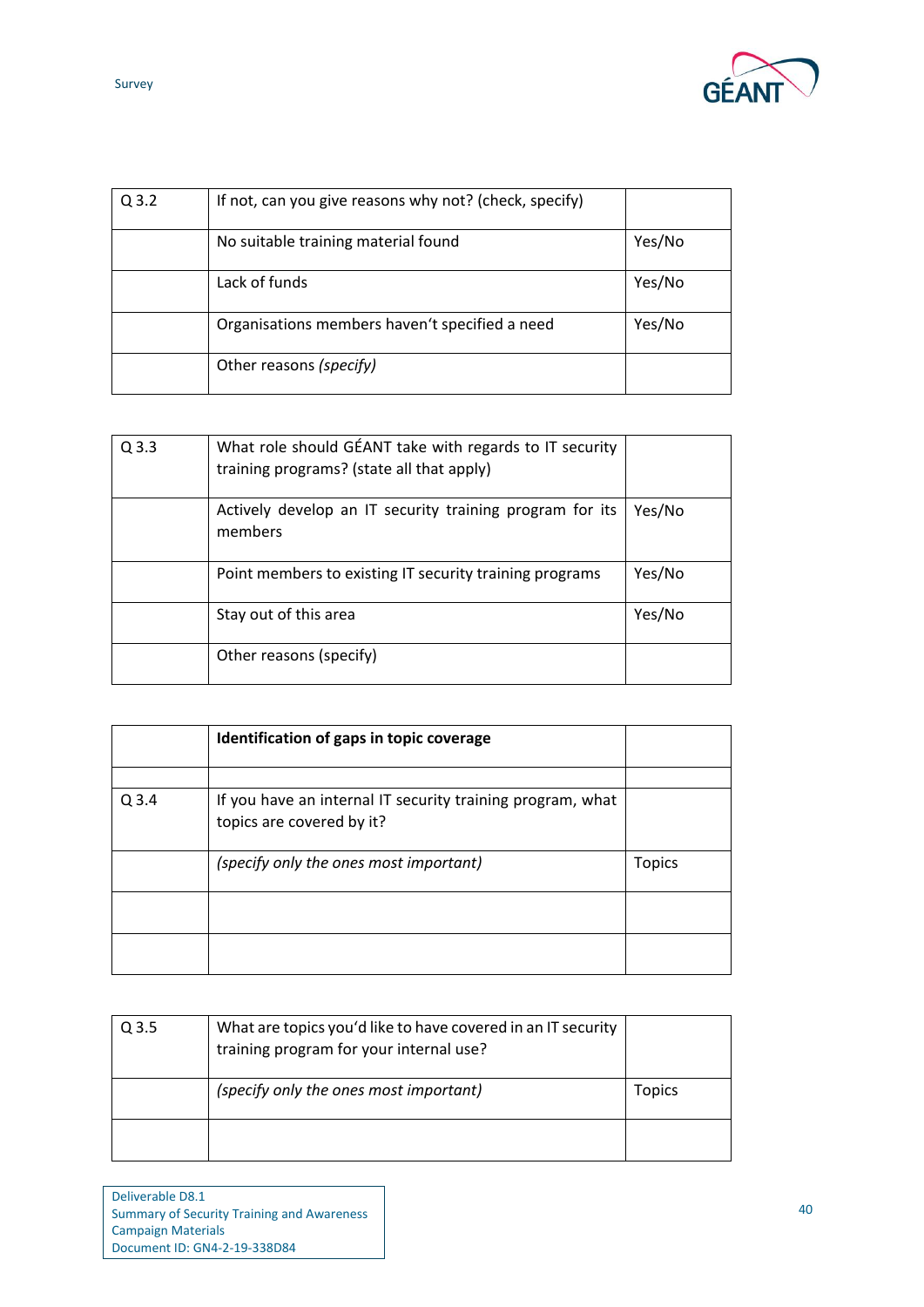



| Q <sub>3.6</sub> | If you have an IT security training program for your<br>member organisations, what topics are covered by it? |               |
|------------------|--------------------------------------------------------------------------------------------------------------|---------------|
|                  | (specify only the ones most important)                                                                       | <b>Topics</b> |
|                  |                                                                                                              |               |
|                  |                                                                                                              |               |

| Q 3.7 | What are topics you'd like to have covered in an IT security<br>training program for your member organisations? |               |
|-------|-----------------------------------------------------------------------------------------------------------------|---------------|
|       | (specify only the ones most important)                                                                          | <b>Topics</b> |
|       |                                                                                                                 |               |
|       |                                                                                                                 |               |

|         | Identification of gaps in target audience group<br>coverage                                                                   |                        |  |
|---------|-------------------------------------------------------------------------------------------------------------------------------|------------------------|--|
| $Q$ 3.8 | What target audience groups are covered by the IT<br>security trainings currently in use for your organisation<br>internally? |                        |  |
|         | (specifiy the most important ones)                                                                                            | Target audience groups |  |
|         |                                                                                                                               |                        |  |
|         |                                                                                                                               |                        |  |

| $Q$ 3.9 | What target audience groups could be better<br>supported by IT security awareness programs for your<br>organisation internally? |                        |
|---------|---------------------------------------------------------------------------------------------------------------------------------|------------------------|
|         | (specifiy the most important ones)                                                                                              | Target audience groups |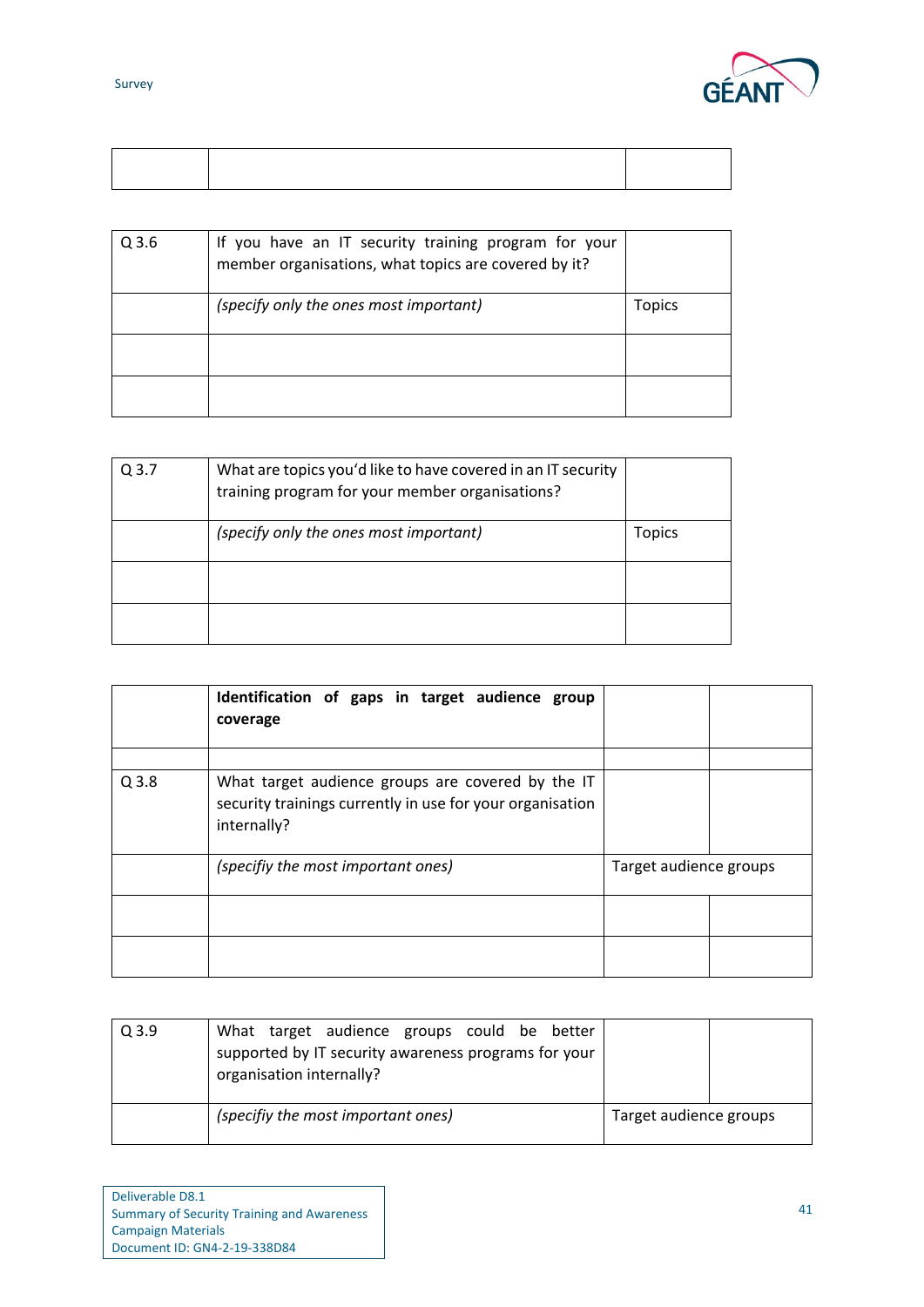

| $Q$ 3.10 | What target audience groups are covered by the IT<br>security trainings currently in use for your member<br>organisations? |                        |  |
|----------|----------------------------------------------------------------------------------------------------------------------------|------------------------|--|
|          | (specifiy the most important ones)                                                                                         | Target audience groups |  |
|          |                                                                                                                            |                        |  |
|          |                                                                                                                            |                        |  |

| $Q$ 3.11 | What target audience groups could be better<br>supported by IT security awareness programs for your<br>member organisations? |                        |  |
|----------|------------------------------------------------------------------------------------------------------------------------------|------------------------|--|
|          | (specifiy the most important ones)                                                                                           | Target audience groups |  |
|          |                                                                                                                              |                        |  |
|          |                                                                                                                              |                        |  |

|        | Identification of other gaps                     |             |
|--------|--------------------------------------------------|-------------|
|        |                                                  |             |
| Q 3.12 | Any other suggestions for IT security trainings? |             |
|        | (specify)                                        | Suggestions |
|        |                                                  |             |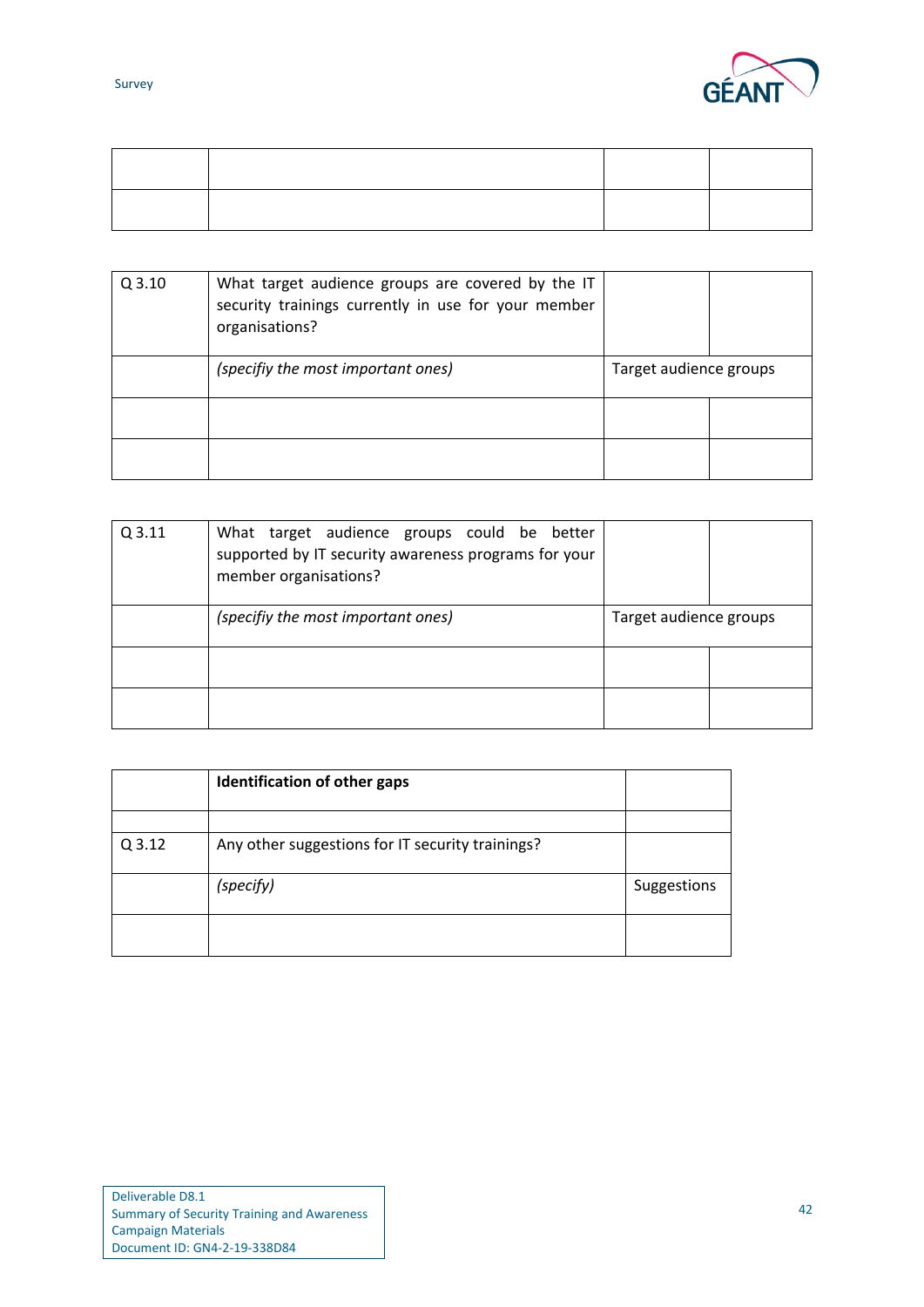

# <span id="page-45-5"></span><span id="page-45-4"></span><span id="page-45-0"></span>**References**

<span id="page-45-3"></span><span id="page-45-2"></span><span id="page-45-1"></span>

| [Cybersecurity] | EC, Joint Communication to the EP and the Council. Resilience, Deterrence    |
|-----------------|------------------------------------------------------------------------------|
|                 | and Defence: Building strong cybersecurity for the EU, 2017, p. 2            |
| [ENISA]         | ENISA (2017) Stock taking of information security training needs in critical |
|                 | sectors, ISBN: 978-92-9204-231-8, DOI: 10.2824/521757                        |
| [Wiki]          | https://wiki.geant.org/pages/viewpage.action?spaceKey=gn43wp8&title=T        |
|                 | able+of+Security+Training+Courses (Note that this is a temporary location    |
|                 | and the intention is to order and move the information to a new              |
|                 | security.geant.org site)                                                     |
| [Wiki2]         | https://wiki.geant.org/pages/viewpage.action?pageId=126982484                |